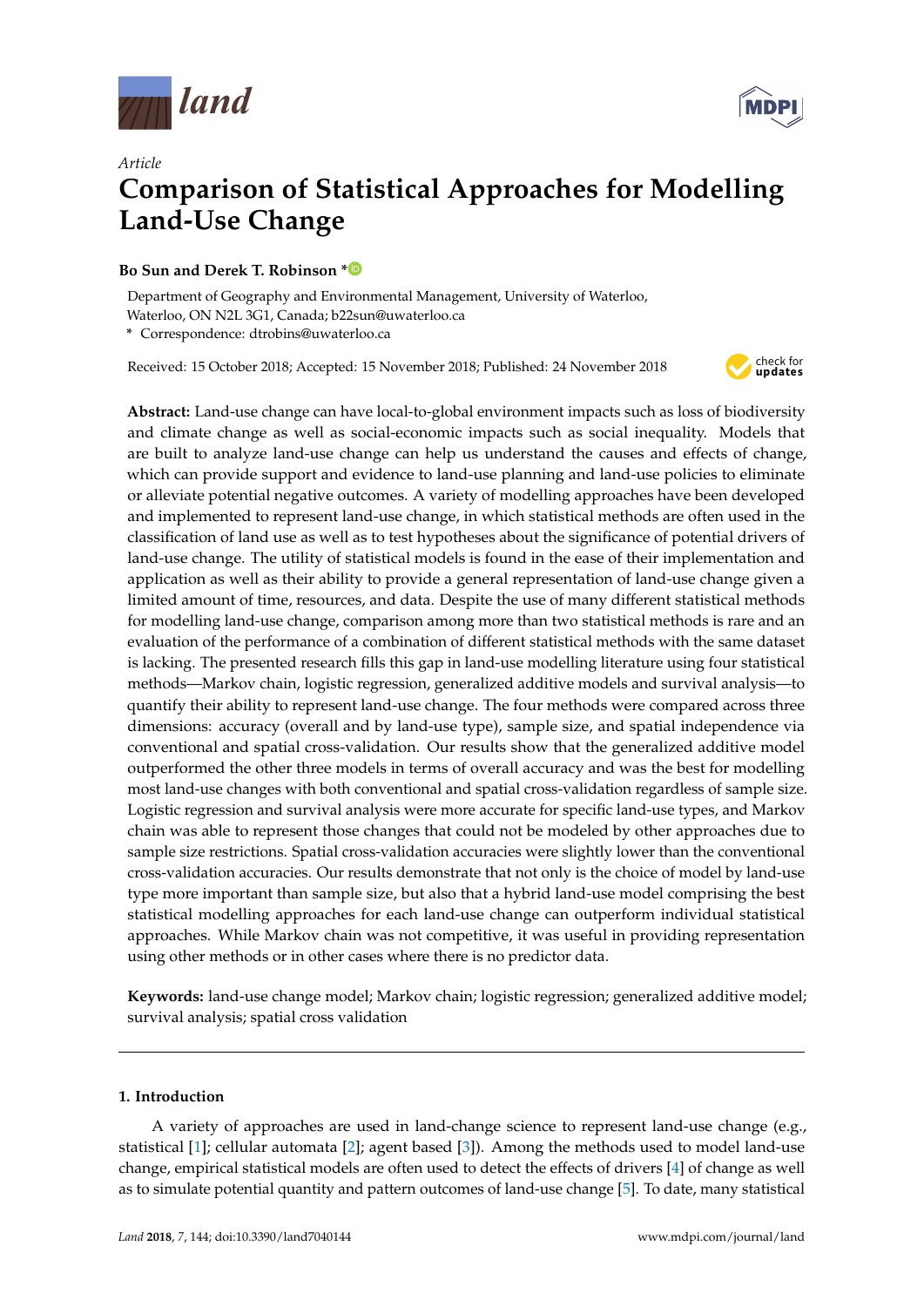models have been used to model land-use change (e.g., [\[6](#page-29-5)[,7\]](#page-29-6)), of which logistic regression and linear regression are the most frequent [\[8\]](#page-29-7). In some cases, statistical models are combined with other methods, for instance, Markov chain approaches are often coupled with logistic regression (e.g., [\[9\]](#page-29-8)), cellular automata (e.g.,  $[10,11]$  $[10,11]$ ) and genetic algorithm (e.g.,  $[12]$ ) to model land-use change.

The benefit of using statistical models arises from their ease of implementation and application as well as their ability to provide a general representation of land-use change given scarce time, resources, and data. Furthermore, statistical models have a longer history and frequency of use, and they are more likely to be used in other research projects that do not have a direct collaboration with their creators compared to process-based models [\[13\]](#page-30-3). The trade-off, however, is that statistical modelling approaches poorly represent the explicit processes associated with human decision-making (e.g., farmers' planting decision on agricultural lands), which is better represented by process-based models such as agent-based models [\[14\]](#page-30-4).

Despite the utility and widespread use of statistical methods for modelling land-use change, there is a lack of review or assessment of the performance of more than two different statistical methods (or different combinations) with the same dataset at the same location. Interesting exceptions to this lacuna include: a comparison of two variants of logistic regression and survival analysis applied to an urban sprawl model (i.e., a controlled setting), which showed superior performance of survival analysis [\[15\]](#page-30-5); and a comparison of input, output, and validation maps from nine different land-change models applied to 12 different locations [\[7\]](#page-29-6). Results of the nine models were compared against observed change and a null model of persistence from the initial time-step of land-use data. However, the statistical methods behind the presented models, overall model accuracy, or accuracy by land-use type were not discussed. Furthermore, the models were applied to different data and when they were applied to the same location the format of the data were different, which obfuscated their comparison.

Other scientific fields of study have also noted the lack of comparative studies of more than two statistical modelling approaches applied to the same data (e.g., ecology [\[16\]](#page-30-6)). While some comparisons exist (e.g., species presence/absence [\[17\]](#page-30-7); landslide susceptibility [\[18\]](#page-30-8)), a gap remains in the land-use literature. We seek to contribute to overcoming this gap in the comparative statistical literature on modelling land-use change by comparing the performance of four conceptual approaches (stochastic process, parametric model, non-parametric model, and time series model) to modelling land-use change. These approaches span a range of frequency of application in land-use modelling literature and are commonly operationalized as Markov chain (MC), logistic regression (LR), generalized additive model (GAM), and survival analysis (SA). The four modelling approaches are applied to a common study area using the same data. Their performance is evaluated in terms of their ability to predict overall land-use change as well as change by specific land-use types. Through this analysis we answer the questions: what is the overall accuracy of different statistical methods in representing land-use change, and how well do these methods compare across individual land uses?

#### **2. Materials and Methods**

#### *2.1. Study Area*

Our study area is situated in the Region of Waterloo, which comprises 1369 km<sup>2</sup> in Southern Ontario, Canada (Figure [1\)](#page-2-0). The region is composed of three cities (Kitchener, Waterloo, and Cambridge) and four townships (Wellesley, Woolwich, Wilmot, and North Dumfries), within which exists a mixture of residential, commercial, agricultural, and other land-use types. The Region has been experiencing above average population growth and subsequent land-use change due in part to employment opportunities in the high-tech research and development sector, low-cost housing relative to the City of Toronto, its location along highway 401 (the busiest highway in North America [\[19\]](#page-30-9)), and close proximity to the City of Toronto (the 5th largest North American financial center [\[20\]](#page-30-10)).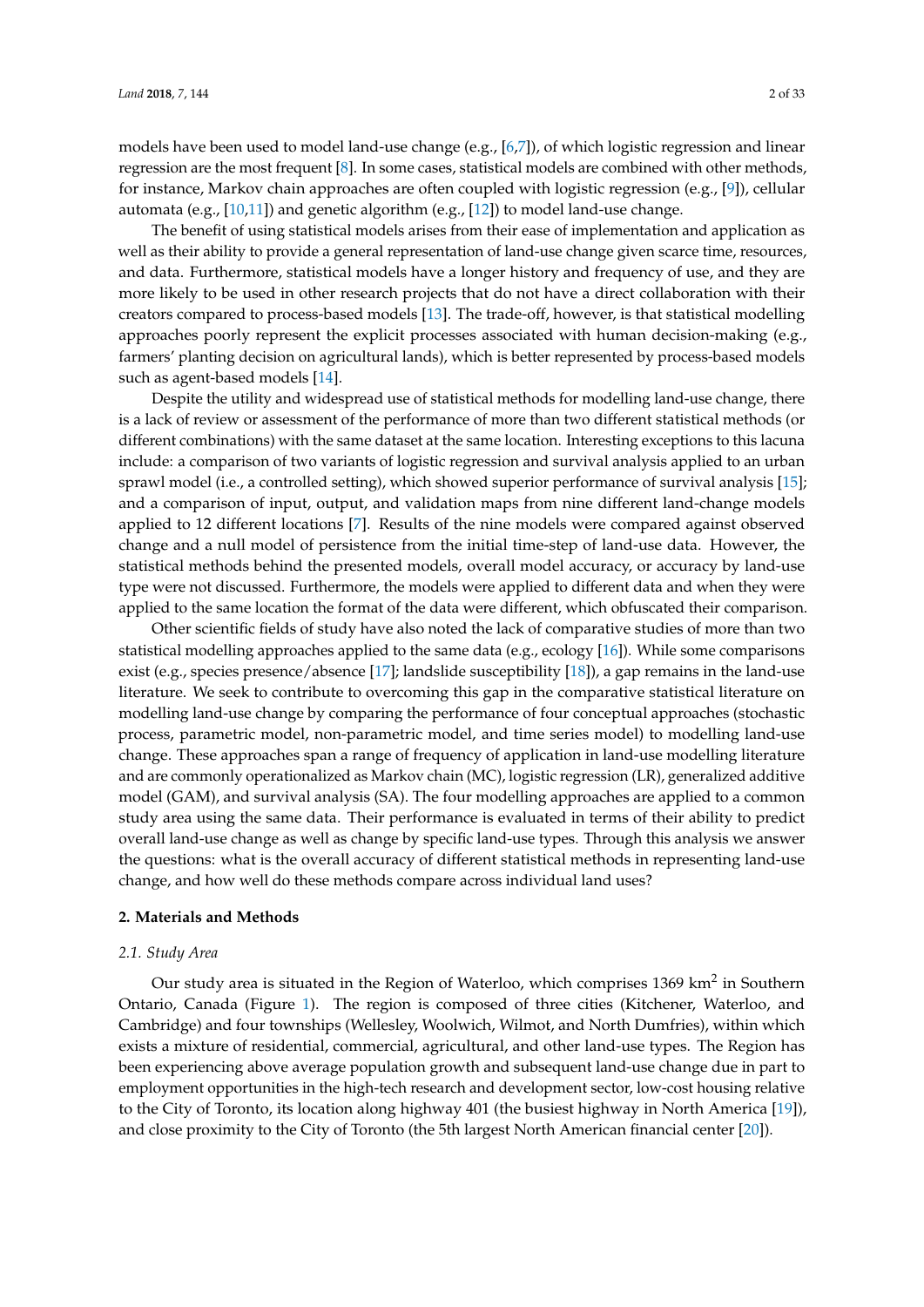<span id="page-2-0"></span>

**Figure 1.** Land-use change from 2010–2015 in the Region of Waterloo, Ontario, Canada. **Figure 1.** Land-use change from 2010–2015 in the Region of Waterloo, Ontario, Canada.

*2.2. Data*  The population of the Region of Waterloo increased from 507,096 to 535,154 from 2011 to 2016, 5 percent national population growth rates recorded in 2016 [\[21\]](#page-30-11). The Kitchener-Cambridge-Waterloo Census Metropolitan Area had the 4th largest population in Ontario and the 10th largest population in Canada according to the 2016 Census data. Moreover, the population growth rate in the Kitchener-Cambridge-Waterloo census metropolitan area ranked the 4th highest in Ontario in 2016. The fast growth rate for the region has resulted in urban sprawl, which influences the types of land-use transitions in the region. which was a 5.5 percent increase in population that exceeded the 4.6 percent provincial and the

Between 2010 and 2015, 10,606 of 160,053 (6.63 percent) individual property ownership parcels experienced land-use changes [\[22\]](#page-30-12) (Figure [1\)](#page-2-0), in which 51 percent of the parcels converted to medium-density residential land use and 16 percent of them converted to commercial land use. Other noticeable land-use changes included changes to transportation (9 percent), high-density residential (8 percent) and a number of properties were found in transition and under development (7 percent). The remaining 9 percent of change were attributed to the remaining six land-use types. Within these overall land-use changes, the dominant transitions were under development to residential (34.24 percent) and commercial to residential (20.77 percent).

# *2.2. Data*

Ownership property parcel was used as the observational unit of land-use change in this study, and the data were acquired from Teranet for the Region of Waterloo for the year 2010. Land-cover-raster data were acquired from the Modelling and Spatial Analysis Lab at the University of Waterloo (Waterloo, ON, Canada) [\[22\]](#page-30-12), which comprised eight land-cover types at a resolution of 80 cm. These land-cover data were used to classify property parcel land-use data for the Region of Waterloo, for the years 2006, 2010, and 2015 [\[22\]](#page-30-12). The land-use classes in these data consist of the following ten land-use types and water: low-density residential, medium-density residential, high-density residential,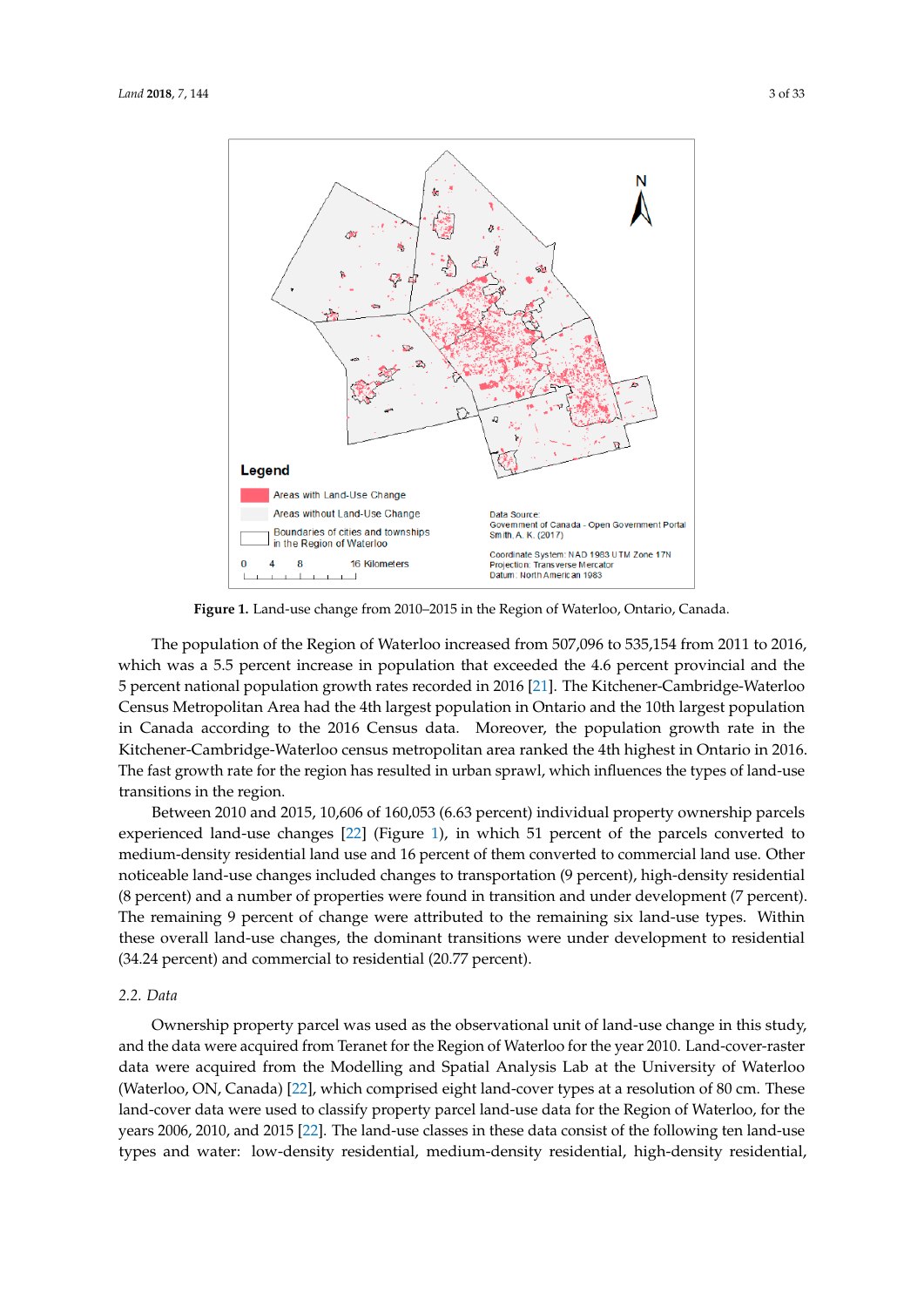commercial, industrial, institution, transportation, protected area and recreation, agriculture, water, and under development.

A variety of drivers of land-use change can be found in the literature, which varies among models focused on specific types of land-use change versus comprehensive land-use models (i.e., those representing all types of land-use change in a study area). Often these variables are grouped by similarity and then individually evaluated. For example, conceptual groupings include: population, affluence, and technology [\[23\]](#page-30-13); key policies, technology, markets, demography, endowments, infrastructure, and institutions [\[24\]](#page-30-14); and demography, economy and infrastructure, and geomorphology [\[25\]](#page-30-15). Drivers of land-use change used in this paper were selected among commonly recognized predictors among these groupings, such as mean slope and elevation (e.g., [\[25,](#page-30-15)[26\]](#page-30-16)) and population density (e.g., [\[27](#page-30-17)[,28\]](#page-30-18)).

In this paper, drivers of land-use change were conceptualized into geometric variables (e.g., parcel area and area of Dissemination Area), site variables (e.g., slope and elevation), demographic variables (e.g., population density), and spatial variables (e.g., distance from a parcel to the nearest highway ramp). Geometric variables were calculated using ArcGIS. Demographic variables were acquired from the 2011 Census data (Dissemination Areas boundary polygons and demographic data [\[29\]](#page-30-19)). The Canadian Census is taken every five years and 2011 provided the closest year to 2010. In addition to these drivers, variables were derived from data acquired from the Ontario Ministry of Natural Resources and Forestry (Rivers, Water Bodies, Wooded Areas, and a Digital Elevation Model (10 m resolution)), and the Ontario Ministry of Transportation (Toronto, ON, Canada) (Road Network). A final dataset created by the Modelling and Spatial Analysis Lab represented the access point of the road network to all major 400 series highways in the province of Ontario. In addition to variable creation, variable transformation was performed to unify the units of distance variables from meters to kilometers, units of population density variables from person/m<sup>2</sup> to person/km<sup>2</sup>, units of parcel geometry variables from m<sup>2</sup> to km<sup>2</sup>, and units of elevation from m<sup>2</sup> to km<sup>2</sup>. The measurement transformations ensure the gradients of values of all predictors are on a similar scale. The detailed pre-processing steps of the land-use data are documented in Appendix [A,](#page-15-0) and a full list of variables used in model building can be found in Appendix [B.](#page-17-0)

In addition to the aforementioned data, zoning is typically considered a critical factor that regulates, restricts, and fosters the types and locations of land-use change in a municipality. Thus, a change of land use can be prohibited to occur in an area zoned for a particular land-use type [\[30\]](#page-30-20). Despite common zoning policies (e.g., by land-use type or minimum lot size), zoning may vary across municipalities and may change over time within a single municipality, which creates a spatially and temporally heterogeneous set of zoning rules. Furthermore, variations in designated land-use zones may occur [\[31\]](#page-30-21) and occur with different frequencies by municipality. Due to these inconsistencies in the zoning process among municipalities and the lack of any central repository consolidating the Master Plans of the 444 municipalities of Ontario, zoning was excluded as a predictor variable in the presented statistical modelling approaches. Although the presented research uses the case study of the Region of Waterloo, inclusion of the zoning information as a driver in a statistical model to predict future land-use changes would make the model non-transferable, which means that the model is restricted to predict local land-use changes and contribute to local land-use planning area. Our goal is to construct statistical models that can be applied widely across the province of Ontario and more broadly Canada to represent land-use change patterns.

## *2.3. Statistical Modelling Approaches*

#### 2.3.1. Markov Chain

Markov Chain (MC) is a statistical method that incorporates stochasticity in the process of changes between states. A discrete-time MC requires a countable set of states and events that are mutually exclusive and collectively exhaustive [\[32\]](#page-30-22). Moreover, uniform length is required between any two time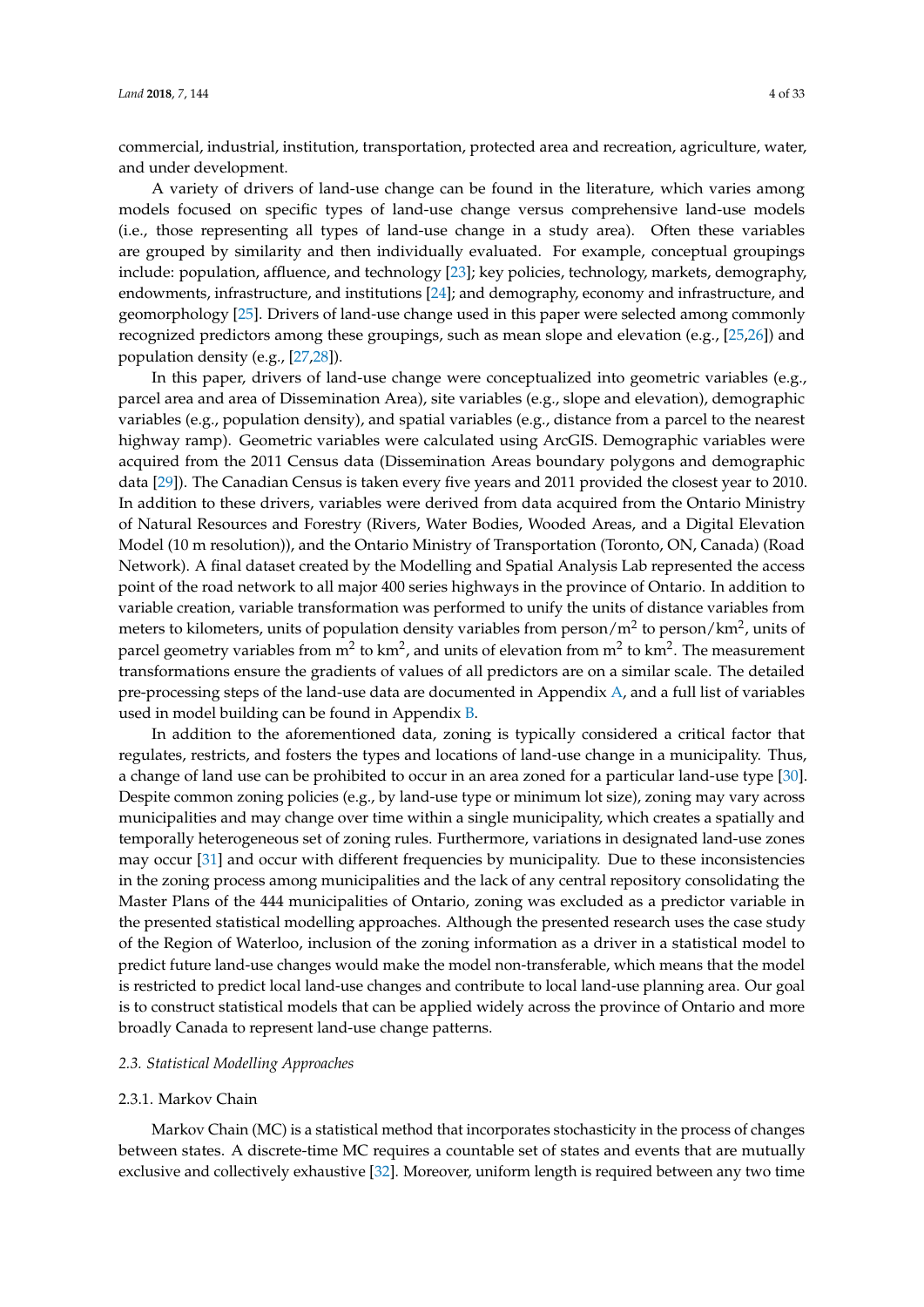points. In this research, a discrete-time MC method was used to model land-use changes that occurred between 2010 and 2015 at a parcel level, which is considered a first-order discrete-time MC since the status at a given time only depends on the status of the nearest past state. Using recent land-use data (2015) and the past land-use data (2010), an eleven by eleven transition probability matrix that contains only one-step transition probabilities was calculated. The probability matrix was obtained by observing the frequencies of land-use changes between the two years. To test the performance of MC, a random value between 0 and 1 was assigned to each parcel in the test set to represent the land-use transition probability from 2010 to 2015. For each starting state of land use, a probability space of 0 to 1 was divided into eleven non-overlapping segments based on the eleven one-step transition probabilities in their corresponding rows in the transition probability matrix. The segment within which the randomly drawn parcel value lies determines the future land use of the parcel in 2015. Then, the predicted land uses of all parcels in the test dataset were compared to the real land uses of those parcels in 2015 to determine the performance of MC for making prediction of future land uses.

#### 2.3.2. Logistic Regression

Logistic regression (LR) is a type of statistical method used to model categorical variables and is a member of generalized linear models. Its response variable follows a binomial distribution and connects to the linear combination of all covariates though a logit-link function. LR can be used to simulate and predict categorical land-use change outcomes [\[33\]](#page-30-23). Multiple LR, which contains more than one independent variable, has often been used to model land-cover change (e.g., [\[34\]](#page-31-0)). Multiple LR was used in the presented research among all other models in the family of LR (e.g., ordinal LR and multinomial LR). When predicting parcels with unknown land-use types, either 0 or 1 was assigned to each parcel based on the estimated probability and a land-use-change threshold. If the land-use change status at a location was determined to be 1, it means the model predicted the parcel converts from one land-use type to a target land-use type; otherwise, it means no change occurred.

#### 2.3.3. Generalized Additive Model

Generalized additive models (GAMs) extend generalized linear models (GLMs) by using a series of smoothing splines to express the non-linear relationship between the expected mean of responses and a set of predictors [\[35\]](#page-31-1). GAM has been implemented in land-use science in addition to GLM (e.g., [\[36\]](#page-31-2)). The advantage of GAM over GLM is that it has the ability to represent non-linear relationships, which ensures that more realistic situations can be represented. However, the effect of a non-linear predictor modelled by a smoothing spline cannot be interpreted using one consistent coefficient. Even though sometimes a smoothing spline can be replaced by a simple function (e.g., square and cubic function) across the entire range of variable values when we increase the degree of smoothness of the smoothing spline, the transformed predictor can be very difficult to interpret compared to linear predictors. The presented research used the additive logistic regression model from the family of GAMs. Additive logistic regression was chosen because its response variables (i.e., statuses of land-use changes) are binary. Similar to LR, a value of 0 or 1 was assigned to each parcel to determine the status of predicted land-use change.

#### 2.3.4. Survival Analysis

SA analysis (SA) is used mostly in health and clinical studies to predict the mortality rate or recovery rate of patients (e.g., recovery rate from injury or diseases). SA can handle both time-varying and time invariant variables and can take into account incomplete data. SA models use both the duration of each observation in the experiment and an indicator variable showing the occurrence of the event of interest as response variables. All other potential factors that influence the occurrence of the event are used as covariates to calculate the success or failure rate of the event at the time.

Among many SA techniques, a Cox proportional hazards model [\[37\]](#page-31-3) was used because it assumes constant effects of covariates on hazards over time, which is consistent with the assumptions of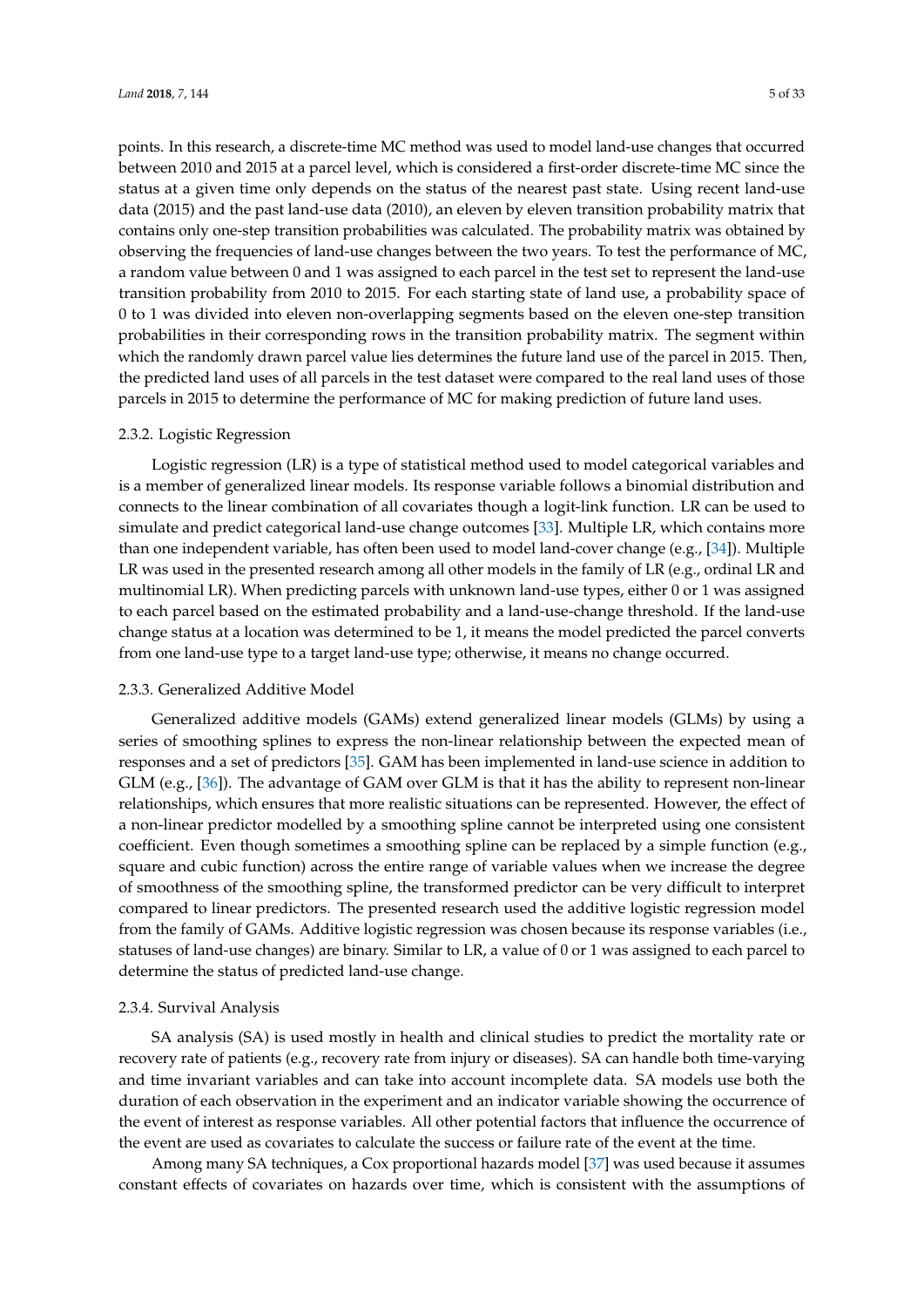predictor effects in other models (i.e., LR and GAM). In the context of modelling land-use change, the event of interest is the change from one land-use to another between two time points and the failure time of a parcel would be the time that a land-use change occurs. Our land-use data include only two points in time 2010 and 2015 giving two observations in the five-year time period. However, multiple measurements of land use for each parcel in the study period are required to determine a multiple measurements of land use for each parcel in the study period are required to determine a survival analysis failure time. Therefore, a time variable was created by randomly generating integers in the range of 1 to 6 to represent the failure time of each parcel within the 2010 (time = 1) and 2015  $t_{\text{time}}$  (time = 6) period. Other values of time represent years between 2010 and 2015 in an ascending order. Discrete time steps were used instead of continuous time to maintain consistency with land-use data and typical annual time steps used in modelling land-use change.

# <span id="page-5-1"></span>*2.4. Analysis 2.4. Analysis*

As part of our comparative analysis of different statistical methods for representing land-use As part of our comparative analysis of different statistical methods for representing land-use change, we also evaluated the effects of sample size on model performance. For LR, GAM, and SA, change, we also evaluated the effects of sample size on model performance. For LR, GAM, and SA, we first created a 'full dataset' for each land-use type comprising all property parcels with the same we first created a 'full dataset' for each land-use type comprising all property parcels with the same land-use type in 2015 (Figure [2a](#page-5-0)). Binary response variables, Y, were created for each parcel in the land-use type in 2015 (Figure 2a). Binary response variables, Y, were created for each parcel in the full dataset to indicate if the state of a parcel underwent a change in land use from 2010 to 2015 or full dataset to indicate if the state of a parcel underwent a change in land use from 2010 to 2015 or remained unchanged. Eleven full datasets were created corresponding to the eleven defined land uses remained unchanged. Eleven full datasets were created corresponding to the eleven defined land in 2015. uses in 2015.

<span id="page-5-0"></span>

**Figure 2.** Methodology for logistic regression (LR), generalized additive model (GAM), and survival analysis (SA) statistical models including the development of full-balanced and reduced-balanced analysis (SA) statistical models including the development of full-balanced and reduced-balanced training and testing data, model selection, and land-use classification accuracy assessment. CCV: training and testing data, model selection, and land-use classification accuracy assessment. CCV: conventional cross validation; SCV: spatial cross-validation. conventional cross-validation; SCV: spatial cross-validation. **Figure 2.** Methodology for logistic regression (LR), generalized additive model (GAM), and survival

a full and balanced (full-balanced) dataset and a reduced and balanced (reduced-balanced) dataset (Figure [2b](#page-5-0)). A balanced dataset contains the same number of observations for all existing levels of a categorical independent variable [\[38\]](#page-31-4), which in this study refers to the dataset containing an equal number of changed and unchanged parcels. One benefit of using a balanced dataset is that it eases the interpretation and use of probabilistic thresholds when predicting change. In this study, when the outcomes of LR, GAM, and SA probabilities of parcel change are greater than or equal to 0.5, the parcel  $\frac{1}{\sqrt{2}}$  and  $\frac{1}{\sqrt{2}}$  parcel change are greater than or equal to 0.5, the 0.5, the 0.5, the 0.5, the 0.5, the 0.5, the 0.5, the 0.5, the 0.5, the 0.5, the 0.5, the 0.5, the 0.5, the 0.5, the 0.5, the 0.5, the 0.5, Each of the eleven full datasets was used to create two new balanced datasets (22 in total),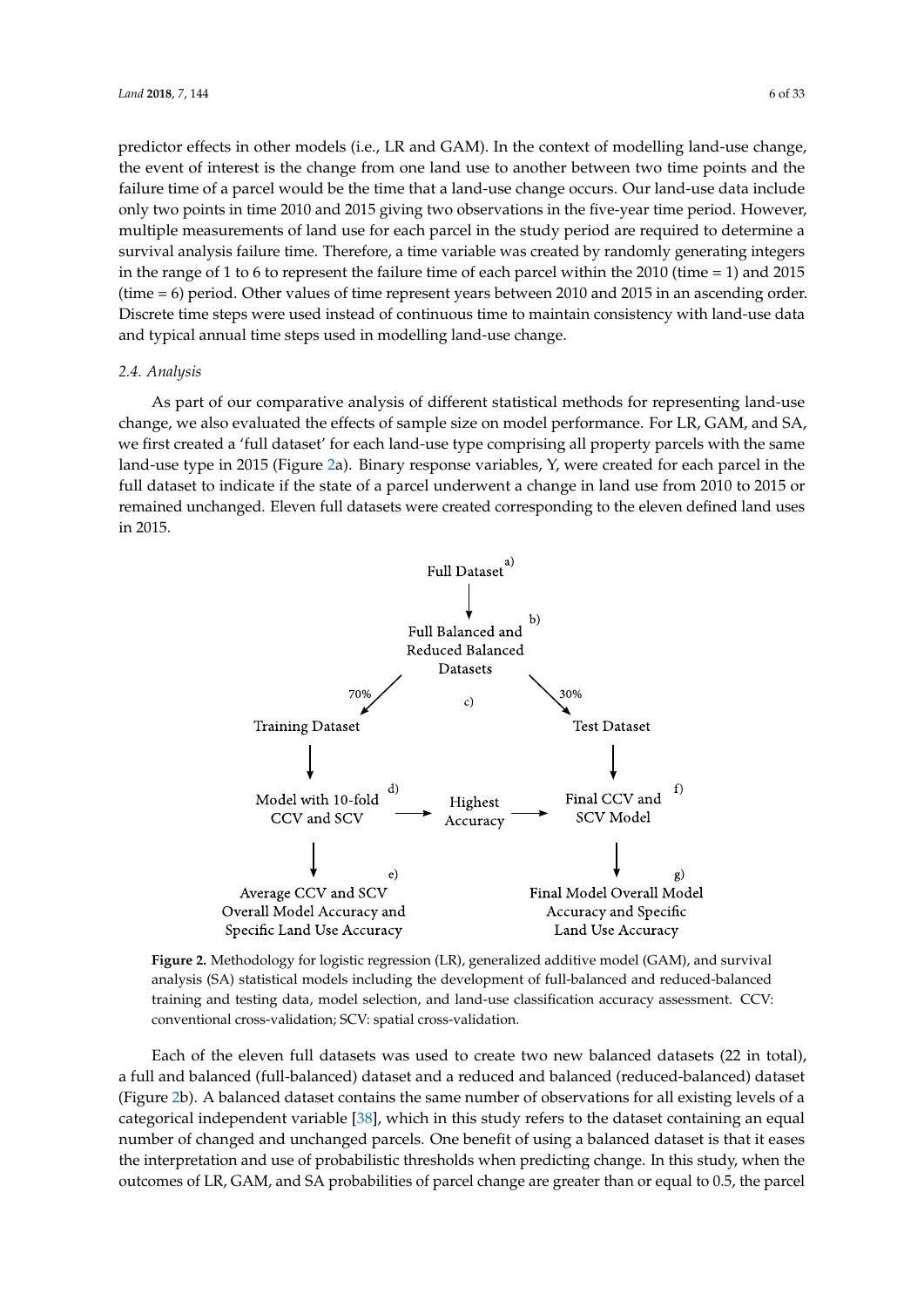was classified as changed and otherwise was classified as unchanged. Because LR and GAM produce probabilities and SA outputs can be converted to probabilities, by converting its hazard function to a survival function [\[6\]](#page-29-5), the three statistical approaches can be easily compared.

A full-balanced dataset corresponding to a specific land use (e.g., industrial) was created by acquiring all parcels that changed to that land use (e.g., industrial) and a matching number of parcels that persisted as that land use over the 2010–2015 time period (e.g., unchanged industrial parcels). The number of changed parcels in a reduced-balanced dataset is the same as the number of unchanged parcels and is set to a maximum of 500 to reduce the potential of over-fitting, yet maintain enough data to construct a model with many predictors and to assess the effects of sample size on model performance. When the number of changed parcels is less than 500 for one type of land-use change, the full- and reduced-balanced datasets for this land-use change are the same. The size of full-balanced datasets ranges from 10 to 10,816 points (Table [1\)](#page-6-0). In our data, no parcel had changed to agricultural land-use from 2010 to 2015. Moreover, only five and thirty-six parcels had changed from some land uses to institution and water, respectively. Thus, there are insufficient data for LR, GAM, and SA to model agricultural, institutional, and water land-use changes with many predictors.

| Land-Use Change               | Full-Balanced | Reduced-Balanced |
|-------------------------------|---------------|------------------|
| Low-Density Residential       | 870           | 870              |
| Medium-Density Residential    | 10,816        | 1000             |
| High-Density Residential      | 1698          | 1000             |
| Commercial                    | 3320          | 1000             |
| Industrial                    | 530           | 530              |
| Institution                   | 10            | 10               |
| Transportation                | 1892          | 1000             |
| Protected Area and Recreation | 520           | 520              |
| Agriculture                   | $500*$        | $500*$           |
| Water                         | 72            | 72               |
| Under Development             | 1484          | 1000             |

<span id="page-6-0"></span>**Table 1.** Sample sizes of full-balanced and reduced-balanced datasets by land-use type.

\* The samples of agricultural parcels are randomly selected for Markov chain.

The full- and reduced-balanced datasets for each land-use type were partitioned into training  $(70%)$  and test  $(30%)$  datasets using the traditional hold-out method (e.g., [\[39\]](#page-31-5)) (Figure [2c](#page-5-0)). Then, a 10-fold conventional cross-validation (CCV) was applied to the training data to produce an averaged cross-validation accuracy for each land-use type and an overall cross-validation accuracy for each statistical method and the associated full- and reduced-balanced datasets (Figure [2d](#page-5-0)). A second cross-validation procedure was then conducted using 10-fold spatial cross-validation (SCV, [\[40\]](#page-31-6)) to determine if spatial autocorrelation was present and had an effect on statistical model performance. Spatial autocorrelation is a common problem in land-use modelling, which violates most statistical model assumptions about independent observations. With CCV, parcels are randomly selected for training and test data, while SCV partitions the parcel data using k-means clustering [\[41\]](#page-31-7) based on their spatial coordinates. Average CCV and SCV accuracy values for each land-use type and each balanced dataset within the training data were reported and used to calculate an overall model accuracy for the four statistical models evaluated (Figure [2d](#page-5-0)). Predictor coefficients were estimated using each statistical method and only significant predictors (p-values less or equal to 0.1) were retained from the CCV and SCV that produced the highest accuracy (Figure [2f](#page-5-0)) for final model development. Final models were fit against the training data and final accuracy values were determined against the test data (Figure [2g](#page-5-0)).

The datasets used in the MC approach involved combining all full-balanced datasets into one MC full-balanced dataset and all reduced-balanced datasets into one MC reduced-balanced dataset. An additional 500 agricultural parcels were added to each of the MC full-balanced and MC reduced-balanced datasets, which were excluded from the LR, GAM, and SA models due to no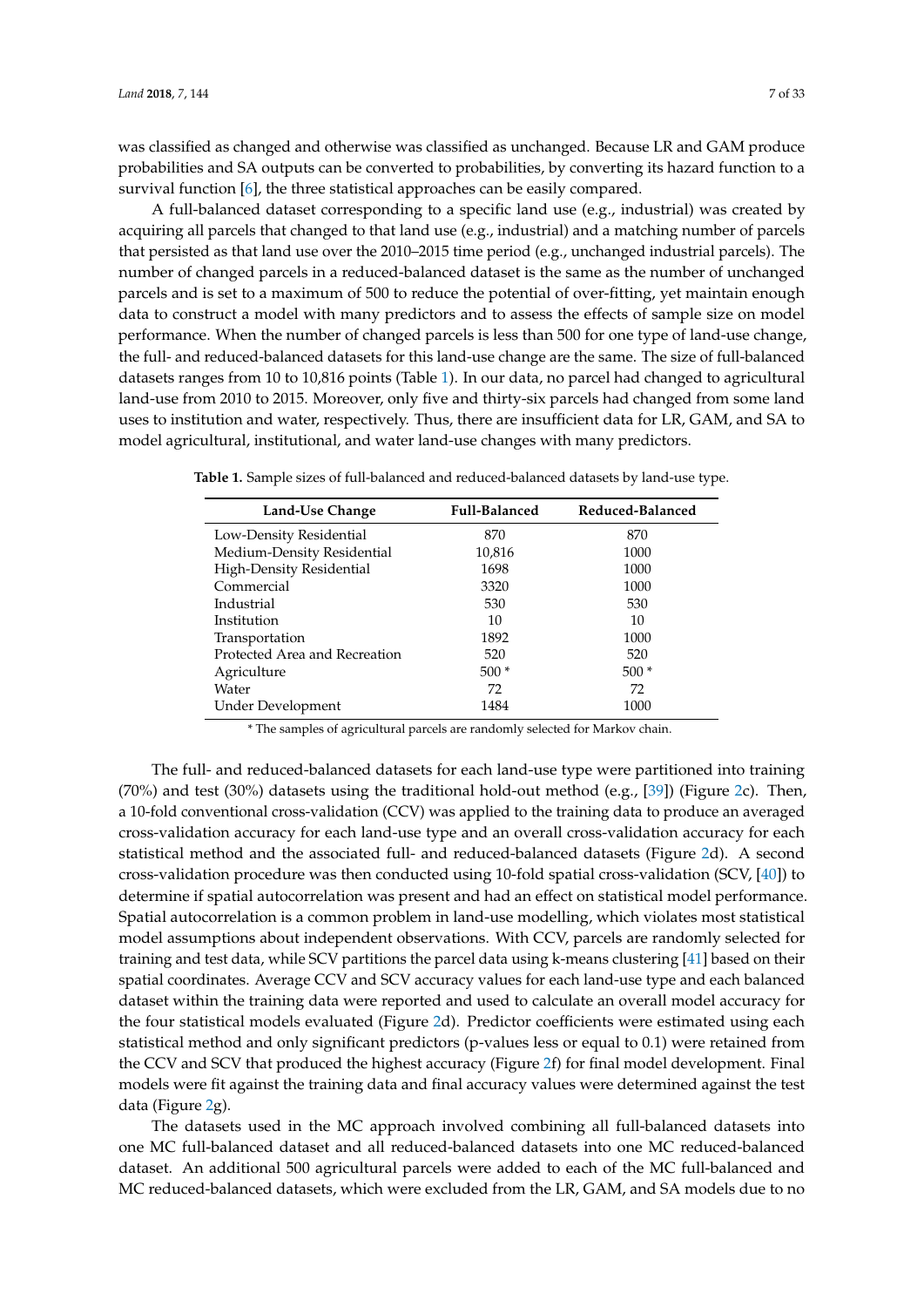occurrences of change. From MC full-balanced dataset and reduced-balanced dataset, 70 percent were randomly selected for training models with 10-fold CCV and 10-fold SCV and the rest were used for testing the performance of MC. Using these datasets, two transition probability matrices were created as part of the MC modelling process, one for the MC full-balanced dataset and one for the MC reduced-balanced dataset. The probability matrices contain the probability of a land-use transition from each land-use type in 2010 to another land-use type in 2015.

The performance of the statistical models was compared using the overall cross-validation accuracies for predicting land-use change. The overall cross-validation accuracies of a method were calculated by averaging averaged cross-validation accuracies for changes in LU between 2010 and 2015. Thus, methods that produce the highest overall cross-validation accuracies and the highest averaged final model accuracies by LU type were determined. Furthermore, the distribution of accuracy values across types of LU change was determined.

#### *2.5. Implementation of Statistical Approaches*

The R statistical software [\[42\]](#page-31-8) was used to implement the four statistical methods evaluated. Data partitioning for CCV and SCV was done using the *creatFolds* function from the caret package [\[43\]](#page-31-9) and *partition.kmeans* function from the sperrorest package [\[40\]](#page-31-6), respectively. The creation of the transition probability matrices for the MC method used the *prop.table* function, which was applied to a contingency table of land-use classes. The fitting of CCV and SCV models for GAM was conducted using the *train* function that adopts the algorithm of GAM from the mgcv package [\[44–](#page-31-10)[48\]](#page-31-11). The *train* function with gam from mgcv package fits predictors with default smoothing functions, the thin plate regression splines that are considered robust smoothers regardless of the dimension of basis functions, which cannot be modified. The *coxph* function in the survival package [\[49\]](#page-31-12) was used to construct a Cox proportional hazard model [\[37\]](#page-31-3). Since the *coxph* function in R can only handle right-censored data, all time measurements are considered precise and only right-censored data (i.e., parcels have not experienced land-use change at the end of study) exist in this study.

# **3. Results**

#### *3.1. Conventional Cross-Validation and Final Models*

Results from the 10-fold CCV by method demonstrated that the overall CCV accuracy was highest for GAM, followed by LR, SA, and MC for both the full- and reduced-balanced training datasets (Table [2\)](#page-8-0). GAM achieved 85.17 percent and 82.39 percent overall accuracies for full- and reduced-balanced training datasets, respectively. For full-balanced training datasets, the overall accuracy of GAM is 4.2 percent, 4.26 percent and 38.12 percent higher than the overall accuracies of LR, SA, and MC, respectively. For reduced-balanced training datasets, the overall accuracy of GAM is 2.15 percent, 2.6 percent and 31.71 percent higher than the overall accuracies of LR, SA, and MC, respectively. Excluding MC, the increase in overall CCV accuracy due to reducing the sample size from the full-balanced to the reduced-balanced dataset was highest for GAM (2.78 percent). The effects of samples size were more strongly observed among individual land-use changes. For example, the largest difference among the land-use changes occurred for medium-density residential under GAM (6.98 percent).

Despite the higher computational overhead, GAM outperformed the other three modelling approaches in overall accuracy and yielded the highest CCV accuracy for six of eight land-use changes with full-balanced datasets (medium-density residential, high-density residential, commercial, transportation, protected area and recreation, under development) and five of eight land-use changes with reduced-balanced datasets (high-density residential, commercial, transportation, protected area and recreation, under development; Table [2\)](#page-8-0). While LR obtained the highest accuracy for industrial, the benefit was minor (0.1 percent difference) relative to GAM. In contrast, SA had an accuracy 5.1 percent greater than GAM for low-density residential and had an accuracy 2.18 percent higher than GAM for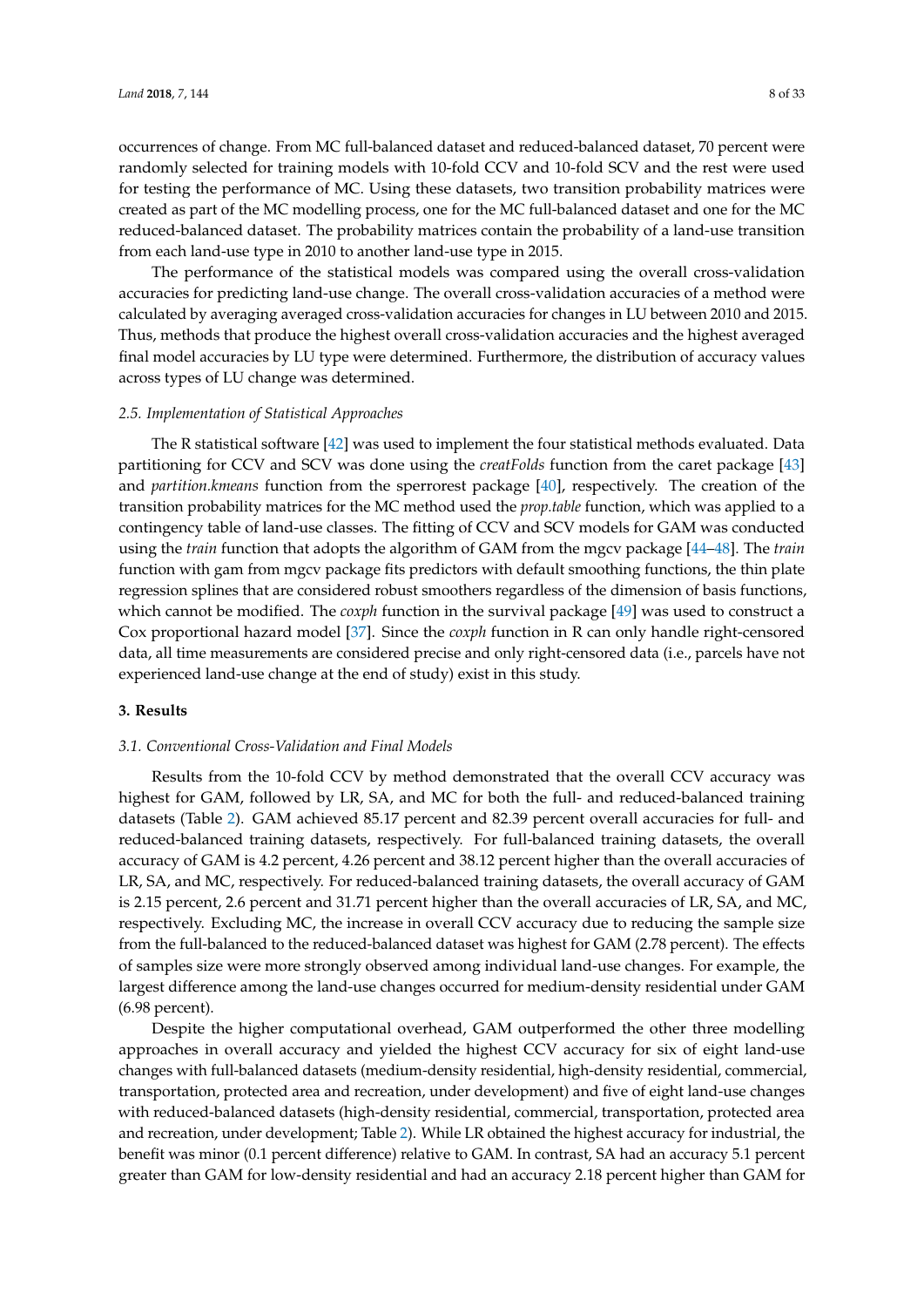the reduced-balanced medium-density residential land use. The MC approach was able to contribute to the three land-use types (institution, agriculture and water) that could not be modelled by the other methods and performed surprisingly well for agriculture due to the observed low frequency of agricultural land-use changes in the data.

|                               | Method |       | MC    |       | LR    |       | <b>GAM</b> |       | <b>SA</b> |
|-------------------------------|--------|-------|-------|-------|-------|-------|------------|-------|-----------|
| Land-Use Change               |        | FB    | RB    | FB    | RB    | FB    | $R$ $B$    | FB    | RB        |
| Low-Density Residential       |        | 35.79 | 46.90 | 68.62 | 68.62 | 65.85 | 65.85      | 70.95 | 70.95     |
| Medium-Density Residential    |        | 67.46 | 30.69 | 89.62 | 88.44 | 93.98 | 87.00      | 89.56 | 89.18     |
| High-Density Residential      |        | 42.79 | 39.19 | 71.10 | 69.88 | 79.46 | 77.71      | 71.64 | 70.26     |
| Commercial                    |        | 24.62 | 29.92 | 80.89 | 81.80 | 91.61 | 86.53      | 78.45 | 76.25     |
| Industrial                    |        | 45.58 | 50.31 | 90.05 | 90.05 | 89.95 | 89.95      | 88.84 | 88.84     |
| Institution                   |        | 60.00 | 80.00 | n/a   | n/a   | n/a   | n/a        | n/a   | n/a       |
| Transportation                |        | 56.12 | 56.08 | 79.68 | 76.15 | 83.08 | 79.72      | 79.76 | 76.71     |
| Protected Area and Recreation |        | 24.43 | 42.01 | 87.24 | 87.24 | 89.80 | 89.80      | 85.52 | 85.52     |
| Agriculture                   |        | 94.83 | 95.74 | n/a   | n/a   | n/a   | n/a        | n/a   | n/a       |
| Water                         |        | 56.56 | 57.85 | n/a   | n/a   | n/a   | n/a        | n/a   | n/a       |
| Under Development             |        | 9.33  | 28.78 | 82.93 | 82.13 | 87.66 | 82.56      | 82.54 | 80.57     |
| Overall                       |        | 47.05 | 50.68 | 80.97 | 80.24 | 85.17 | 82.39      | 80.91 | 79.79     |

<span id="page-8-0"></span>**Table 2.** The averaged and overall 10-fold CCV accuracy (percentage) for full-balanced (FB) and reduced-balanced (RB) training datasets. GAM: generalized additive model.

Note: Bold values indicate highest accuracy by land-use type.

Differences in averaged land-use accuracies among methods were greater than differences between overall accuracies (Table [2\)](#page-8-0). Excluding MC, the differences in averaged accuracies across the other three models were lowest for industrial (1.21 percent) and greatest for full-balanced commercial (13.16 percent). These results suggest that model choice is critical to gaining an accurate representation of pattern for some types of land-use change. In addition, our results suggest that greatly increasing the sample size from reduced-balanced to full-balanced for land-use changes of medium-density residential, high-density residential, commercial and under development had little effect on the within land-use accuracy for LR, whereby the difference is less than 1.18 percent for all land-use types except transportation (3.53 percent). The differences between sample sizes for individual types were greater for GAM and SA (Appendix [D\)](#page-20-0).

The final GAM, LR, and SA models were those that produced the highest accuracy in the 10-fold CCV process for specific types of land-use change and held significant predictors. The set of final models were evaluated against partitioned test datasets. The ranking of the overall final model accuracies by method was the same as that obtained from CCV (i.e.,  $GAM > LR > SA$ ) with reduced-balanced training data. The overall accuracy of SA was slightly higher than the overall accuracy of LR for final models with full-balanced test data. Since MC does not have a specific form and does not contain any predictor variables, it was excluded from this comparison.

The overall final models' accuracies with full-balanced test datasets are again slightly higher than the overall final models' accuracies with reduced-balanced test datasets. For full-balanced test datasets, the overall accuracy of GAM is 4.37 percent and 4.27 percent higher than the overall accuracies of LR and SA, respectively. For reduced-balanced test datasets, the overall accuracy of GAM is 2.41 percent and 3.13 percent higher than the overall accuracies of LR and SA, respectively. This implies that the advantage of GAM predicting overall land-use changes with full-balanced dataset over reduced-balanced dataset is higher in the final models. Despite the higher accuracy in the final models, the differences between the three models are greater and suggest that the GAM is not only the best overall model, but also that it is more generalizable than LR and SA.

Among the final models GAM had the highest accuracy for six land-use changes (medium-density residential (full-balanced), high-density residential, commercial, industrial, transportation, and under development), SA performed best for two land-use changes (low-density residential and medium-density residential (reduced-balanced)), and LR performed best for two land-use changes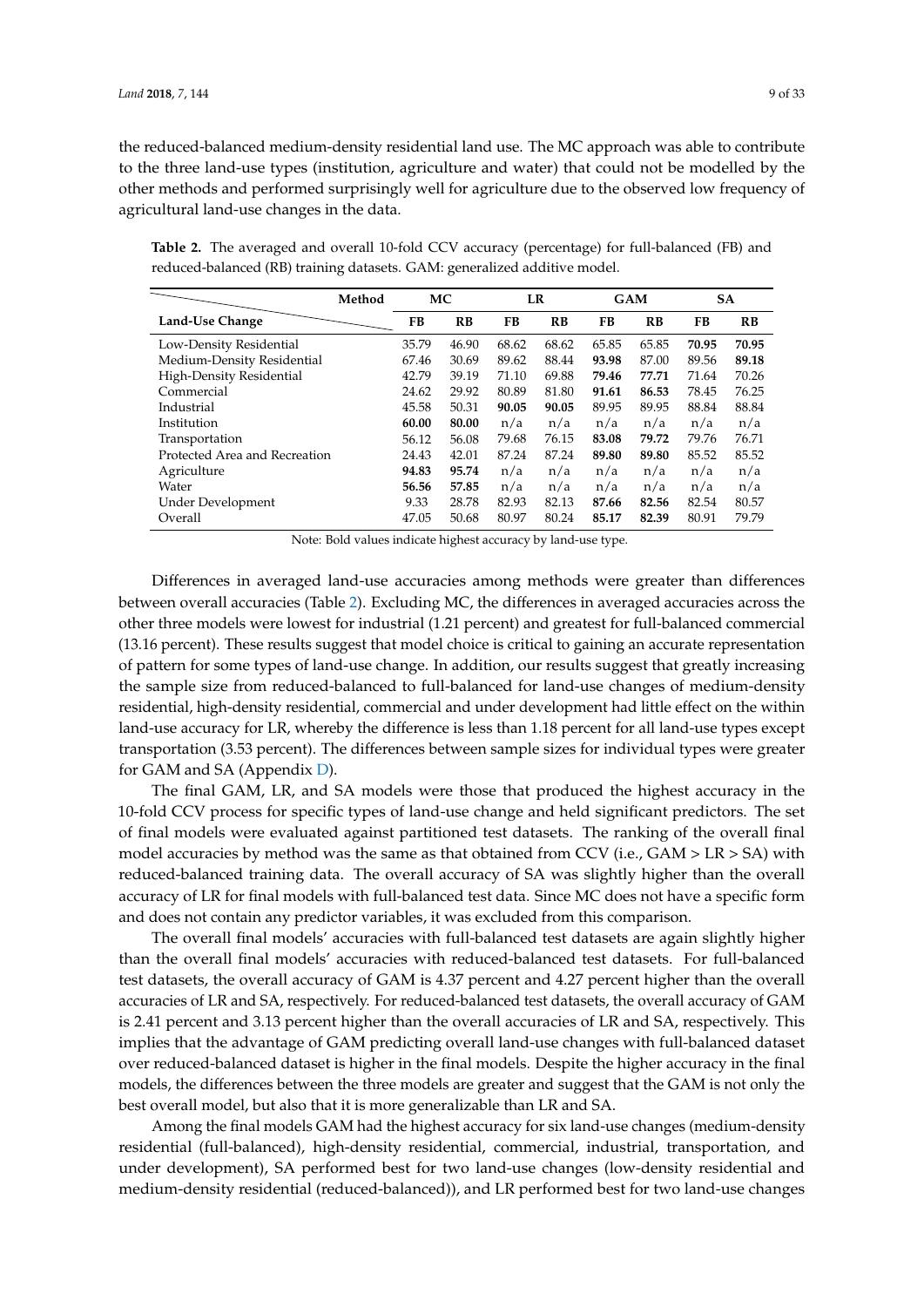(protected area and recreation, and under development (reduced-balanced), Table [3\)](#page-9-0). Again, the differences among land-use change accuracies were much greater than the difference in overall accuracies. The coefficients of significant predictors in final models are listed in Appendix [E.](#page-21-0)

|                            | Method | LR    |       | GAM   |       |       | <b>SA</b> |
|----------------------------|--------|-------|-------|-------|-------|-------|-----------|
| Land-Use Change            |        | FB    | RB    | FB    | RB    | FB    | RB        |
| Low-Density Residential    |        | 67.05 | 67.05 | 70.11 | 70.11 | 70.50 | 70.50     |
| Medium-Density Residential |        | 89.83 | 87.63 | 93.78 | 89.30 | 90.01 | 89.90     |
| High-Density Residential   |        | 69.22 | 67.33 | 78.24 | 76.67 | 69.35 | 68.67     |
| Commercial                 |        | 78.82 | 83.67 | 92.15 | 90.17 | 80.12 | 81.67     |
| Industrial                 |        | 91.19 | 91.19 | 91.82 | 91.82 | 91.19 | 91.19     |
| Institution                |        | n/a   | n/a   | n/a   | n/a   | n/a   | n/a       |
| Transportation             |        | 79.05 | 79.67 | 83.98 | 80.00 | 78.70 | 76.59     |
| Protected and Recreation   |        | 90.32 | 90.32 | 88.39 | 88.39 | 88.24 | 88.24     |
| Agriculture                |        | n/a   | n/a   | n/a   | n/a   | n/a   | n/a       |
| Water                      |        | n/a   | n/a   | n/a   | n/a   | n/a   | n/a       |
| Under Development          |        | 83.86 | 82.33 | 85.87 | 82.00 | 82.05 | 76.67     |
| Overall                    |        | 81.17 | 81.15 | 85.54 | 83.56 | 81.27 | 80.43     |

<span id="page-9-0"></span>**Table 3.** The individual and overall accuracy (percentage) for final models derived from 10-fold CCV with full-balanced (FB) and reduced-balanced (RB) test datasets.

Note: Bold values indicate highest accuracy by land-use and land-cover type.

#### *3.2. Spatial Cross-Validation and Final Models*

To evaluate the effects of spatial autocorrelation on model performance, spatial cross-validation (SCV) was conducted, which produced similar overall rankings to those attained in the CCV for the full-balanced dataset (i.e., GAM > SA > LR > MC). Results of the SCV using the reduced-balanced dataset held slightly different results with LR outperforming SA (i.e., GAM > LR > SA > MC) (Table [4\)](#page-9-1). The overall SCV accuracies were slightly lower than the CCV accuracies (Table [4\)](#page-9-1) and the differences in accuracies among the methods were also slightly reduced.

<span id="page-9-1"></span>**Table 4.** The averaged and overall 10-fold SCV accuracy (percentage) for full-balanced (FB) and reduced-balanced (RB) training datasets.

|                               | Method |       | MC    |       | LR    |       | <b>GAM</b> |       | <b>SA</b> |
|-------------------------------|--------|-------|-------|-------|-------|-------|------------|-------|-----------|
| Land-Use Change               |        | FB    | RB    | FB    | RB    | FB    | RB         | FB    | RB        |
| Low-Density Residential       |        | 35.37 | 50.76 | 67.43 | 67.43 | 66.06 | 66.06      | 69.15 | 69.15     |
| Medium-Density Residential    |        | 68.35 | 28.20 | 89.38 | 89.67 | 92.87 | 86.78      | 89.25 | 90.35     |
| High-Density Residential      |        | 41.09 | 40.80 | 66.72 | 69.50 | 73.92 | 78.19      | 68.86 | 72.03     |
| Commercial                    |        | 25.41 | 28.36 | 79.82 | 78.92 | 88.29 | 78.59      | 78.99 | 77.70     |
| Industrial                    |        | 45.56 | 45.57 | 89.37 | 89.37 | 90.52 | 90.52      | 90.03 | 90.03     |
| Institution                   |        | 80.00 | 80.00 | n/a   | n/a   | n/a   | n/a        | n/a   | n/a       |
| Transportation                |        | 57.82 | 60.32 | 76.77 | 76.91 | 82.52 | 78.80      | 79.40 | 76.54     |
| Protected Area and Recreation |        | 27.78 | 45.57 | 85.68 | 85.68 | 84.51 | 84.51      | 84.32 | 84.32     |
| Agriculture                   |        | 90.71 | 97.36 | n/a   | n/a   | n/a   | n/a        | n/a   | n/a       |
| Water                         |        | 63.78 | 41.65 | n/a   | n/a   | n/a   | n/a        | n/a   | n/a       |
| Under Development             |        | 9.90  | 27.29 | 77.09 | 78.98 | 78.58 | 78.92      | 74.98 | 76.34     |
| Overall                       |        | 49.62 | 49.63 | 79.03 | 79.56 | 82.16 | 80.30      | 79.37 | 79.56     |

Note: Bold values indicate highest accuracy by land-use type.

The differences in overall SCV accuracies due to sample size within methods were minor (within 2 percent). Furthermore, the SCV results do not uniformly demonstrate that sample size positively influences overall SCV accuracies, which is likely due to the heterogeneity in the reduced-balanced dataset introduced due to partitioning the training and testing data spatially. By partitioning the training and testing data spatially, models are constructed that have reduced variation in predictor values but the differences among the derived models are greater. The outcome of averaging these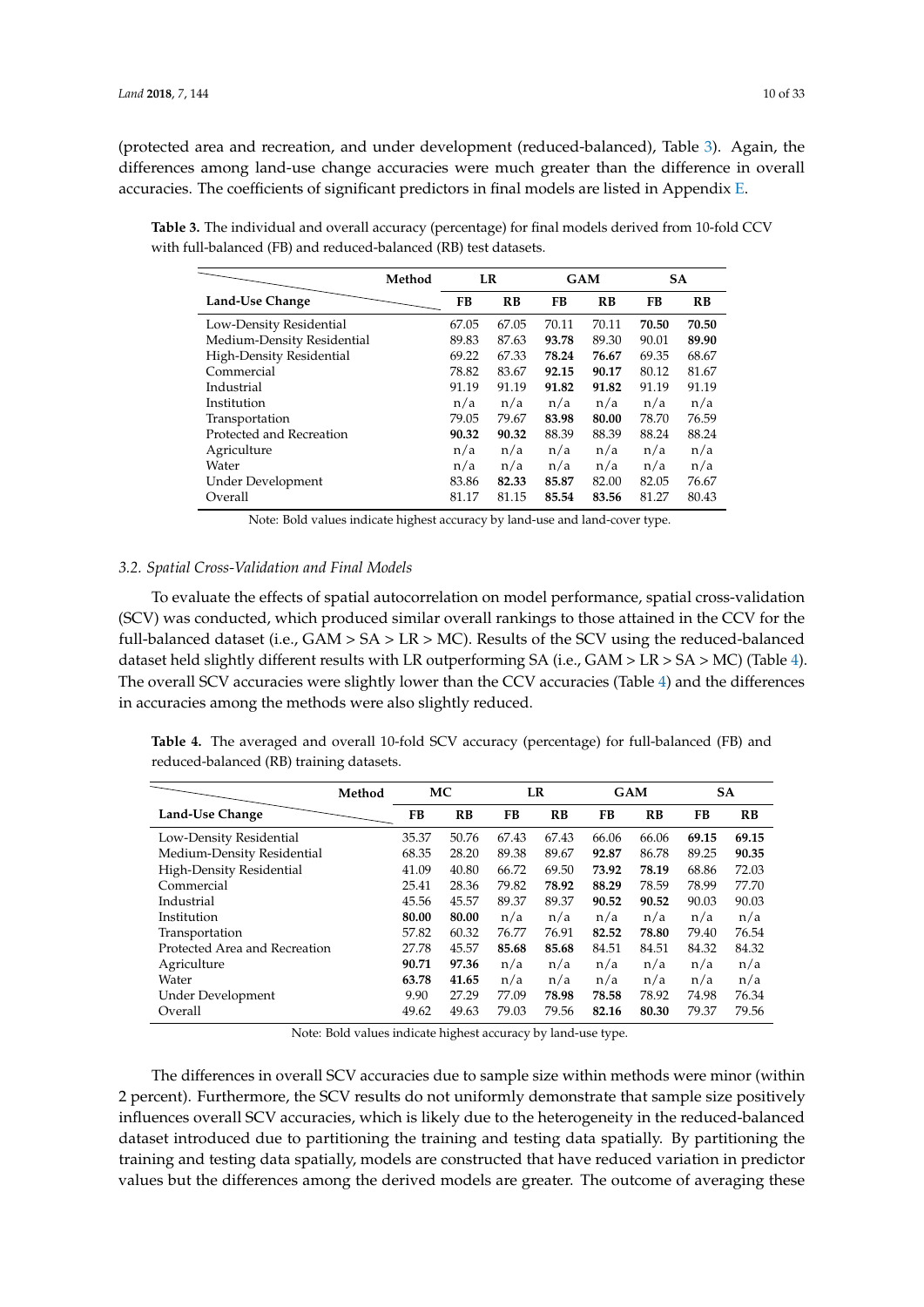differences yields results that are more dependent on the spatial segmentation, which differs from the complete and random mixing of partitions generated from the CCV. The greater mixing in CCV yields more similar models and a clear effect of sample size on model performance.

In contrast, sample size had a substantial effect on some SCV specific land-use change accuracies (e.g., GAM medium-density residential had >6% difference between full- and reduced-balanced). In general, GAM performed better using the full-balanced dataset, producing the highest accuracy models for six land-use changes (medium-density residential, high-density residential, commercial, industrial, transportation, and under development) and only the highest accuracy model for three land-use changes with reduced-balanced training dataset (high-density residential, industrial, and transportation). LR performed best for commercial, protected area and recreation, and under development land-use changes with the reduced-balanced training dataset and SA performed best for low-density residential regardless of sample size, and medium-density residential with reduced-balanced training dataset. Similar to the CCV, using SCV, MC was able to contribute to those land-use changes that could not be modeled using the other approaches (institution, agriculture and water). The SCV results corroborate the CCV results in that model choice is critical to gaining an accurate representation of pattern for some land-use change types.

Among the final models derived from SCV, GAM performed the best overall as well as for the following full-balanced dataset land-use changes: medium-density residential, high-density residential, commercial, transportation and under development (Table [5\)](#page-10-0). LR produced the second highest overall final model accuracies and best models of land-use change for low-density residential, industrial, protected area and recreation, for both full- and reduced-balanced datasets and tied SA for the highest under development accuracy using the reduced-balanced dataset. These results demonstrate that the model accuracies ranked with  $GAM > LR > SA$ , which is the same outcome as the SCV reduced-balanced dataset results. Results among specific land-use types and sample sizes confirm the findings made by analyzing results from CCV and CCV-final models that model choice is a more critical factor than sample size is for making predictions of land-use changes. Furthermore, SCV only contributed to alleviating over-fitting by a small amount as demonstrated by the minor reduction in overall model accuracies. We conclude that spatial autocorrelation in our data did not cause substantial over-fitting of our statistical models in terms of their overall accuracies but did have a recognizable impact on individual land-use changes and single methods. The coefficients of significant predictors in final models are listed in Appendix [E.](#page-21-0)

|                               | Method |       | <b>LR</b> |           | <b>GAM</b> | <b>SA</b> |       |
|-------------------------------|--------|-------|-----------|-----------|------------|-----------|-------|
| Land-Use Change               |        | FB    | RB        | <b>FB</b> | RB         | <b>FB</b> | RB    |
| Low-Density Residential       |        | 70.88 | 70.88     | 69.35     | 69.35      | 67.82     | 67.82 |
| Medium-Density Residential    |        | 88.20 | 89.67     | 93.71     | 92.98      | 89.89     | 90.00 |
| High-Density Residential      |        | 69.61 | 67.33     | 77.65     | 79.33      | 70.00     | 67.33 |
| Commercial                    |        | 81.33 | 80.27     | 91.37     | 82.94      | 80.62     | 79.67 |
| Industrial                    |        | 97.48 | 97.48     | 94.34     | 94.34      | 91.19     | 91.19 |
| Institution                   |        | n/a   | n/a       | n/a       | n/a        | n/a       | n/a   |
| Transportation                |        | 79.58 | 77.00     | 83.98     | 83.33      | 78.70     | 77.00 |
| Protected Area and Recreation |        | 89.30 | 89.30     | 87.74     | 87.74      | 87.74     | 87.74 |
| Agriculture                   |        | n/a   | n/a       | n/a       | n/a        | n/a       | n/a   |
| Water                         |        | n/a   | n/a       | n/a       | n/a        | n/a       | n/a   |
| Under Development             |        | 82.96 | 82.33     | 84.75     | 81.67      | 81.61     | 82.33 |
| Overall                       |        | 82.42 | 81.78     | 85.36     | 83.96      | 80.95     | 80.39 |

<span id="page-10-0"></span>**Table 5.** The individual and overall accuracy (percentage) for final models derived from 10-fold SCV with full-balanced (FB) and reduced-balanced (RB) test datasets.

Note: Bold values indicate highest accuracy by land-use type.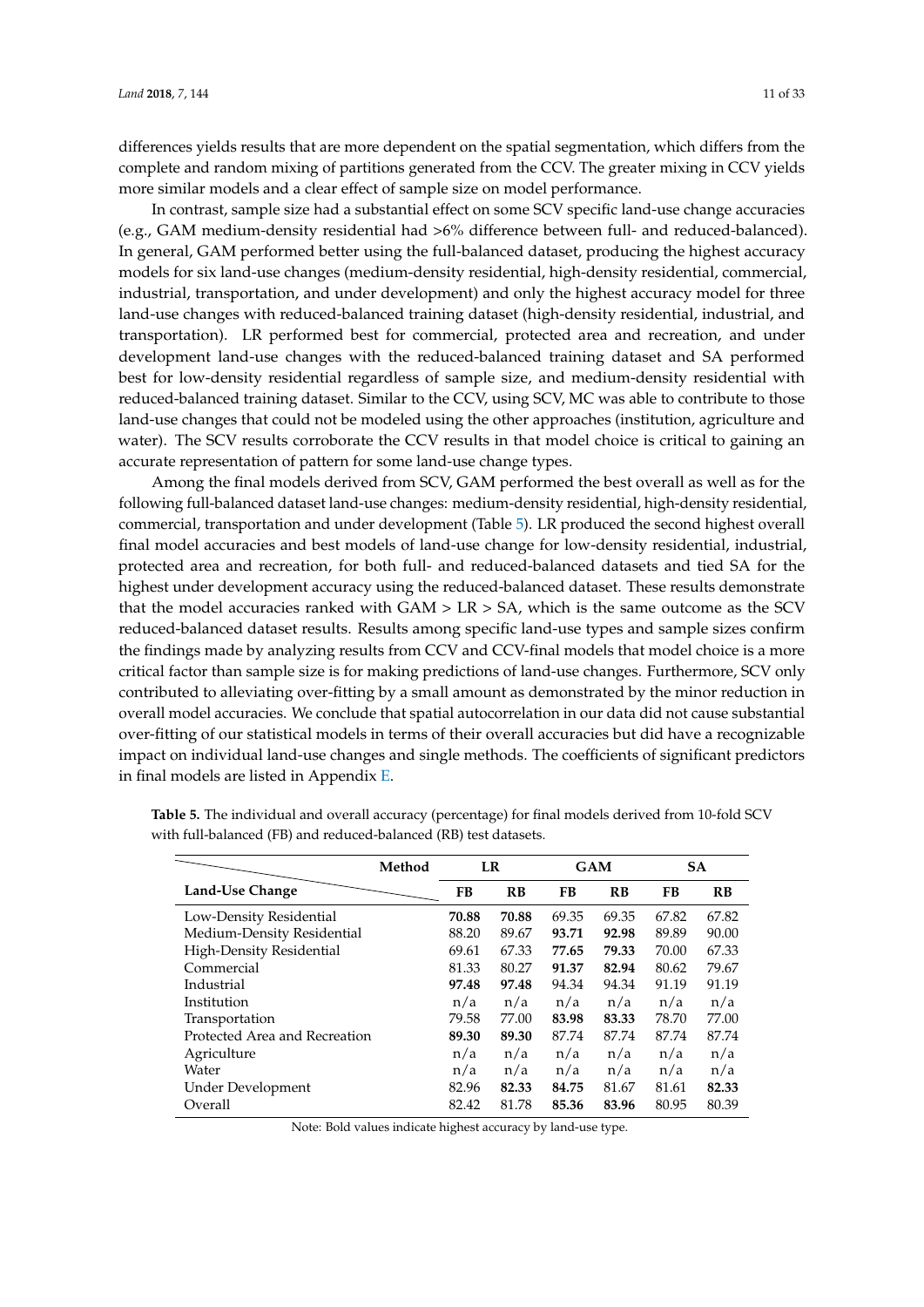#### *3.3. The Combination of Statistical Methods*

A theoretical land-use model was constructed by combining methods that produced the highest final model accuracies by land-use type (Table [6\)](#page-11-0). Since SCV-final models generally alleviated over-fitting caused by spatial autocorrelation, final models derived from SCV were selected to form the theoretical method. Moreover, MC derived from CCV was selected since MC only accounted for frequencies of land-use changes.

<span id="page-11-0"></span>**Table 6.** The combination of final models that produces the highest accuracy (percentage) by land-use type with full-balanced (FB) and reduced-balanced (RB) test datasets.

| Land-Use Change               | <b>FB</b> |          | RB            |          |
|-------------------------------|-----------|----------|---------------|----------|
|                               | Method    | Accuracy | Method        | Accuracy |
| Low-Density Residential       | LR-SCV    | 70.88    | LR-SCV        | 70.88    |
| Medium-Density Residential    | GAM-SCV   | 93.71    | GAM-SCV       | 92.98    |
| High-Density Residential      | GAM-SCV   | 77.65    | GAM-SCV       | 79.33    |
| Commercial                    | GAM-SCV   | 91.37    | GAM-SCV       | 82.94    |
| Industrial                    | LR-SCV    | 97.48    | LR-SCV        | 97.48    |
| Institution                   | MC-SCV    | 25       | MC-SCV        | 40       |
| Transportation                | GAM-SCV   | 83.98    | GAM-SCV       | 83.33    |
| Protected Area and Recreation | LR-SCV    | 89.30    | GAM-SCV       | 89.30    |
| Agriculture                   | MC-SCV    | 96.58    | MC-SCV        | 96.03    |
| Water                         | MC-CCV    | 55       | MC-SCV        | 53.85    |
| Under Development             | GAM-SCV   | 84.75    | LR-SCV/SA-SCV | 82.33    |
| Overall $1$                   |           | 78.70    |               | 78.95    |
| Overall <sup>2</sup>          |           | 86.14    |               | 84.82    |

Note: Overall  $^1$  is the overall accuracy of all land-use changes. Overall  $^2$  is the overall accuracy excluding land-use changes of institution, agriculture and water.

The theoretical land-use model produces an overall accuracy that is 3.98 percent and 4.52 percent higher than the best performing GAM models derived from SCV with full- and reduced-balanced datasets, respectively. When institution, agriculture and water are included (as represented by the MC model) the overall accuracy drops from 86.14 percent to 78.70 percent for full-balanced datasets and from 84.82 percent to 78.95 percent for reduced-balanced datasets; however, it is only through this mixed approach that all types of land-use changes can be modeled.

#### **4. Discussion**

The presented research sought to answer the question: what is the overall accuracy of different statistical methods in representing land-use change. To answer this question we developed, quantified, and compared the accuracy of four different conceptual approaches to modelling land-use change, i.e., parametric model, non-parametric model, time series, and stochastic process as represented by logistic regression (LR), general additive modelling (GAM), survival analysis (SA), and Markov chain (MC), respectively. These approaches were used to generate models of eleven different land-use types and were tested using 2010 and 2015 data for the Region of Waterloo, Ontario, Canada. Our results found that overall model accuracy was highest for GAM followed by SA, LR, and MC using CCV and final model selection held that ranking. When SCV was conducted, LR outperformed SA and MC was not competitive in either case. Given the close performance of GAM, LR, and SA, it is worth noting that the run time for the 10-fold CCV for LR, SA, and MC were less than 20 s (Appendix [D\)](#page-20-0). However, performing the 10-fold CCV for GAM took over eighty-five minutes for both full- and reduced-balanced datasets due to the iteration in back-fitting of smoothing functions.

We subsequently sought to answer the question: how do the accuracies differ among the tested statistical methods for specific land-use types? While GAM, again, outperformed the other modelling approaches, some specific land-use types were better modeled using each of LR, SA, and MC. In fact, the differences among methods by land-use type were greater than the overall model accuracies by method. To interrogate this concept further, all model derivations and analyses were repeated with two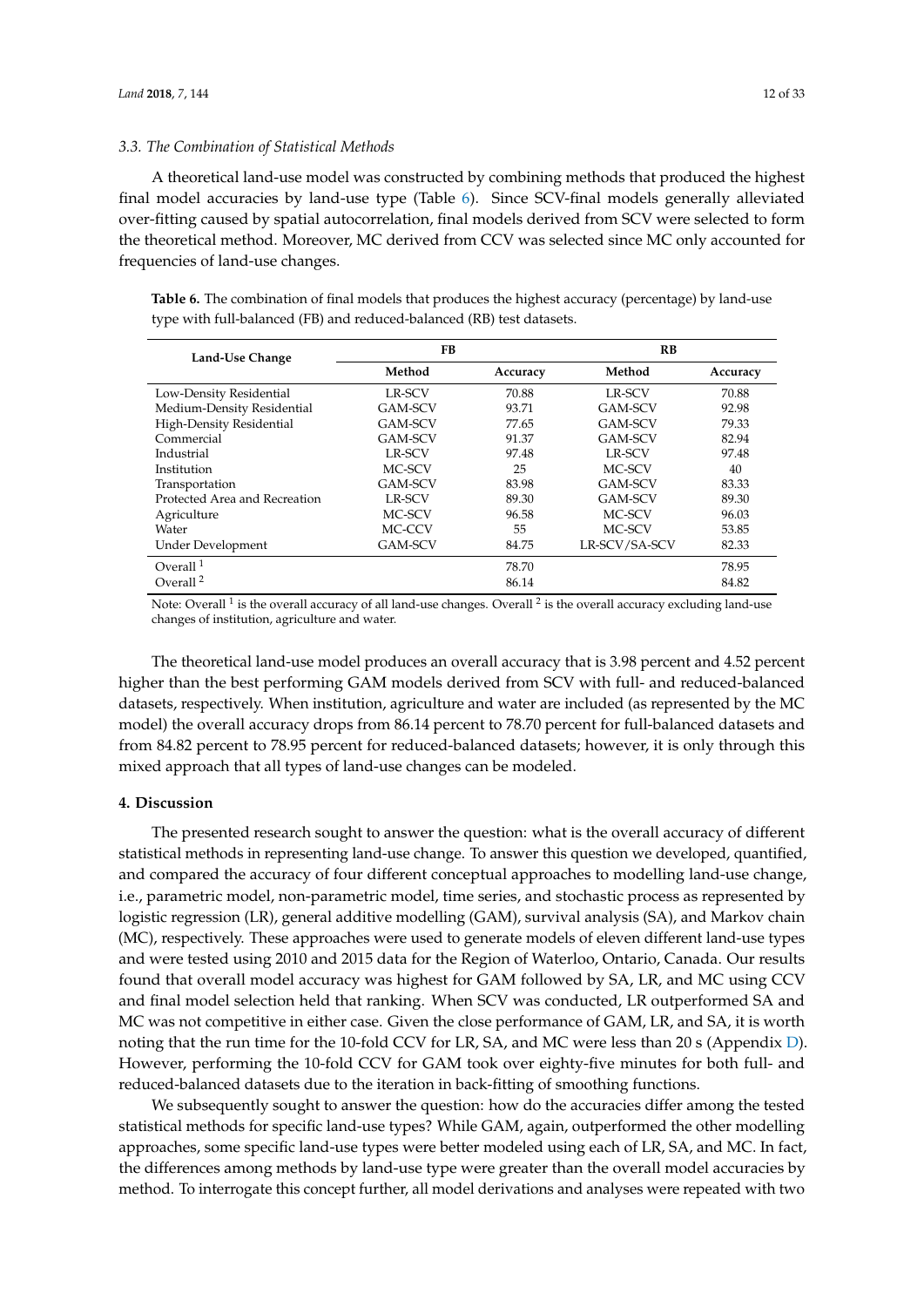differently sized datasets, full-balanced and reduced- balanced, and a theoretical model comprising the best performing models of each type was derived. Our results demonstrate that not only is the choice of model by land-use type more important than sample size, but also that a hybrid land-use model comprising the best statistical modelling approaches for each land-use change outperformed the individual statistical approaches.

It is worth noting that while we found accuracies to typically increase with sample size, this was not the case when SCV was used in model derivation and selection. The inclusion of SCV slightly reduced the degree of over-fitting of models using CCV and demonstrated that spatial autocorrelation had little effect on our final model accuracies. It is also worth noting that while MC was not competitive, it was useful in providing representation of land-use changes that had small sample sizes and could not be represented using other methods or in other cases where there is no predictor data. Given that it has been shown to outperform other null models [\[50\]](#page-31-13) and performs better when there are data over longer time scales [\[51](#page-31-14)[,52\]](#page-31-15), it should not be completely disregarded.

hybrid land-use model comprising the best statistical modelling approaches for each land-use  $\mathcal{L}$ 

#### 4.1. Modelling One-to-One Land-use Change versus Many-to-One Land-Use Change It is word and we consider which with the found and with sample size, the typical management is was a size, th

LR and GAM that have been used to model land-use change are usually designed to represent one-to-one land-use change (e.g., with only two classes comprising non-urban to urban [\[15,](#page-30-5)[53\]](#page-31-16); non-forest to forest and forest to non-forest [\[54\]](#page-31-17)). SA has been also been used to model one-to-one land-use change using two land-use classes, non-urban to urban [\[15\]](#page-30-5), and three one-to-one models of land-use changes from agriculture to three types of subdivisions [\[6\]](#page-29-5). In this way, focusing on modelling one-to-one land-use change can reveal the effects of predictors on a specific transition between land uses providing more insight toward potential causal mechanisms for change.  $\alpha$  in a matrix of degree of  $\alpha$  model fand-use change are usually design  $s$  and forest to holi-forest  $[04]$ ). SA has been also been used to fit

Modelling specific land-use change transitions (i.e., one-to-one) is not only time-consuming when many land-use classes are involved, but the availability of land-use change samples can also be restrictive. For example, if our eleven land-use classes  $(n = 11)$  were modeled based on single transitions (one-to-one;  $r = 2$  land uses; Figure [3a](#page-12-0)) then we could have  $(n!/(n-r)!)$  or 110 models. While some of these transitions would be unlikely (e.g., high-density residential to agriculture), the number of samples of many different individual transitions is small for our study area. In contrast, we represented each unique land use as the endpoint resulting from many possible points of origin (Figure [3b](#page-12-0)), yielding only eleven final models and overall accuracies greater than 85% for our best final models and theoretically combined model with full-balanced datasets. specific fano-ase change transmons (i.e., one-to-one) is not only to  $\delta$  cause the value of the more insight to  $\mu$  to change.  $\log$  restrictive would be unifiely  $(c.g.,$  high density residential to a and the number of the number of the study  $\frac{1}{2}$  is small for our study  $\frac{1}{2}$  for our study area. In  $\overline{\phantom{a}}$ 

<span id="page-12-0"></span>

Figure 3. (a) The ten possibilities of modelling one-to-one land-use change from agriculture to all other land uses. (**b**) Modelling many-to-one land-use change from any land use to agriculture. other land uses. (**b**) Modelling many-to-one land-use change from any land use to agriculture. [Notes: LDR: low-density residential; MDR: medium-density residential; HDR: high-density residential; COM: commercial; IND: industrial; INS: institution; TRA: transportation; REC: protected area and recreation; AGR: agriculture; WAT: water; UND: under development].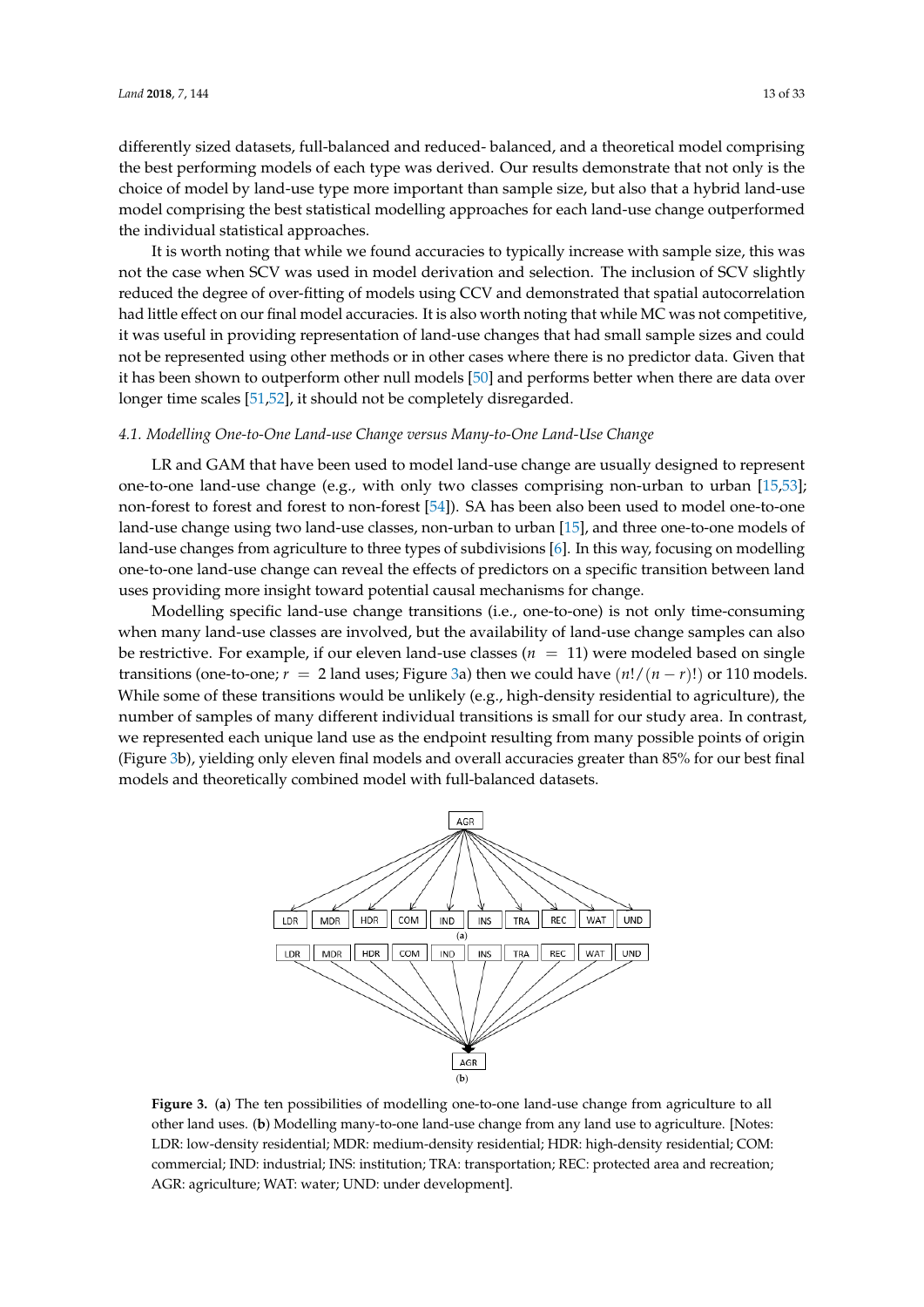#### *4.2. Operationalizing the Combined Statistical Model*

Prediction of future land uses in an area involves land-use competition, which was not modeled in the presented research. However, the statistical methods were chosen because they produce similar outputs in terms of probability of change to different land-use types. Future research will seek to determine the interactive effects between the tested modelling approaches and evaluate different decision-making algorithms for determining future land use at a given location. Existing models incorporate preferential ordering (e.g., [\[55\]](#page-31-18)), highest fitness (e.g., [\[56\]](#page-31-19)), and rescaled roulette-wheel approaches (e.g., [\[52\]](#page-31-15)) among others. To the best of the authors' knowledge, a comparison among competing land-use models for land-use allocation to a specific location has not been published. The conditions of their success, requirements for application, and lessons learned would not only guide land-use change modelling researchers but would also help to synthesize what is typically a set of disparate case study models that have yet to coordinate the creation of community frameworks, models, or model components [\[13](#page-30-3)[,57\]](#page-31-20).

#### *4.3. Future Directions*

The presented comparative analysis focused on four methods that are most frequently used in land-use modelling literature and span four conceptual approaches to statistical analysis (stochastic process, parametric model, non-parametric model, and time series model). A variety of other approaches would be worth investigating, such as mixed effects models (e.g., [\[58\]](#page-31-21)), especially mixed effects logistic regression and mixed effects additive logistic regression as well as machine learning techniques such as random forest (e.g., [\[59\]](#page-31-22)) and support vector machine (e.g., [\[60\]](#page-31-23)). Mixed effects logistic regression and mixed effects additive logistic regression are expected to perform better than LR and additive logistic regression, respectively, since random effects in mixed-effects models could take account of time-varying variables and spatial autocorrelation, but at the cost of increased model complexity and difficulty of interpretation. Machine learning approaches have been applied to classify land cover (e.g., [\[61](#page-32-0)[–64\]](#page-32-1)) and are more flexible than traditional statistical methods since they are spared from general assumptions of statistical methods such as linearity, independence, and an underlying distribution of data. Moreover, machine learning can benefit from a large amount of input data, both observations and predictors, and is less affected by multi-collinearity among predictors. We intend to extend and compare the presented research with these additional methods in the future and welcome others to do so as well using our data included with this publication.

Our comparison of statistical methods used traditional cross-validation and accuracy assessments. The inclusion of spatial cross-validation mitigated the effects of spatial autocorrelation and violation of independence among samples, which yielded models with slightly greater error than those derived from traditional cross-validation. These efforts differ from those used in land-use modelling that focus on partitioning quantity and location of change based on generated maps compared to observations as done by [\[7\]](#page-29-6). We created balanced datasets that comprise locations of change for a specific land use and locations where that type of land use persisted throughout the time frame of our analysis. The tested models were constrained to these data and were not applied against all potential locations as is done in most models of land-use change. Using our approach we did not partition our results by quantity of change and location of change as the quantity remained fixed by the size of our balanced datasets. Future research will assess the maps generated from the tested approaches along with additional approaches such as mixed effects and machine learning as mentioned above.

In making comparisons between the presented model and other models of land-use change, it is worth noting that the presented models used vector parcel data as the minimum mapping unit rather than raster cells. The spatial scale was fixed to the spatial unit at which land-use change decisions are made (i.e., the ownership property parcel). Like raster-based land-use models, our generated maps will experience an increase in accuracy if aggregated to more coarse resolutions, but these have less conceptual meaning given our ownership property parcel approach. While use of property parcels offers alignment with observations that is more realistic than results obtained from raster-based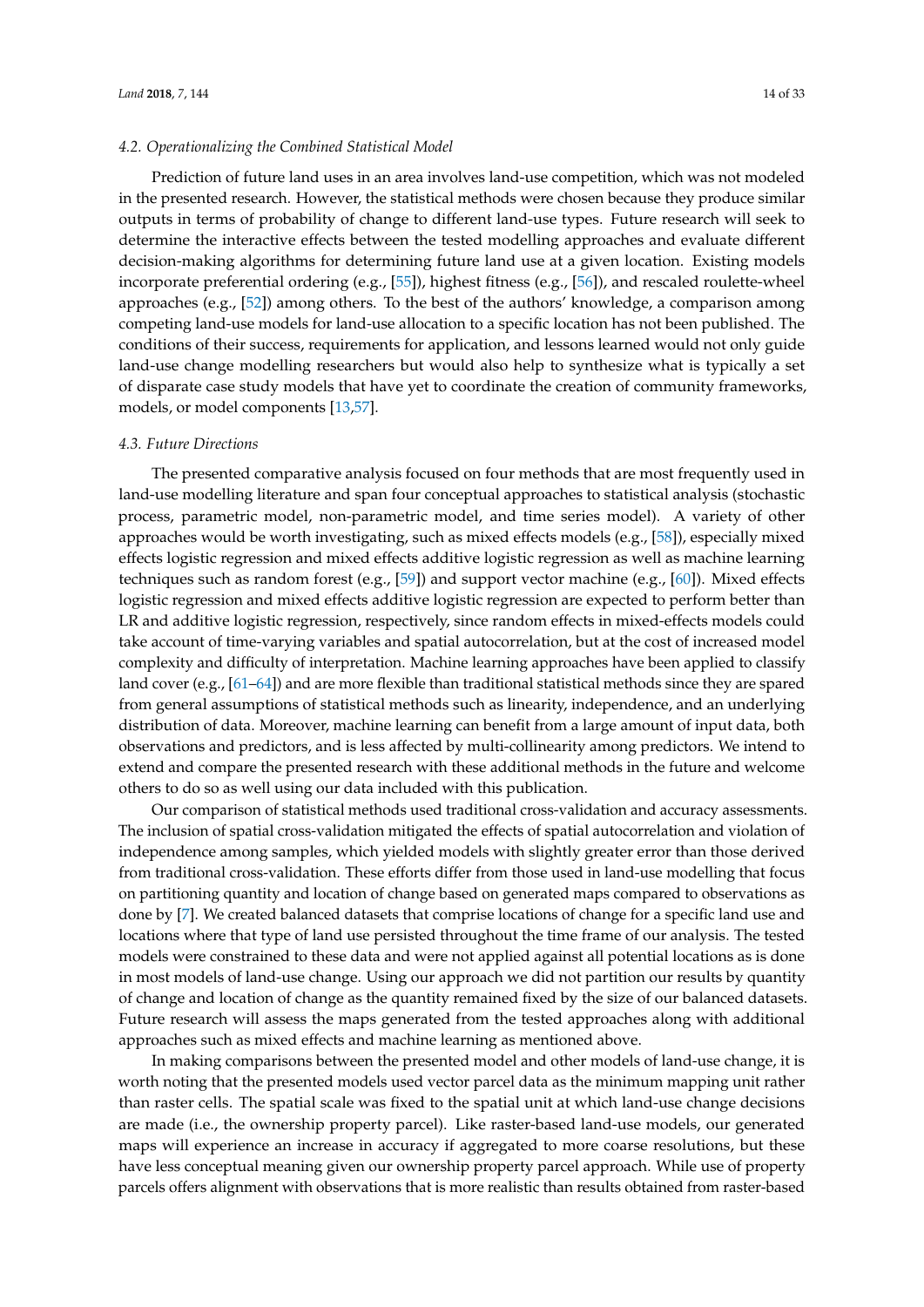models, modelling future scenarios using our approach faces the challenge of representing the process of parcelization or property parcel subdivision. Efforts in parcelization are underway (e.g., [\[65\]](#page-32-2)), however, it remains an area in need of continued research.

We have shown the capacity for statistical models to represent land-use change with relatively high levels of accuracy, however, they are limited in their ability to represent the conditions, actors, behaviors, and decision-making processes that drive land-use change. To represent heterogeneity within the environment, actors driving change within the land system, and their interactions with each other and their environment, agent-based modelling provides an alternative to the constraints of statistical modelling. While agent-based modelling is widely used to represent land-use change [\[66\]](#page-32-3), the approach faces challenges in the time required for model development, its ability to predict future outcomes, and a lack of available data about actor characteristics, behavior, and interactions [\[67\]](#page-32-4). Furthermore, our understanding of statistical models has history and a level of transparency that makes their communication in publications more feasible and subsequently their adoption and use by other non-creators more likely [\[13\]](#page-30-3).

As the study of complexity complements reductionism rather than displaces it [\[68\]](#page-32-5), so too can statistical models form the basis for agent-based approaches and the creation of hybrid models that utilize the best aspects of both approaches can be developed. For example, in the absence of data about actors driving industrial and commercial development, logistic regression was used to create a model rich in the number of land-use types (11) [\[69](#page-32-6)[,70\]](#page-32-7). Not only did the logistic regression perform well, but few researchers are engaged in modelling the site-selection behavior of industrial and commercial actors using an agent-based modelling approach. A unique and related result from our statistical model comparison is that the land-use change that typically yielded the lowest accuracy across GAM, LR, and SA approaches was low-density residential. This outcome provides justification for the substantial number of agent-based models developed to represent urban sprawl and residential development (e.g., [\[71](#page-32-8)[–73\]](#page-32-9)), which could be argued as the most prominent focus among case study applications of agent-based models to land-use change in developed countries, with farming agents yielding a close second.

Current effort in the land-use modeling community using agent-based modelling approaches involve attempts to advance toward representing land-use change across large spatial extents [\[74\]](#page-32-10). However, the challenges associated with deriving common agent types (e.g., human function types [\[14\]](#page-30-4)) and collecting actor characteristic, behavior, and decision-making data are inhibiting these efforts. One approach to simplify the process and speed up advancements in this area is to construct hybrid models that use an agent-based framework and statistical models of land-use change as placeholders for agent behavioral models until novel approaches to data collection or agent behavioral development take place. The incorporation of statistical representations of agent behaviors can (1) produce outcomes repeatedly in a relatively short time period, (2) can be validated, and (3) can be applied across large spatial extents. With a hybrid ABM-statistical approach, one can get a representative model up and running quickly, and can provide a range of insights and findings that can be extended when behavior data become available. Such an approach may also facilitate the representation of human systems with natural systems, which has faced not only technical challenges, but also buy-in from natural scientists and funding agencies [\[75\]](#page-32-11).

#### **5. Conclusions**

Parametric, non-parametric, time series, and stochastic models of land-use change were created and compared across three dimensions: accuracy (overall and by land-use type), sample size, and spatial independence via conventional versus spatial cross validation. To the best of the authors' knowledge, this is the first study to formally compare the relative performance of these statistical approaches as represented by LR, GAM, SA, and MC models of land-use change at the same location using the same data. Our results indicated that GAM outperformed the other three approaches in both overall accuracy and among most land-use accuracies. However, LR and SA were more accurate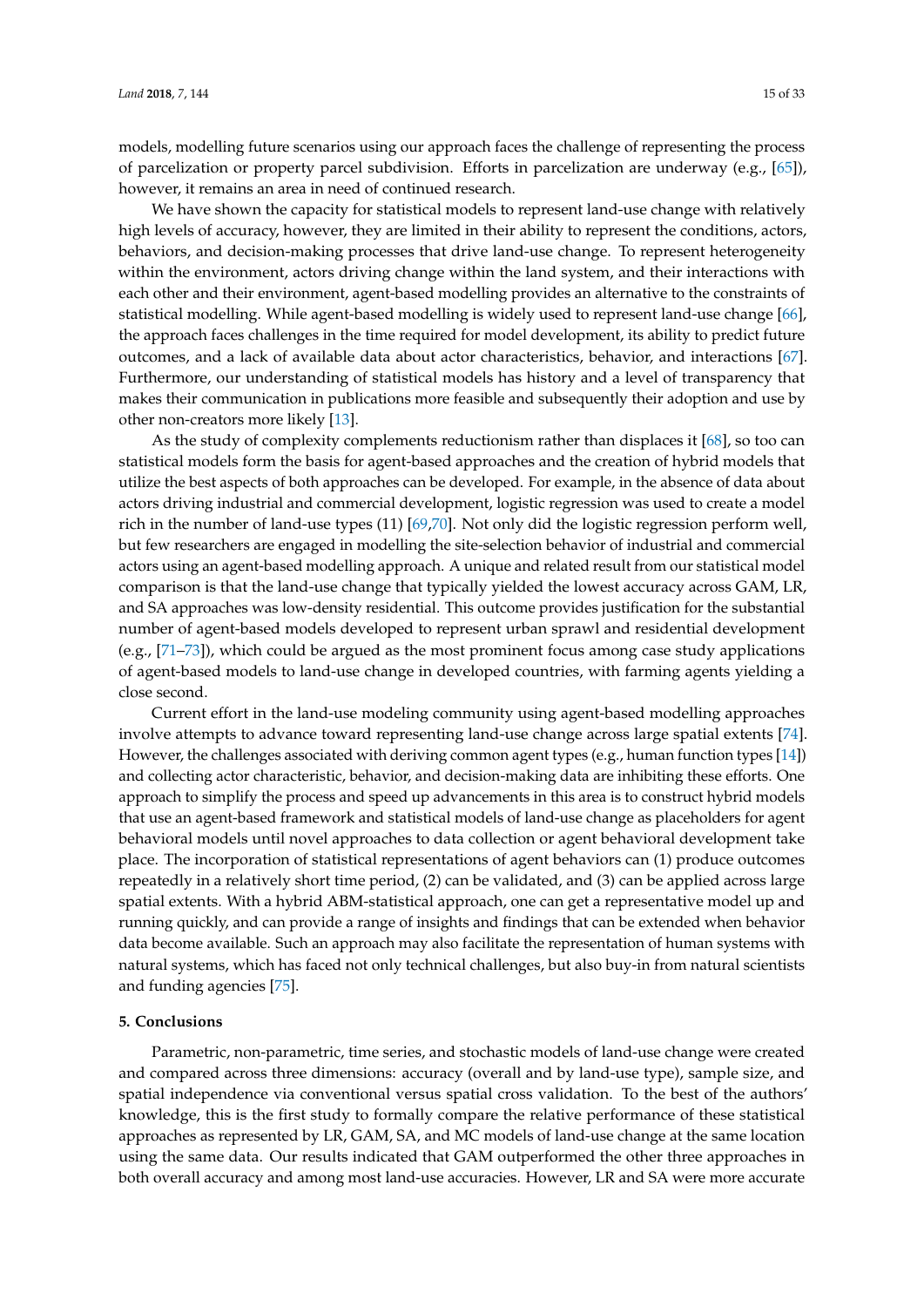for specific land-use types (e.g., low-density residential and industrial) and MC was able to represent changes that could not be modeled by other approaches due to sample size restrictions. Therefore, a land-use model that combines the best models of each land-use type can outperform any one modelling approach and provide a richer representation of land use types.

The performance of the four tested methods and their relative ranking may differ for other regions since they are dependent on the quality and characteristics of the data to which they are applied and the underlying processes of land-use change may differ among regions. While we assessed the fit of statistical models to the outcomes of land-use change processes, a better fit may not improve our explanation and understanding of these processes or the models predictive capacity due to over-fitting. Despite these caveats, the presented comparison, of statistical land-use models, offers guidance to others selecting among statistical approaches for representing land-use change. Furthermore, the effects of sample size on model performance were quantified and were minor relative to model choice for specific types of land-use change, particularly when spatial cross-validation is incorporated into the modelling process. While the incorporation of spatial cross-validation reduced overall model performance, it also reduced over-fitting and illustrated that spatial autocorrelation had little effect on our modelling analysis.

The presented research contributes to a lack of literature on land-use change modelling where the focus is on high-fidelity parcel-level models, which is the scale at which land-use change decisions are made [\[69\]](#page-32-6). Future research will seek to extend the modelling comparison to other statistical modelling approaches as well as to investigate the outcomes of different scenarios of future land-use and land-cover change. We hope that by providing the details about the results in the paper and supplementary material about the model specifics in appendices that others will compare and contrast their approaches to the work presented here.

#### **Supplementary Materials:** The following are available online at [http://www.mdpi.com/2073-445X/7/4/144/s1.](http://www.mdpi.com/2073-445X/7/4/144/s1)

**Author Contributions:** conceptualization, D.T.R. and B.S.; methodology, B.S.; validation, B.S.; formal analysis, B.S.; investigation, B.S.; resources, D.T.R.; data curation, B.S.; writing—original draft preparation, B.S.; writing—review and editing, D.T.R.; visualization, B.S.; supervision, D.T.R.; project administration, D.T.R.; funding acquisition, D.T.R.

**Funding:** This research was funded by the Natural Sciences and Engineering Research Council (NSERC, Ottawa, ON, Canada) of Canada under Discovery Grant (06252-2014).

**Acknowledgments:** The authors would like to thank Alex Smith for his efforts in creating the land-use data and collaboration on our manual land-use classification protocol. We would also like to thank the anonymous reviewers and the editor for their insightful feedback, which has improved the quality of the presented research.

**Conflicts of Interest:** The authors declare no conflict of interest.

#### <span id="page-15-0"></span>**Appendix A**

The need of a manual classification arose when misclassification found in computer simulated 2010's land-use data created by Alexander Smith in 2016. The manual classification of 2010's land use was conducted for the Region of Waterloo with the support of 2010's SWOOP imagery. The rules of manual land-use classification were the result of discussion between Smith and the author, which can be found in [\[22\]](#page-30-12).

After the manual classification, three small areas in the Region of Waterloo were randomly chosen and compared with the classification result from computer simulated land-use data. The result of comparison has achieved an overall accuracy of 90 percent. Later, an overall accuracy of the computer simulated 2010 land-use data in the whole study area was computed using manually classified land-use data as reference, which is about 88 percent. Thus, the classification of computer simulated 2010 land-use data was considered satisfactory. Similarly, computer-simulated 2006 and 2015 land-use data were also considered satisfactory since all land-use data were classified using the same rules, methods and technology. Therefore, computer simulated land-use data of 2006, 2010,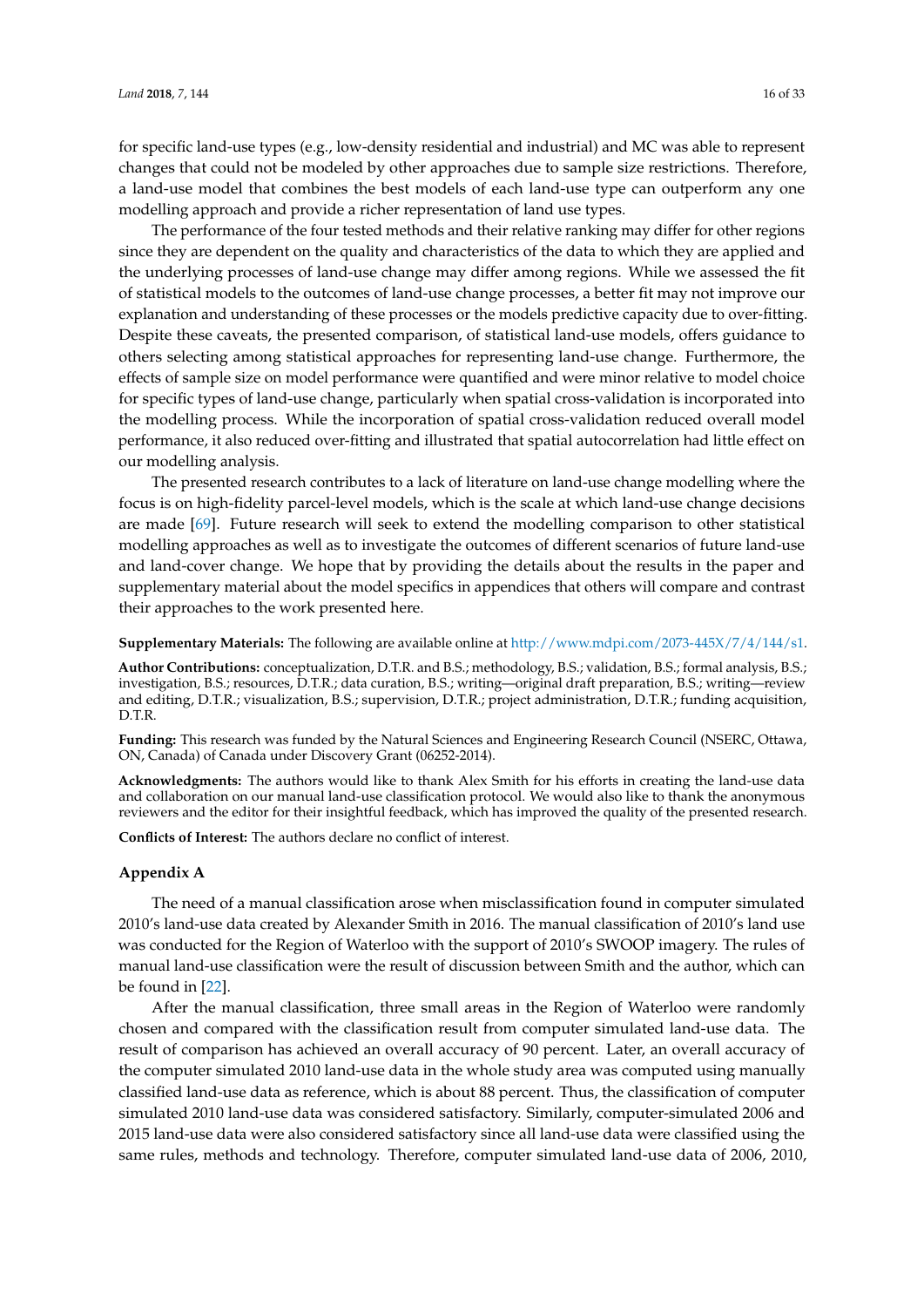and 2015 were used as ground truth data toward modelling land-use changes with the proposed statistical methods.

Before creating any variables, DAUIDs (i.e., unique IDs of Das) in the Region of Waterloo in 2010 were assigned to parcels according to the location of parcels in the DA in order to relate DA's information to parcels. Geometries (i.e., perimeter and area) of the parcel polygons and DA polygons were calculated in ArcGIS and attached to the ownership parcel data. Site variables (i.e., mean slope and mean elevation) were created using slope and elevation data. Demographic data from 2011 Census data (e.g., population) associated with the DA in the Region of Waterloo retrieved from Statistics Canada were merged with the parcel data in excel format in R by the common variable DAUID. The parcel data were then imported back to ArcGIS since some spatial variables need to be created using the Polygon Neighbors tool in ArcGIS. The tool created a table that contains IDs of source polygons, IDs of neighbor polygons and records of land-use types for neighbor polygons. The table was then used to calculate the percentage of each land-use type around each source polygon by manually programmed codes in R. The percentage of neighbor land use was merged with the parcel data by unique parcel ID (i.e., ID of source polygon) in R. Furthermore, the parcel data were converted to point data (i.e., centroids of parcels) in order to calculate Euclidean distances from parcel centroids to other features (e.g., highway ramp and commercial parcel) in ArcGIS. During the process of variable creation, some parcels have been removed from the full dataset due to the lack of data for creating drivers associated with the parcels (e.g., a lack of census data in some areas).

Misclassification was found in some rare cases of land-use change during the process of creating status for land-use change (i.e., binary response variables). Since rare cases of land-use change (e.g., from industrial to water) are a relatively small amount of data compared to the total, second round of manual classification was conducted by the author alone to increase the classification accuracy of the data. During this round, SWOOP imageries for all three years (i.e., 2006, 2010, and 2015) were used to classify land-use types that associated with parcels being found with the occurrence of rare cases of land-use change. The manual classification was also done to parcels that found with the occurrence of some other land-use changes that have a relatively small amount of data compared to the total due to the consideration of data accuracy. Meanwhile, some rules of manual land-use classification have been modified based on Smith's work. The complete and modified rules are presented in Appendix [C.](#page-17-1) Moreover, spatial variables were re-created using 2010 as the reference year since the neighborhood parcels may be changed.

Furthermore, some other problems have arisen. As mentioned in Section [2.4](#page-5-1) in this paper, each full dataset is consisted of all parcels that had their land use converted to a specific land use in 2015 and parcels that had remained the specific land use during the study period. After conducting an explanatory analysis on full datasets, it has been found that the majority types of land-use change in a full dataset came from the part of parcels that has not been manually verified or modified in the second round. Therefore, it is reasonably to suspect the accuracy of the data. However, the study has moved forward with the current set of data due to the high overall accuracy of computer simulated land-use data and the time constraint of this project. Another finding is that the classification accuracy of computer simulated 2010 land use is about 68 percent for the approximately 6000 parcels that have been verified or modified in the second round of manual classification. This infers that the computer classification approach performed differently for different land-use types. In addition, the season that SWOOP data have been taken is another factor that can cause misclassification of the same land use in different years by computer simulation methods.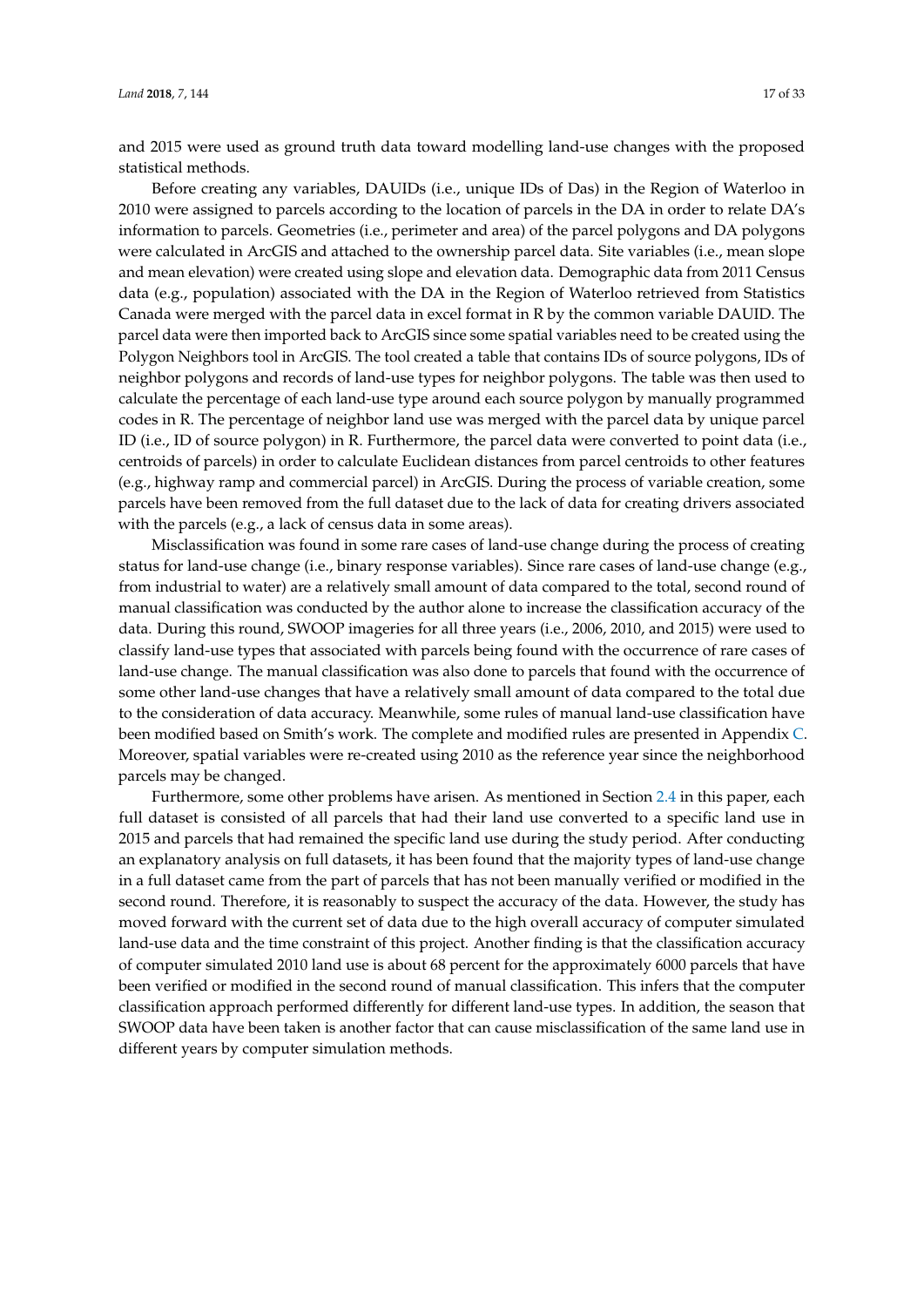# <span id="page-17-0"></span>**Appendix B**

**Table A1.** Names and Description of Predictors.

| Name                           | <b>Description (Unit)</b>                                                                                            |
|--------------------------------|----------------------------------------------------------------------------------------------------------------------|
| lu2015                         | 2015 land-use of a parcel in the Region of Waterloo                                                                  |
| lu2010                         | 2010 land-use of a parcel in the Region of Waterloo                                                                  |
| lu2006                         | 2006 land-use of a parcel in the Region of Waterloo                                                                  |
| lc2010                         | 2010 land-cover of a parcel in the Region of Waterloo                                                                |
| lc2006                         | 2006 land-cover of a parcel in the Region of Waterloo                                                                |
| DA_Area                        | Area of a DA $(km^2)$                                                                                                |
| Parcel_Area                    | Area of a parcel $(km2)$                                                                                             |
| MeanDEM                        | Mean elevation of a parcel (km above sea level)                                                                      |
| MeanSlope                      | Mean slope of a parcel (degree)                                                                                      |
| Ramp_dist                      | Distance from the centroid of a parcel to the nearest highway ramp (km)                                              |
| River_dist                     | Distance from the centroid of a parcel to the nearest river (km)                                                     |
| Water_dist                     | Distance from the centroid of a parcel to the nearest water body (km)                                                |
| Wood_dist                      | Distance from the centroid of a parcel nearest wooded area (km)                                                      |
| Lroad_dist                     | Distance from the centroid of a parcel to the nearest local road (km)                                                |
| Mroad_dist                     | Distance from the centroid of a parcel to the nearest main road (km)                                                 |
| lu4_dist                       | Distance from the centroid of a parcel to the nearest commercial parcel (km)                                         |
| lu5_dist                       | Distance from the centroid of a parcel to the nearest industrial parcel (km)                                         |
| lu8_dist                       | Distance from the centroid of a parcel to the nearest protected<br>area/recreational parcel (km)                     |
| lu9_dist                       | Distance from the centroid of a parcel to the nearest agricultural parcel (km)                                       |
| DA_population_density          | Population density in a DA (population in DA/DA area) in 2010<br>(person/km <sup>2</sup> )                           |
| Residential_population_density | Residential population density in a DA (population in DA/total residential<br>areas in DA) in 2010 (person/ $km^2$ ) |
| Change_Population              | The rate of change of population from 2006 to 2011 based on the DA a parcel<br>resides                               |
| Change_AveIncome               | The rate of change of average income from 2006 to 2011 based on the DA a<br>parcel resides                           |
| $F_l$ lu1                      | Proportion of low-density residential parcels around a parcel                                                        |
| $F_{ll}$                       | Proportion of median-density residential parcels around a parcel                                                     |
| F_lu3                          | Proportion of high-density residential parcels around a parcel                                                       |
| F_lu4                          | Proportion of commercial parcels around a parcel                                                                     |
| F_lu5                          | Proportion of industrial parcels around a parcel                                                                     |
| $F_{ll}$ lu6                   | Proportion of institution parcels around a parcel                                                                    |
| $F_l$ lu $\bar{Z}$             | Proportion of transportation parcels around a parcel                                                                 |
| F_lu8                          | Proportion of protected area/recreation parcels around a parcel                                                      |
| $F_{ll}$                       | Proportion of agricultural parcels around a parcel                                                                   |
| $F_l$ lu10                     | Proportion of water parcels around a parcel                                                                          |
| $F_l$ lu11                     | Proportion of developing parcels around a parcel                                                                     |

Note: Variables listed in this table are the variables actually being used to construct models in this study. Some variables have been created were excluded from model building since they are highly correlated with some variables listed in this table.

# <span id="page-17-1"></span>**Appendix C**

The original tables can be found in the Appendix section in Smith (2017).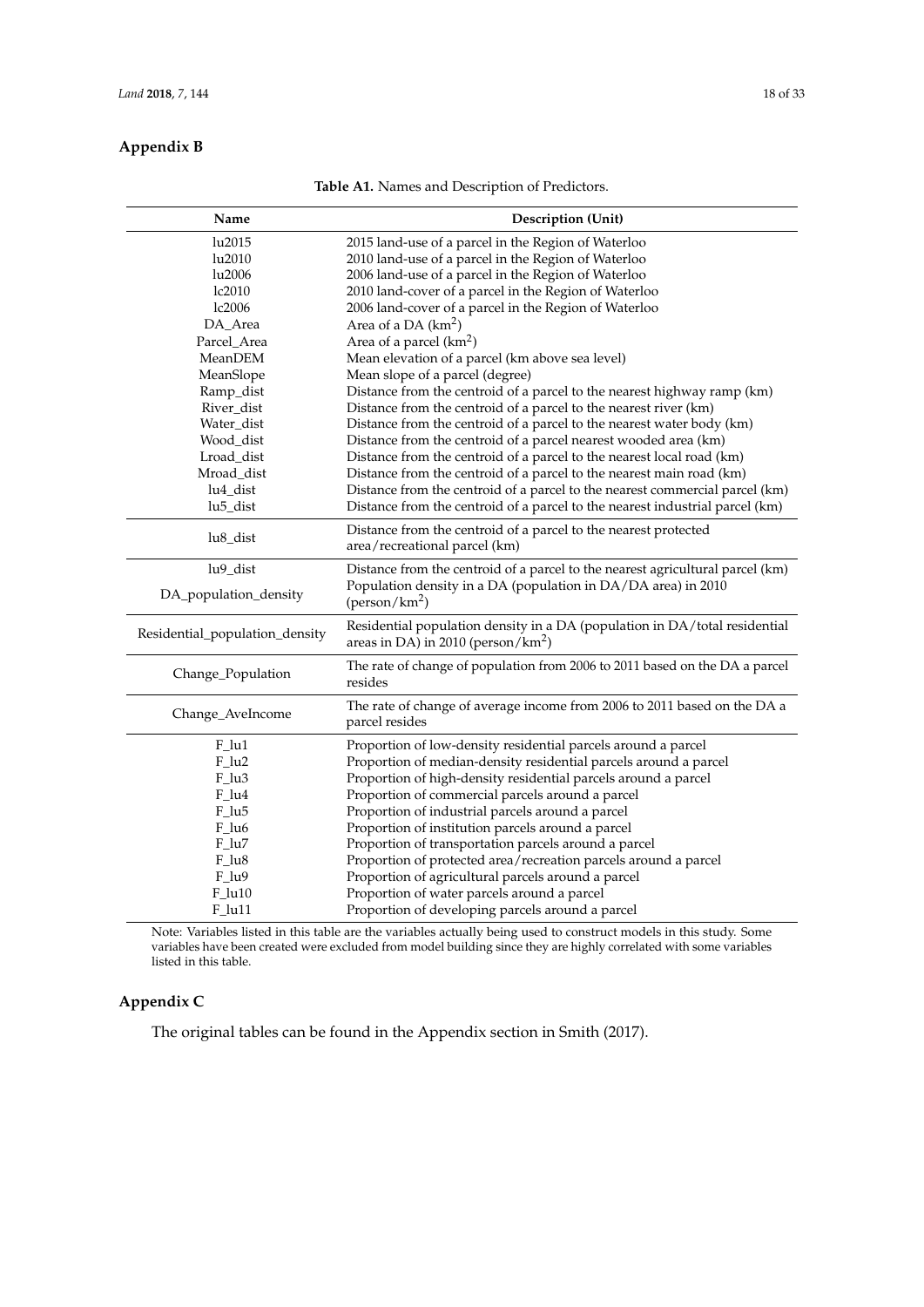| #            | Name                              | <b>Classification Description Based on Perceived Uses and Services</b>                                                                                                                                                                                                                                                                                                                                                                     |
|--------------|-----------------------------------|--------------------------------------------------------------------------------------------------------------------------------------------------------------------------------------------------------------------------------------------------------------------------------------------------------------------------------------------------------------------------------------------------------------------------------------------|
| $\mathbf{1}$ | Low-Density Residential           | Parcels that appear to contain a single dwelling for a single family on a<br>large property. These parcels typically appear outside the urban core in<br>suburbs or rural areas. While houses tend to be larger than medium<br>density residential, it is not a requirement for the classification.                                                                                                                                        |
| 2            | Medium-Density<br>Residential     | Average sized parcels containing a single dwelling for a single family,<br>which may or may not be attached to adjacent dwellings. This class<br>contains the majority of residential parcels within subdivisions and the<br>urban core. In most parcels, the house and driveway cover most or all of<br>the width of the parcels, with yards in the front and back.<br>Townhouses are usually classified as medium-density residential. * |
| 3            | High-Density Residential          | Parcels containing buildings with multiple dwellings or units, and<br>therefore multiple families within the parcel. Typically in two forms,<br>apartment or condo buildings, and townhouses where one parcel contains<br>multiple units. Parcels may contain green space and parking lots in<br>addition to the buildings.                                                                                                                |
| 4            | Commercial                        | Parcels containing business where customers visit to obtain products and<br>services, or office buildings which may not receive customers. Larger<br>parcels, such as malls or box stores, will contain large parking lots for<br>customers. These parcels do not contain large outdoor storage areas,<br>although garden and home improvement stores may have some outdoor<br>storage.                                                    |
| 5            | Industrial                        | Parcels which contain a business with an outdoor storage area such as a<br>factory or a car scrapyard. These business typically do not receive<br>customers although there may be parking lots for employees and areas for<br>incoming materials and outgoing products.                                                                                                                                                                    |
| 6            | Institutional                     | Manually classified parcels for schools (private and public) and hospitals.<br>Schools and hospitals can appear as a variety of classes but provide<br>different services from these misclassifications (e.g., Commercial or<br>Protected Areas and Recreation). Manually classifying these parcels allows<br>for them to be included in the landscape without large amounts of<br>misclassification.                                      |
| 7            | Transportation                    | Parcels which represent roads and railways. These parcels often include<br>the boulevard and sidewalks. Highway interchange parcels include all the<br>land which is owned and managed by the managing government.                                                                                                                                                                                                                         |
| 8            | Protected Areas and<br>Recreation | Areas which have a primary purpose of recreation, such as parks, or<br>protected areas such as forests. Commercial forests and private forests are<br>included in this class as they appear very similar, or even identical to the<br>natural forests.                                                                                                                                                                                     |
| 9            | Agriculture                       | Parcels which are primarily used for raw food production. This includes<br>fields for crops and pastures. Some parcels will have barns and/or a farm<br>house, while others may have neither. Parcels may also include a portion<br>which is forested, sometimes referred to as "the back forty".                                                                                                                                          |
| 10           | Water                             | Parcels which have a main purpose of outlining waterbodies such as rivers.<br>Lakes are included when the lake occupies a majority of the parcel. The<br>rest of the parcel may include sections which would otherwise be classified<br>as Protected Areas and Recreation.                                                                                                                                                                 |
| 11           | Under Development                 | Properties where construction has not been completed and no residents or<br>business has moved in. These parcels may become many different classes<br>when complete, but the class cannot be guaranteed at the time of the<br>imagery. Depending on the progress of a development project, residential<br>areas and big box stores or shopping complexes may appear similar as the<br>area is represented by only a single parcel.         |

**Table A2.** Manual land-use classification of parcels in the Region of Waterloo.

\* Addition for clarification of manual land-use classification used by Smith (2017).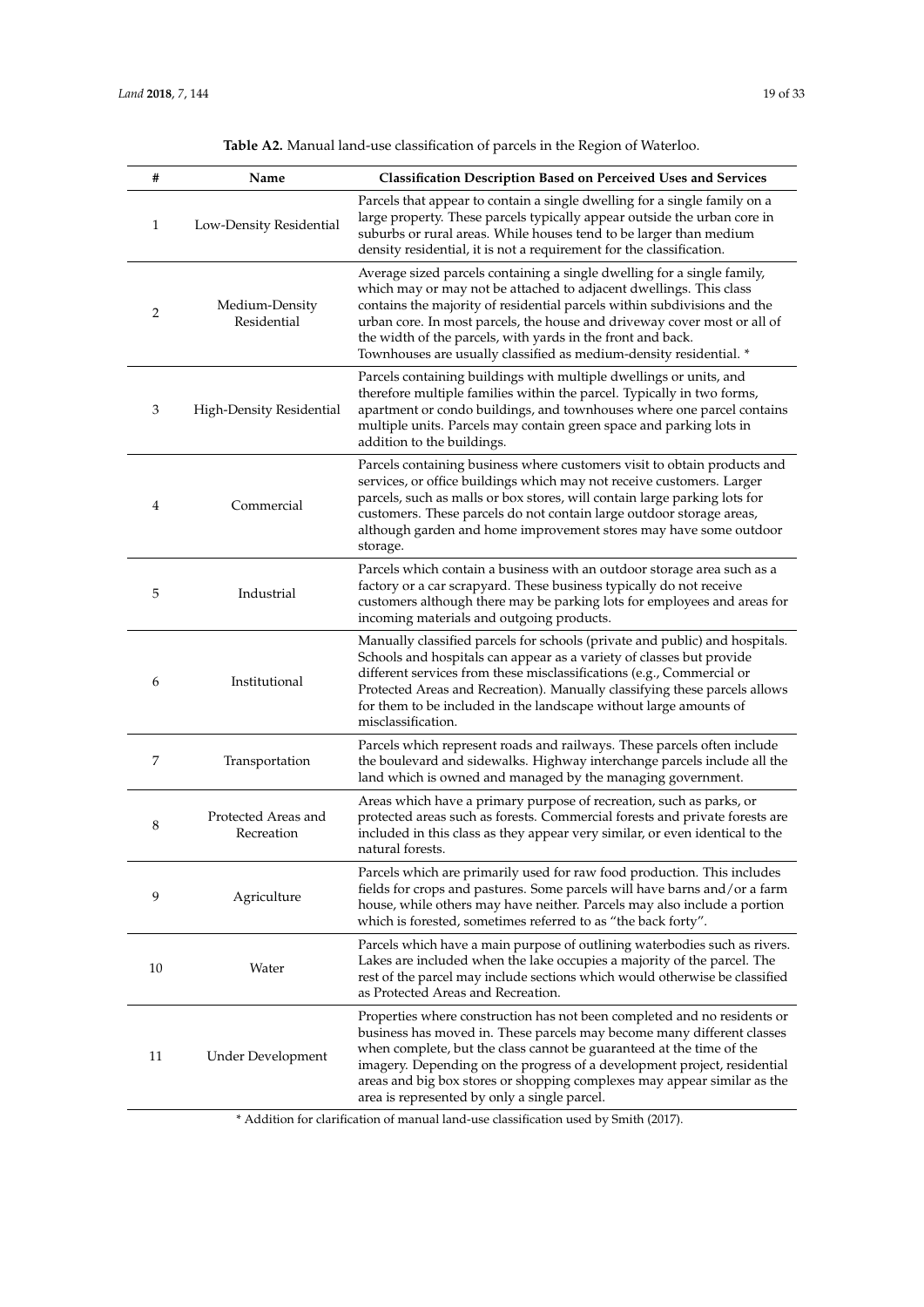| <b>Table A3.</b> Clarifications between similar land use classes. |
|-------------------------------------------------------------------|
|-------------------------------------------------------------------|

| <b>First Class</b>                                                                   | <b>Second Class</b>              | Problem                                                                                                                                                                                                                                    | Solution                                                                                                                                                                                                                                                                                                                                                                                                                                                                                                                                                                                                                                                                                                    |  |
|--------------------------------------------------------------------------------------|----------------------------------|--------------------------------------------------------------------------------------------------------------------------------------------------------------------------------------------------------------------------------------------|-------------------------------------------------------------------------------------------------------------------------------------------------------------------------------------------------------------------------------------------------------------------------------------------------------------------------------------------------------------------------------------------------------------------------------------------------------------------------------------------------------------------------------------------------------------------------------------------------------------------------------------------------------------------------------------------------------------|--|
| Low-Density<br>Residential                                                           | Medium-Density<br>Residential    | Parcel size is a continuous variable<br>and it is difficult to define the<br>exact separation between the two<br>classes.                                                                                                                  | In many cases where there is confusion, the house is the same<br>size as the surrounding properties which are either low or<br>medium density and is a similar distance from the road. The<br>parcel in question will usually have its additional size added<br>through its backyard. If the backyard visually occupies two<br>thirds of the property, it can be easily called low density, if<br>less, medium density. If the parcel has a backyard smaller<br>than two thirds, but the front yard and house are large, then it<br>can also be classified as low density. If an absolute value of<br>size is needed, $2000 \text{ m}^2$ should be used as the minimum size<br>for Low Density Residential. |  |
| Low-Density<br>Residential                                                           | Protected Area<br>and Recreation | Household in a large parcel is<br>surrounded by forest or green<br>land with no appearance of<br>backyard/garden.<br>Sometimes the parcel could<br>contain a small portion of<br>backyard/garden relative to the<br>total of the parcel. * | Even the size of the house and the maintained portion of the<br>property is very small compared to the area of the forest, the<br>parcel should be classified as low-density residential. *                                                                                                                                                                                                                                                                                                                                                                                                                                                                                                                 |  |
| Medium-Density<br>Residential                                                        | Under<br>Development             | A house is visible in the parcel that<br>is under development                                                                                                                                                                              | If there is a completed house with grass on the property it<br>should be considered complete and classified as Medium<br>Density Residential. If the house does not appear complete or<br>there is no grass where there should be, it should be classified<br>as Under Development.                                                                                                                                                                                                                                                                                                                                                                                                                         |  |
| * Addition for clarification of manual land-use classification used by Smith (2017). |                                  |                                                                                                                                                                                                                                            |                                                                                                                                                                                                                                                                                                                                                                                                                                                                                                                                                                                                                                                                                                             |  |

| Table A4. Exemptions and special cases in land-use classification. |
|--------------------------------------------------------------------|
|--------------------------------------------------------------------|

| Example                            | Class                             | Reasoning                                                                                                                                                                                                                                                                                                                                                                                                                                                                                                                                                                 |
|------------------------------------|-----------------------------------|---------------------------------------------------------------------------------------------------------------------------------------------------------------------------------------------------------------------------------------------------------------------------------------------------------------------------------------------------------------------------------------------------------------------------------------------------------------------------------------------------------------------------------------------------------------------------|
| Airport                            | Commercial                        | Airports provide services similar to Commercial parcels, where people are constantly visiting the<br>parcel. Visually they are similar as they both include large paved areas such as parking lots and a<br>large building.                                                                                                                                                                                                                                                                                                                                               |
| Fire station                       | Commercial                        | Although functionally different from Commercial parcels, they are very similar in the imagery.                                                                                                                                                                                                                                                                                                                                                                                                                                                                            |
| Graveyard                          | Protected Areas<br>and Recreation | Graveyards and cemeteries are visually similar to parks, where there are paths for people to walk<br>and grass fields. The only visual difference is that there are pieces of stone (headstones) scattered<br>across the fields and there is no sports equipment.                                                                                                                                                                                                                                                                                                         |
| <b>Water Tower</b>                 | Protected Areas<br>and Recreation | Water towers can be visually similar to parks as they can have large grassy areas surrounding the<br>tower. If the water tower is in a parcel without much grassed area, it may be classified as<br>Commercial instead.                                                                                                                                                                                                                                                                                                                                                   |
| Commercial Forest<br>-Post-Harvest | Various                           | If the harvested forest appears to be converted into agriculture, classify as Agriculture. If it shows<br>signs of urban development, it should be classified as Under Development. If it appears to be<br>replanted and is still being used as a commercial forest, classify as Protected Areas and Recreation.                                                                                                                                                                                                                                                          |
| Catwalk                            | Transportation                    | The paths between houses, or catwalks, are similar to roads, although a little smaller. A path<br>through a park or green space would not be considered transportation.                                                                                                                                                                                                                                                                                                                                                                                                   |
| Walking paths                      | Protected Areas<br>and Recreation | Walking paths in the area can often be found under large electrical transmission lines. The<br>transmission lines and towers account for a small portion of the parcel, and therefore simply<br>appear as grassy corridors through subdivisions, similar to parks.                                                                                                                                                                                                                                                                                                        |
| Church                             | Commercial                        | Churches are visibly similar to Commercial parcels because they are a building which has a<br>parking lot and some property. Functionally they are also similar as people will visit a church for<br>a relatively short period of time, similar to a business.                                                                                                                                                                                                                                                                                                            |
| Artifacts                          | N/A                               | The parcel data is not perfect and has artifacts from either previous versions, or mistakes during<br>creation. Some artifacts have little impact on the data, while others have large impacts. The most<br>frequent example is a single parcel being divided into multiple parcels by the artifacts.                                                                                                                                                                                                                                                                     |
| Artifacts-Splits                   | N/A                               | When a parcel is divided by artifacts all segments should be classified as the original type if<br>suitable. If a segment can clearly be classified as another land use type it should be done. For<br>example, if a Low Density Residential parcel is divided into three pieces, two covering the house<br>and one covering a forest at the back of the property, the two on the house should be Low Density<br>Residential and the one on the forest should be Protected Areas and Recreation.                                                                          |
| Artifacts-Slivers                  | N/A                               | Another form of artifact is a sliver. These sliver parcels are very thin and long. Examples can be a<br>few centimeters wide but almost a kilometer long. Sliver parcels should be ignored and not<br>classified if noticed.                                                                                                                                                                                                                                                                                                                                              |
| <b>Mixed Parcels</b>               | N/A                               | Occasionally parcels will contain multiple land use types other than the previously mentioned<br>scenarios. For example a parcel may contain a house and land on one half and part of a waterbody<br>on the other half. In these scenarios where there is no clear majority of land use type the following<br>order of priority should be used: Medium Density Residential > High Density Residential > Low<br>Density Residential > Commercial > Industrial > Institution > Transportation > Under<br>Development > Agriculture > Protected Areas and Recreation > Water |
| Future<br>Development              | N/A                               | In the scenarios where parcels have been created but no development has begun, classify the<br>parcel based on the currently present land use type. If the imagery shows evidence of<br>development, then classify as Under Development.                                                                                                                                                                                                                                                                                                                                  |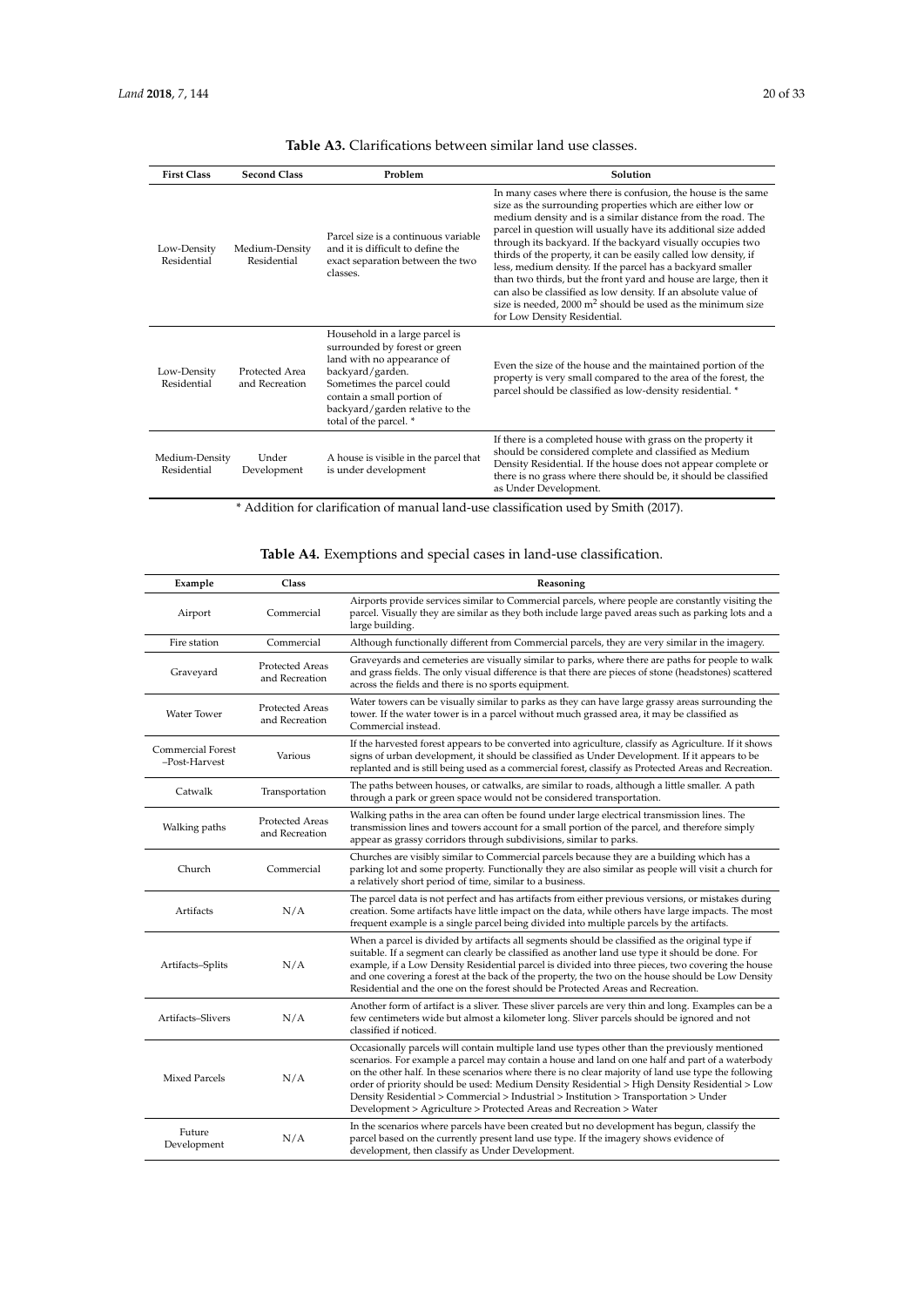# <span id="page-20-0"></span>**Appendix D**

**Table A5.** Running time (seconds) of methods with 10-fold CCV by land-use type for full-balanced (FB) and reduced-balanced (RB) training datasets.

|                               | Method | <b>MC</b> |     |       | LR    | <b>GAM</b> |         | <b>SA</b> |       |
|-------------------------------|--------|-----------|-----|-------|-------|------------|---------|-----------|-------|
| Land-Use Change               |        | FB        | RB  | FB    | RB    | FB         | RB      | FB        | RB    |
| Low-density residential       |        | n/a       | n/a | 2.93  | 2.93  | 152.06     | 152.06  | 1.14      | 1.14  |
| Medium-density residential    |        | n/a       | n/a | 6.21  | 3.56  | 2468.95    | 2816.7  | 4.56      | 1.24  |
| High-density residential      |        | n/a       | n/a | 2.92  | 1.02  | 282.7      | 199.04  | 1.41      | 1.2   |
| Commercial                    |        | n/a       | n/a | 1.55  | 1.03  | 1127.83    | 3408.59 | 2         | 1.27  |
| Industrial                    |        | n/a       | n/a | 0.83  | 0.83  | 5          | 5       | 1.16      | 1.16  |
| Institution                   |        | n/a       | n/a | n/a   | n/a   | n/a        | n/a     | n/a       | n/a   |
| Transportation                |        | n/a       | n/a | 1.07  | 0.98  | 311.44     | 229.72  | 1.5       | 1.25  |
| Protected area and recreation |        | n/a       | n/a | 0.89  | 0.89  | 17.28      | 17.28   | 1.14      | 1.14  |
| Agriculture                   |        | n/a       | n/a | n/a   | n/a   | n/a        | n/a     | n/a       | n/a   |
| Water                         |        | n/a       | n/a | 0.65  | 0.65  | 4.42       | 4.42    | 0.79      | 0.79  |
| Under development             |        | n/a       | n/a | 1.06  | 1.03  | 779.71     | 434.11  | 1.47      | 1.24  |
| Total                         |        | 17.42     | 8.7 | 18.11 | 12.92 | 5149.39    | 7266.92 | 15.17     | 10.43 |

**Table A6.** Absolute difference between averaged 10-fold CCV accuracies and overall accuracies of full-balanced and reduced-balanced training datasets in percentage (%).

| Method                        |           |           |            |           |
|-------------------------------|-----------|-----------|------------|-----------|
| Land-Use Change               | <b>MC</b> | <b>LR</b> | <b>GAM</b> | <b>SA</b> |
| Low-density residential       | 11.11     | $\Omega$  | $\Omega$   | $\Omega$  |
| Medium-density residential    | 36.77     | 1.18      | 5.04       | 0.38      |
| High-density residential      | 3.60      | 1.22      | 6.98       | 1.38      |
| Commercial                    | 5.30      | 0.91      | 1.75       | 2.20      |
| Industrial                    | 4.73      | 0         | 0          | $\Omega$  |
| Institution                   | 20.00     | n/a       | n/a        | n/a       |
| Transportation                | 0.04      | 3.53      | 3.36       | 3.05      |
| Protected area and recreation | 17.58     | $\Omega$  | 0          | 0         |
| Agriculture                   | 0.91      | n/a       | n/a        | n/a       |
| Water                         | 1.29      | n/a       | n/a        | n/a       |
| Under development             | 19.45     | 0.80      | 5.10       | 1.97      |
| Overall                       | 3.63      | 0.73      | 2.78       | 1.12      |

|  | Table A7. Absolute difference between overall accuracies of final models derived from 10-fold CCV |  |  |  |  |
|--|---------------------------------------------------------------------------------------------------|--|--|--|--|
|  | with full-balanced and reduced-balanced test datasets in percentage (%).                          |  |  |  |  |

| Land-Use Change               | Method | LR.  | <b>GAM</b> | <b>SA</b> |
|-------------------------------|--------|------|------------|-----------|
| Low-density residential       |        | 0    | 0          | 0         |
| Medium-density residential    |        | 2.20 | 4.48       | 0.11      |
| High-density residential      |        | 1.89 | 1.57       | 0.68      |
| Commercial                    |        | 4.85 | 1.98       | 1.55      |
| Industrial                    |        | 0    | 0          | $\theta$  |
| Institution                   |        | n/a  | n/a        | n/a       |
| Transportation                |        | 2.83 | 3.98       | 2.11      |
| Protected area and recreation |        | 0    | 0          | 0         |
| Agriculture                   |        | n/a  | n/a        | n/a       |
| Water                         |        | n/a  | n/a        | n/a       |
| Under development             |        | 1.53 | 3.87       | 5.38      |
| Overall                       |        | 0.02 | 1.98       | 0.84      |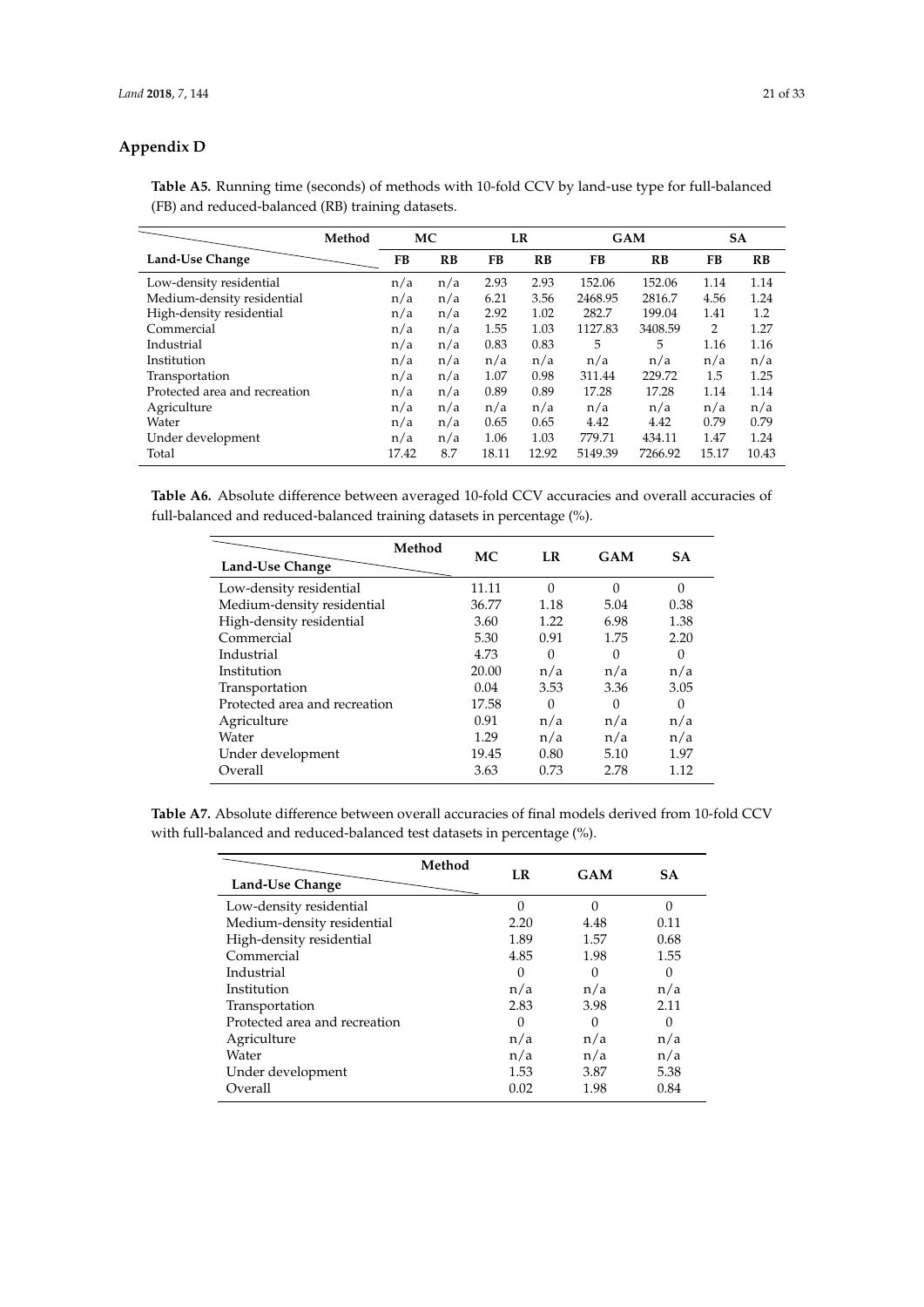| Land-Use Change               | Method | MC.   | LR       | <b>GAM</b> | <b>SA</b> |
|-------------------------------|--------|-------|----------|------------|-----------|
| Low-density residential       |        | 15.39 | 0        | $\Omega$   | $\Omega$  |
| Medium-density residential    |        | 40.15 | 0.29     | 6.09       | 1.10      |
| High-density residential      |        | 0.29  | 2.78     | 4.27       | 3.17      |
| Commercial                    |        | 2.95  | 0.90     | 9.70       | 1.29      |
| Industrial                    |        | 0.01  | $\theta$ | $\Omega$   | 0         |
| Institution                   |        | 0     | n/a      | n/a        | n/a       |
| Transportation                |        | 2.5   | 0.14     | 3.72       | 2.86      |
| Protected area and recreation |        | 17.79 | $\Omega$ | $\Omega$   | $\Omega$  |
| Agriculture                   |        | 6.65  | n/a      | n/a        | n/a       |
| Water                         |        | 22.13 | n/a      | n/a        | n/a       |
| Under development             |        | 17.39 | 1.89     | 0.34       | 1.36      |
| Overall                       |        | 0.01  | 0.53     | 1.86       | 0.19      |
|                               |        |       |          |            |           |

**Table A8.** Absolute difference between averaged 10-fold SCV accuracies and overall accuracies of full-balanced and reduced-balanced training datasets in percentage (%).

| <b>Table A9.</b> Absolute difference between overall accuracies of final models derived from 10-fold SCV |  |
|----------------------------------------------------------------------------------------------------------|--|
| with full-balanced and reduced-balanced test datasets in percentage (%).                                 |  |

|                               | Method | LR       | <b>GAM</b> | <b>SA</b> |
|-------------------------------|--------|----------|------------|-----------|
| Land-Use Change               |        |          |            |           |
| Low-density residential       |        | $\Omega$ | $\Omega$   | $\Omega$  |
| Medium-density residential    |        | 1.47     | 0.73       | 0.11      |
| High-density residential      |        | 2.28     | 1.68       | 2.67      |
| Commercial                    |        | 1.06     | 8.43       | 0.95      |
| Industrial                    |        | $\Omega$ | $\Omega$   | $\Omega$  |
| Institution                   |        | n/a      | n/a        | n/a       |
| Transportation                |        | 2.58     | 0.65       | 1.70      |
| Protected area and recreation |        | $\Omega$ | $\Omega$   | 0         |
| Agriculture                   |        | n/a      | n/a        | n/a       |
| Water                         |        | n/a      | n/a        | n/a       |
| Under development             |        | 0.63     | 3.08       | 0.72      |
| Overall                       |        | 0.64     | 1.40       | 0.56      |

# <span id="page-21-0"></span>**Appendix E**

In the following context, a smoothed term refers to a variable that was fit using a smoothing function to represent the non-linear relationship between it and the response variable in GAM. [Notes: low-density residential (LDR), medium-density residential (MDR), high-density residential (HDR), commercial (COM), industrial (IND), institution (INS), transportation (TRA), protected area and recreation (REC), agriculture (AGR), water (WAT), under development (UND)]

**Table A10.** Coefficients of significant land-use change predictors in final LR derived from CCV with full-balanced test datasets.

| Method     |            |            |            |            |            |            |            |
|------------|------------|------------|------------|------------|------------|------------|------------|
| <b>LDR</b> | <b>MDR</b> | <b>HDR</b> | <b>COM</b> | <b>IND</b> | <b>TRA</b> | <b>REC</b> | <b>UND</b> |
| 1.21       | $-4.43$    |            |            |            | 2.71       | 3.37       |            |
| 2.63       | $-2.59$    | $-1.49$    |            |            |            |            |            |
| 1.11       | $-2.93$    | $-0.52$    | $-2.47$    |            | 1.78       |            |            |
|            |            | $-1.27$    |            |            |            |            | $-3.69$    |
|            | $-1.81$    |            |            |            | $-1.29$    |            | $-3.55$    |
| 1.53       |            |            |            |            |            |            | $-2.80$    |
|            |            |            | 1.75       |            |            |            | $-2.18$    |
|            | $-2.07$    | $-1.05$    |            |            |            |            | $-3.39$    |
| 1.82       | $-1.65$    |            |            |            |            |            |            |
|            | $-1.50$    |            |            |            |            |            |            |
|            | $-1.17$    |            |            |            |            |            |            |
|            | $-1.56$    |            |            |            |            |            |            |
|            |            |            | $-2.16$    |            |            |            |            |
|            | $-1.92$    |            |            |            |            |            |            |
| 2.32       | $-1.52$    | $-1.74$    |            |            |            |            |            |
|            | 0.78       |            |            |            |            |            | 2.06       |
|            | 2.39       |            | $-0.98$    |            | $-1.85$    |            | $-0.90$    |
| 1.06       | 1.97       |            | 0.61       |            | 0.52       | 4.40       | $-1.47$    |
|            | $-1.05$    |            |            |            |            | 4.45       |            |
| 2.62       | 3.91       |            | 0.61       |            |            | 6.51       | $-2.86$    |
| 2.89       | 1.21       |            |            |            | 2.09       |            | 1.51       |
|            |            |            |            |            | Final LR   |            |            |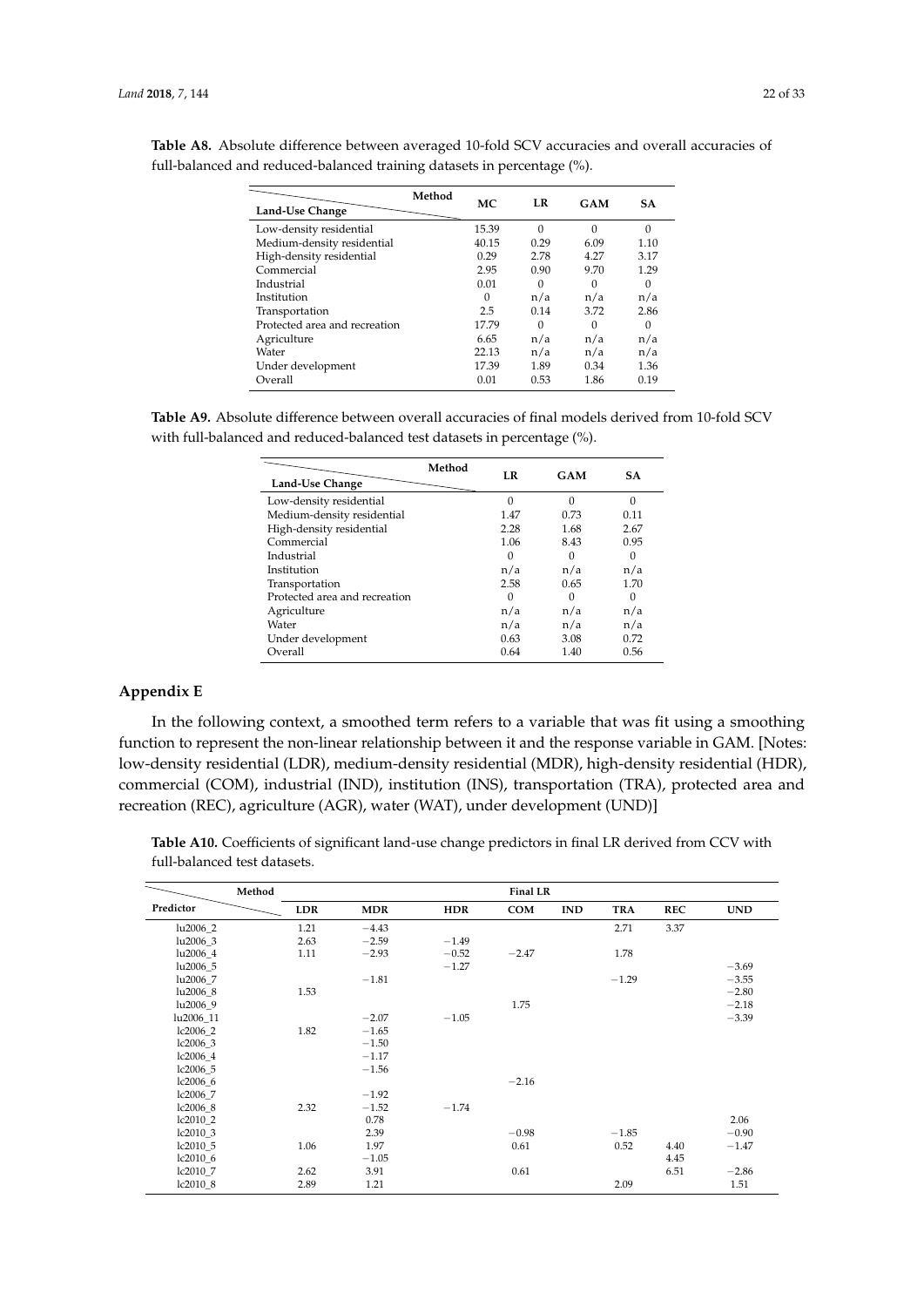|              | Method     |            |                                               | Final LR   |            |            |            |                       |
|--------------|------------|------------|-----------------------------------------------|------------|------------|------------|------------|-----------------------|
| Predictor    | <b>LDR</b> | <b>MDR</b> | <b>HDR</b>                                    | <b>COM</b> | <b>IND</b> | <b>TRA</b> | <b>REC</b> | <b>UND</b>            |
| ParcelArea   |            |            | $-0.01$                                       | $-48.91$   |            | $-40.99$   | $-41.70$   | 5.19                  |
| DA Area      |            |            |                                               | $-28.73$   |            |            |            |                       |
| MeanSlope    |            |            |                                               |            |            |            |            | $-3.52$               |
| MeanDEM      |            | $-3.54$    | 5.94                                          |            |            | $-9.62$    |            | $-9.18$               |
| Wood_dist    |            | 0.33       | $-0.70$                                       |            |            |            |            | $-0.72$               |
| River_dist   |            |            |                                               |            |            |            | 2.11       |                       |
| Water_dist   |            | 0.32       |                                               |            |            |            |            | 0.52                  |
| LRoad_dist   |            | 6.47       |                                               | $-9.23$    |            | 2.41       |            |                       |
| MRoad_dist   | 0.68       |            |                                               | 1.26       |            |            |            |                       |
| Ramp_dist    |            |            |                                               |            |            | 0.08       |            |                       |
| lu4_dist     | $-0.41$    | $-10.42$   | $-2.78$                                       | 8.69       |            | $-0.86$    |            | $-1.33$               |
| lu5_dist     |            |            |                                               |            |            |            |            |                       |
| lu8_dist     | 2.03       | $-1.71$    | 1.05                                          |            |            | $-3.80$    | 15.49      |                       |
| lu9 dist     |            |            | $-0.22$                                       | 0.18       |            |            |            |                       |
| Residential  | $-0.04$    |            | $-0.04$                                       | 0.03       |            |            |            |                       |
| Popn_Density |            |            |                                               |            |            |            |            |                       |
| DA_Popn_     |            |            | $-1.31 \times 10^{-4}$ $-1.49 \times 10^{-4}$ |            |            |            |            | $2.74 \times 10^{-4}$ |
| Density      |            |            |                                               |            |            |            |            |                       |
| F_lu1        |            |            |                                               |            |            |            |            | 2.48                  |
| $F_l$ lu2    |            |            |                                               |            |            |            |            | 1.46                  |
| F_lu7        |            | 0.83       |                                               |            |            |            |            | 1.25                  |
| F_lu8        |            |            | 3.94                                          |            |            | 3.00       |            |                       |
| $F_l$ lu9    |            |            |                                               |            |            |            |            | 2.30                  |
| $F_l$ lu11   |            | 0.84       |                                               |            |            | 0.76       |            |                       |

**Table A10.** *Cont*.

| <b>Table A11.</b> Coefficients of significant land-use change predictors in final LR derived from CCV with |  |
|------------------------------------------------------------------------------------------------------------|--|
| reduced-balanced test datasets.                                                                            |  |

|              | Method |            |         |                        | Final LR  |                |            |            |                           |
|--------------|--------|------------|---------|------------------------|-----------|----------------|------------|------------|---------------------------|
| Predictor    |        | <b>LDR</b> | MDR     | <b>HDR</b>             | COM       | $\mathbf{IND}$ | <b>TRA</b> | <b>REC</b> | $\ensuremath{\text{UND}}$ |
| lu2006_2     |        | 1.21       |         |                        |           |                | 4.04       | 3.37       |                           |
| lu2006_3     |        | 2.63       |         | $-1.36$                |           |                |            |            |                           |
| lu2006_4     |        | 1.11       |         |                        | $-2.51$   |                |            |            |                           |
| lu2006 5     |        |            |         | $-1.13$                |           |                |            |            | $-3.57$                   |
| lu2006_7     |        |            |         |                        |           |                |            |            | $-2.71$                   |
| lu2006_8     |        | 1.53       |         | 2.75                   |           |                |            |            | $-1.96$                   |
| lu2006_9     |        |            |         |                        |           |                |            |            | $-2.07$                   |
| lu2006_11    |        |            |         |                        |           |                |            |            | $-3.24$                   |
| $lc2006$ 2   |        | 1.82       | $-4.23$ |                        |           |                |            |            |                           |
| lc2006_3     |        |            | $-2.99$ |                        |           |                |            |            |                           |
| lc2006_5     |        |            | $-3.74$ |                        |           |                |            |            |                           |
| lc2006_6     |        |            |         |                        |           |                |            |            | $-5.08$                   |
| lc2006_7     |        |            | $-3.77$ |                        |           |                |            |            |                           |
| lc2006_8     |        | 2.32       | $-2.74$ |                        |           |                |            |            |                           |
| lc2010_2     |        |            | 1.69    | $-1.42$                |           |                |            |            | 1.47                      |
| lc2010_3     |        |            | 3.47    |                        |           |                | $-1.28$    |            | $-1.03$                   |
| lc2010_5     |        | 1.06       | 2.33    |                        |           |                | 0.97       | 4.40       |                           |
| lc2010_6     |        |            |         |                        |           |                |            | 4.45       |                           |
| lc2010_7     |        | 2.62       | 5.01    |                        |           |                |            | 6.51       | $-2.65$                   |
| lc2010_8     |        | 2.89       |         |                        |           |                | 1.91       |            | 2.39                      |
| ParcelArea   |        |            |         | $-48.15$               | $-209.63$ |                | $-17.55$   | $-41.70$   | 12.70                     |
| DA_Area      |        |            |         |                        | $-54.93$  |                |            |            |                           |
| MeanSlope    |        |            |         |                        |           |                |            |            | $-0.59$                   |
| Wood_dist    |        |            |         | $-0.69$                |           |                |            |            | $-0.67$                   |
| River_dist   |        |            |         |                        |           |                |            | 2.11       |                           |
| LRoad_dist   |        |            | 9.73    |                        | $-6.63$   |                |            |            |                           |
| MRoad dist   |        | 0.67       |         |                        |           |                |            |            | $-1.42$                   |
| Ramp_dist    |        |            | 0.17    |                        |           |                |            |            |                           |
| lu4_dist     |        | $-0.41$    | $-6.01$ | $-2.72$                | 19.15     |                | $-1.16$    |            | $-3.04$                   |
| lu5_dist     |        |            |         |                        |           |                |            |            |                           |
| lu8_dist     |        | 2.03       |         |                        |           |                | $-3.44$    | 15.49      |                           |
| lu9_dist     |        |            |         | $-0.27$                |           |                |            |            |                           |
| Residential_ |        |            | 0.03    |                        |           |                |            |            |                           |
| Popn_Density |        |            |         |                        |           |                |            |            |                           |
| DA_Popn_     |        |            |         | $-1.43 \times 10^{-4}$ |           |                |            |            | $2.42 \times 10^{-4}$     |
| Density      |        |            |         |                        |           |                |            |            |                           |
| Change_      |        |            |         |                        | $-1.02$   |                |            |            |                           |
| AveIncome    |        |            |         |                        |           |                |            |            |                           |
| F_lu1        |        |            |         |                        |           |                |            |            | 3.10                      |
| F_lu2        |        |            | $-1.37$ |                        |           |                |            |            |                           |
| F_lu7        |        |            | $-2.56$ |                        |           |                |            |            |                           |
| F lu9        |        |            |         |                        | $-2.69$   |                |            |            |                           |
| $F_l$ lu11   |        |            |         |                        |           |                |            |            | $-1.77$                   |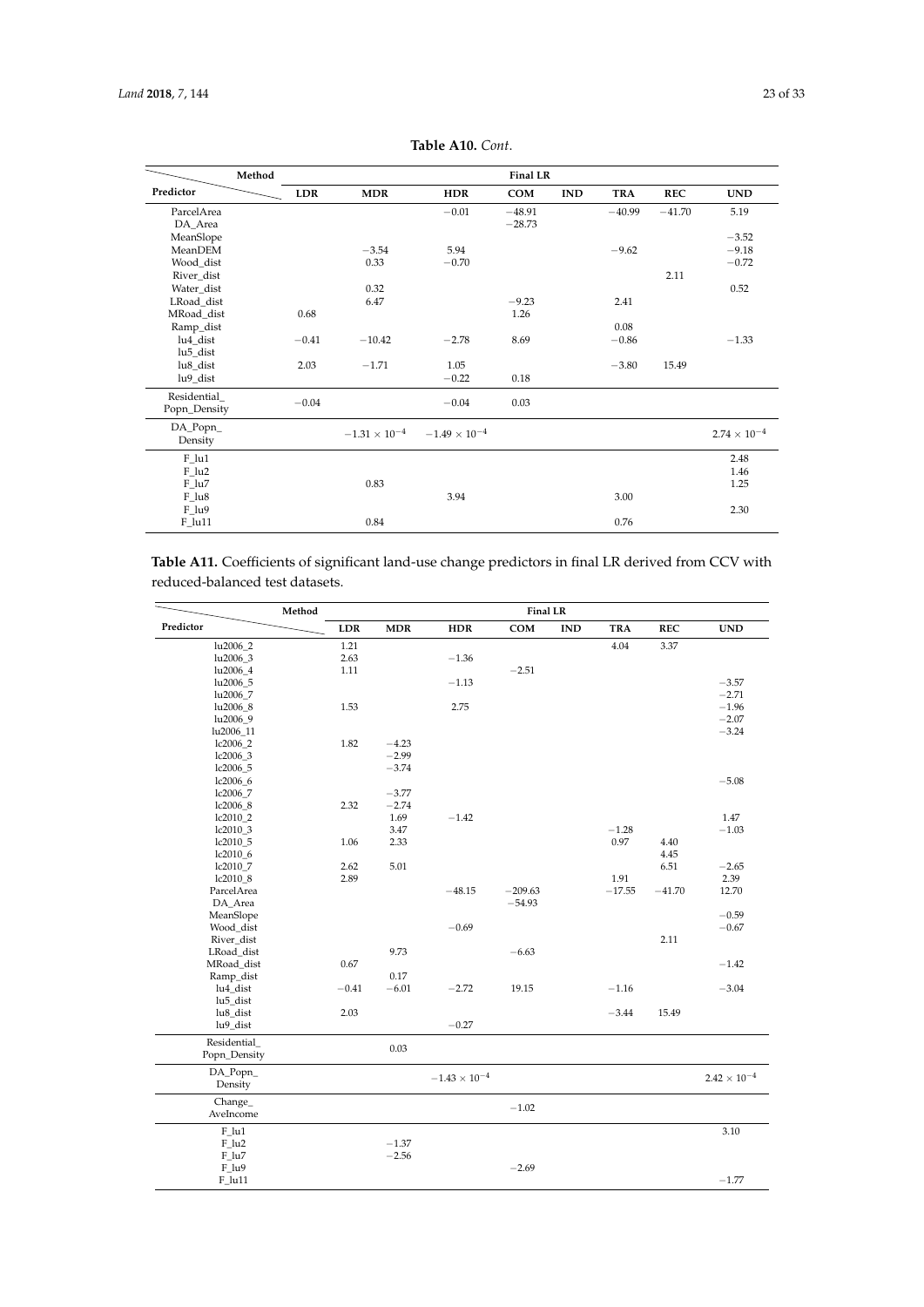| Method                   |            |             |             | <b>Final GAM</b> |            |             |            |                           |
|--------------------------|------------|-------------|-------------|------------------|------------|-------------|------------|---------------------------|
| Predictor                | <b>LDR</b> | <b>MDR</b>  | <b>HDR</b>  | COM              | <b>IND</b> | <b>TRA</b>  | <b>REC</b> | <b>UND</b>                |
| lu2006 2                 | 1.22       | $-3.76$     |             | $-1.24$          |            | 2.08        |            |                           |
| lu2006_3                 | 2.67       | $-2.66$     | $-1.65$     |                  |            |             |            |                           |
| lu2006_4                 | 0.98       | $-2.74$     | $-1.05$     | $-4.51$          |            |             |            |                           |
| lu2006_5                 |            |             | $-1.81$     |                  |            |             |            | $-3.68$                   |
| lu2006_7                 |            |             |             | $-1.46$          |            | $-2.00$     |            | $-3.99$                   |
| lu2006_8                 | 1.54       |             |             |                  |            |             |            | $-3.54$                   |
| lu2006_9                 |            |             | $-3.44$     |                  |            |             |            | $-3.52$                   |
| lu2006_11                |            |             | $-1.32$     | $-2.00$          |            |             |            | $-4.41$                   |
| lc2006_2                 | 1.76       | $-2.11$     |             |                  |            |             |            |                           |
| lc2006_3                 |            | $-1.94$     |             |                  |            |             |            |                           |
| $lc2006_4$               |            | $-1.87$     |             |                  |            |             |            |                           |
| lc2006_5                 |            | $-1.88$     |             |                  |            |             |            |                           |
| lc2006_7                 | 0.66       | $-1.93$     |             |                  |            |             |            |                           |
| lc2006_8                 | 2.61       | $-1.92$     |             |                  |            |             |            |                           |
| lc2010_2                 |            | $-0.41$     | $-2.23$     | 2.28             |            |             |            |                           |
| lc2010_3                 |            | 1.17        | $-1.09$     | 1.09             |            | $-0.98$     |            | $-2.53$                   |
| lc2010_5                 | 0.96       | 1.90        |             | 1.18             |            | 0.82        |            | $-2.63$                   |
| lc2010 7                 | 2.66       | 4.32        |             | 2.65             |            | 0.88        |            | $-4.76$                   |
| lc2010_8                 | 2.37       |             | $-1.20$     | 2.59             |            | 1.61        |            |                           |
| ParcelArea               |            |             | $-6.83$     | S                |            | S           |            | $\mathbf S$               |
| MeanSlope                |            | $\mathbf S$ |             |                  |            |             |            |                           |
| MeanDEM                  |            |             | $\mathbf S$ |                  |            | S           |            | $\boldsymbol{\mathsf{S}}$ |
| Wood_dist                |            | $\mathbf S$ | S           |                  |            |             |            | $\mathsf S$               |
| River dist               |            |             |             |                  |            |             |            | $\rm S$                   |
| Water_dist               |            | $\mathbf S$ |             | $\mathbf S$      |            |             |            |                           |
| LRoad_dist               | S          | S           |             | $\mathbf S$      |            | $\mathbf S$ |            |                           |
| MRoad dist               | S          |             |             | S                |            | S           |            | $\mathbf S$               |
| Ramp_dist                |            | $\mathbf S$ |             | S                |            |             |            | $\mathbf S$               |
| lu4_dist                 |            | S           | S           | $\mathsf S$      |            | S           |            | $\mathbf S$               |
| lu5_dist                 |            |             |             | $\rm S$          |            |             |            |                           |
| lu8_dist                 |            | S           |             |                  |            | S           |            | S                         |
| lu9_dist                 |            |             | S           | $\mathbf S$      |            |             |            |                           |
| Residential_Popn_Density | S          |             | $S_S$       |                  |            |             |            |                           |
| DA_Popn_Density          |            | $\mathbf S$ |             |                  |            |             |            |                           |
| Change_AveIncome         |            |             |             | $\mathbf S$      |            |             |            |                           |
| Change_Popn              |            | S           |             |                  |            |             |            | $\mathbf S$               |
| F_lu2                    |            |             |             |                  |            |             |            | S                         |
| $F_l$ lu11               |            | 0.69        |             |                  |            |             |            |                           |

**Table A12.** Coefficients of significant land-use change predictors in final GAM derived from CCV with full-balanced test datasets.

Note: The symbol "S" in the table indicates that the predictor is considered significant as a smoothed term.

|            | Method     |            |            |            | <b>Final GAM</b> |            |            |            |
|------------|------------|------------|------------|------------|------------------|------------|------------|------------|
| Predictor  | <b>LDR</b> | <b>MDR</b> | <b>HDR</b> | <b>COM</b> | <b>IND</b>       | <b>TRA</b> | <b>REC</b> | <b>UND</b> |
| lu2006_2   | 1.22       |            |            |            |                  | 4.56       |            | 2.16       |
| lu2006 3   | 2.67       |            | $-1.52$    |            |                  |            |            |            |
| lu2006 4   | 0.98       |            | $-0.84$    | $-3.79$    |                  |            |            |            |
| lu2006 5   |            |            | $-1.51$    |            |                  |            |            |            |
| lu2006 8   | 1.54       |            |            |            |                  |            |            |            |
| lu2006 9   |            |            |            |            |                  |            |            | $-1.39$    |
| lu2006 11  |            |            |            |            |                  |            |            | $-2.07$    |
| $lc2006_2$ | 1.76       |            |            |            |                  |            |            | 2.48       |
| lc2006 3   |            |            |            |            |                  |            |            | 3.54       |
| lc2006 5   |            |            |            |            |                  |            |            | 2.59       |
| lc2006 7   | 0.66       |            |            |            |                  |            |            | 2.18       |
| lc20068    | 2.61       |            |            |            |                  |            |            | 2.28       |
| lc20102    |            |            | $-2.18$    | 4.85       |                  |            |            |            |
| lc2010 3   |            | 3.28       | $-2.05$    | 3.80       |                  |            |            | $-2.41$    |
| lc2010 5   | 0.96       | 2.85       | $-0.82$    | 3.52       |                  | 1.45       |            | $-1.25$    |
| lc20106    |            |            |            |            |                  | 2.14       |            |            |
| lc2010 7   | 2.66       | 4.51       |            | 5.52       |                  | 1.76       |            | $-3.69$    |
| lc2010 8   | 2.37       | $-2.34$    |            | 4.51       |                  |            |            |            |

**Table A13.** Coefficients of significant land-use change predictors in final GAM derived from CCV with reduced-balanced test datasets.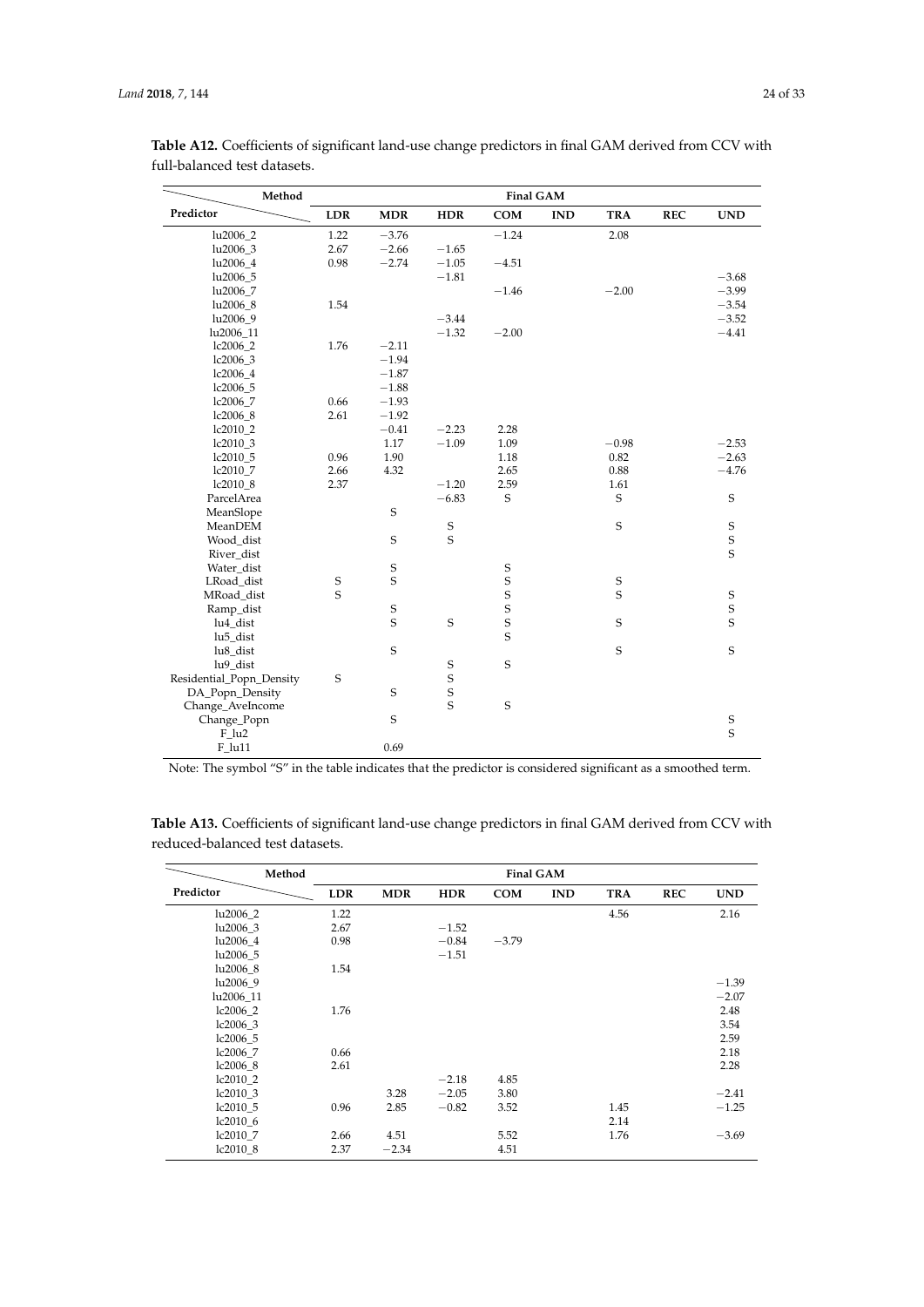| Method                   |            |            |             | <b>Final GAM</b> |            |            |            |            |
|--------------------------|------------|------------|-------------|------------------|------------|------------|------------|------------|
| Predictor                | <b>LDR</b> | <b>MDR</b> | <b>HDR</b>  | <b>COM</b>       | <b>IND</b> | <b>TRA</b> | <b>REC</b> | <b>UND</b> |
| ParcelArea               |            |            | S           | S                |            | S          |            | S          |
| DA_Area                  |            |            | S           | S                |            |            |            |            |
| MeanSlope                |            |            |             |                  |            |            |            | S          |
| MeanDEM                  |            |            | $\mathbf S$ |                  |            |            |            | S          |
| Wood_dist                |            |            | S           |                  |            |            |            | S          |
| River_dist               |            |            |             |                  |            |            |            | S          |
| LRoad_dist               | S          |            |             | $-9.98$          |            | S          |            |            |
| MRoad_dist               | S          |            |             |                  |            | S          |            | S          |
| Ramp_dist                |            | S          |             |                  |            |            |            |            |
| lu4_dist                 |            | S          | S           | S                |            | S          |            | S          |
| lu5_dist                 |            |            |             | S                |            |            |            |            |
| lu8_dist                 |            |            |             |                  |            | S          |            | S          |
| Residential_Popn_Density | S          |            | S           | S                |            |            |            | S          |
| DA_Popn_Density          |            |            |             |                  |            |            |            | S          |
| $F_{ll}$                 |            | $-1.81$    |             | $-1.14$          |            |            |            |            |
| $F_l$ lu11               |            |            |             |                  |            |            |            | $-2.09$    |

**Table A13.** *Cont*.

Note: The symbol "S" in the table indicates that the predictor is considered significant as a smoothed term.

**Table A14.** Coefficients of significant land-use change predictors in final SA derived from CCV with full-balanced test datasets.

|                  | Method |            |                      |                      | Final SA |            |            |            |                     |
|------------------|--------|------------|----------------------|----------------------|----------|------------|------------|------------|---------------------|
| Predictor        |        | <b>LDR</b> | <b>MDR</b>           | <b>HDR</b>           | COM      | <b>IND</b> | <b>TRA</b> | <b>REC</b> | <b>UND</b>          |
| lu2006_2         |        | 0.72       | $-1.91$              |                      |          |            |            | 1.87       | $-0.85$             |
| lu2006 3         |        | 1.38       | $-0.60$              | $-0.81$              |          |            |            |            |                     |
| lu2006_4         |        | 0.64       | $-0.72$              |                      | $-1.34$  |            |            |            | $-0.81$             |
| lu2006_5         |        |            |                      | $-0.76$              |          |            |            |            | $-2.37$             |
| lu2006_7         |        |            |                      |                      |          | 2.58       | $-1.05$    | 1.30       | $-2.26$             |
| lu2006 8         |        | 0.84       |                      |                      |          |            |            |            | $-1.79$             |
| lu2006_9         |        | 1.58       |                      |                      | 0.53     |            |            | 1.01       | $-1.02$             |
| lu2006_10        |        |            | $-0.52$              |                      |          |            |            |            |                     |
| lu2006_11        |        | 0.70       | $-0.35$              |                      |          |            |            |            | $-1.91$             |
| lc2006_2         |        | 1.01       | $-0.60$              |                      |          | 2.71       |            |            |                     |
| lc2006 3         |        |            | $-0.36$              |                      |          | 2.38       |            |            |                     |
| lc2006_4         |        |            |                      |                      |          |            |            |            | $-1.49$             |
| lc2006 5         |        |            | $-0.49$              |                      |          | 2.26       |            | $-1.48$    | $-1.28$             |
| lc2006_6         |        |            | $-0.91$              |                      |          |            |            |            | $-2.06$             |
| lc2006_7         |        |            | $-0.63$              |                      |          |            |            | $-1.16$    |                     |
| lc2006_8         |        | 0.76       | $-0.35$              |                      |          |            |            | $-1.42$    | $-1.23$             |
| lc2010 2         |        |            | 0.75                 | $-1.26$              |          |            |            |            |                     |
| lc2010 3         |        |            | 1.63                 |                      | $-0.57$  |            | $-1.02$    |            | $-0.74$             |
| lc2010_5         |        | 0.59       | 1.53                 |                      | 0.35     |            | 0.31       | 2.43       | $-0.69$             |
| lc2010_6         |        |            | $-0.97$              |                      |          |            |            | 1.88       |                     |
| lc2010 7         |        | 1.05       | 1.83                 |                      | 0.35     | $-1.42$    |            | 3.25       | $-1.99$             |
| lc2010 8         |        | 1.02       | 1.19                 |                      |          |            | 0.59       |            |                     |
| ParcelArea       |        |            |                      | $-75.41$             | $-16.84$ |            | $-20.50$   | $-19.21$   | 2.05                |
| DA_Area          |        |            |                      |                      | $-25.10$ |            |            |            |                     |
| MeanSlope        |        |            |                      |                      |          |            |            |            | $-0.19$             |
| MeanDEM          |        |            | $-2.24$              |                      | 2.62     |            | $-4.61$    |            |                     |
| Wood_dist        |        |            | 0.29                 | $-0.45$              |          |            |            |            |                     |
| River_dist       |        |            |                      |                      |          |            |            | 0.88       |                     |
| Water_dist       |        |            | $-0.15$              |                      |          |            |            |            |                     |
| LRoad dist       |        |            | 0.73                 |                      | $-2.72$  |            |            |            |                     |
| MRoad_dist       |        |            | $-0.28$              |                      |          |            |            |            | $-0.63$             |
| Ramp_dist        |        | 0.03       |                      |                      |          |            | 0.05       |            |                     |
| lu4_dist         |        |            | $-4.80$              | $-1.90$              | 1.49     | $-24.46$   |            |            |                     |
| lu5_dist         |        |            |                      |                      |          |            |            |            |                     |
| lu8_dist         |        | 0.53       | $-0.58$              |                      |          |            | $-1.85$    | 3.07       |                     |
| lu9 dist         |        |            |                      |                      |          |            |            |            |                     |
| Residential_Popn |        |            |                      |                      |          |            |            |            |                     |
| _Density         |        |            | $-0.02$              | $-0.02$              | 0.02     |            |            |            |                     |
| DA_Popn_Density  |        |            | $-0.60\times10^{-4}$ | $-1.16\times10^{-4}$ |          |            |            |            | $1.07\times10^{-4}$ |
| Change_AveIncome |        |            | $-0.20$              |                      |          |            |            |            |                     |
| Change_Popn      |        |            | $-0.03$              |                      |          | $-0.61$    |            |            |                     |
| $F_l$ lu1        |        |            |                      |                      |          |            |            |            | 0.79                |
| F_lu2            |        |            |                      |                      |          |            |            |            | 0.42                |
| $F_{ll}$         |        |            |                      |                      |          |            |            |            |                     |
| F_lu7            |        |            |                      | 0.54                 | 0.52     | 1.40       |            |            |                     |
| F_lu9            |        |            |                      |                      |          | 0.97       |            |            |                     |
| $F_l$ lu11       |        |            |                      |                      |          |            |            |            |                     |
|                  |        |            |                      |                      |          |            |            |            |                     |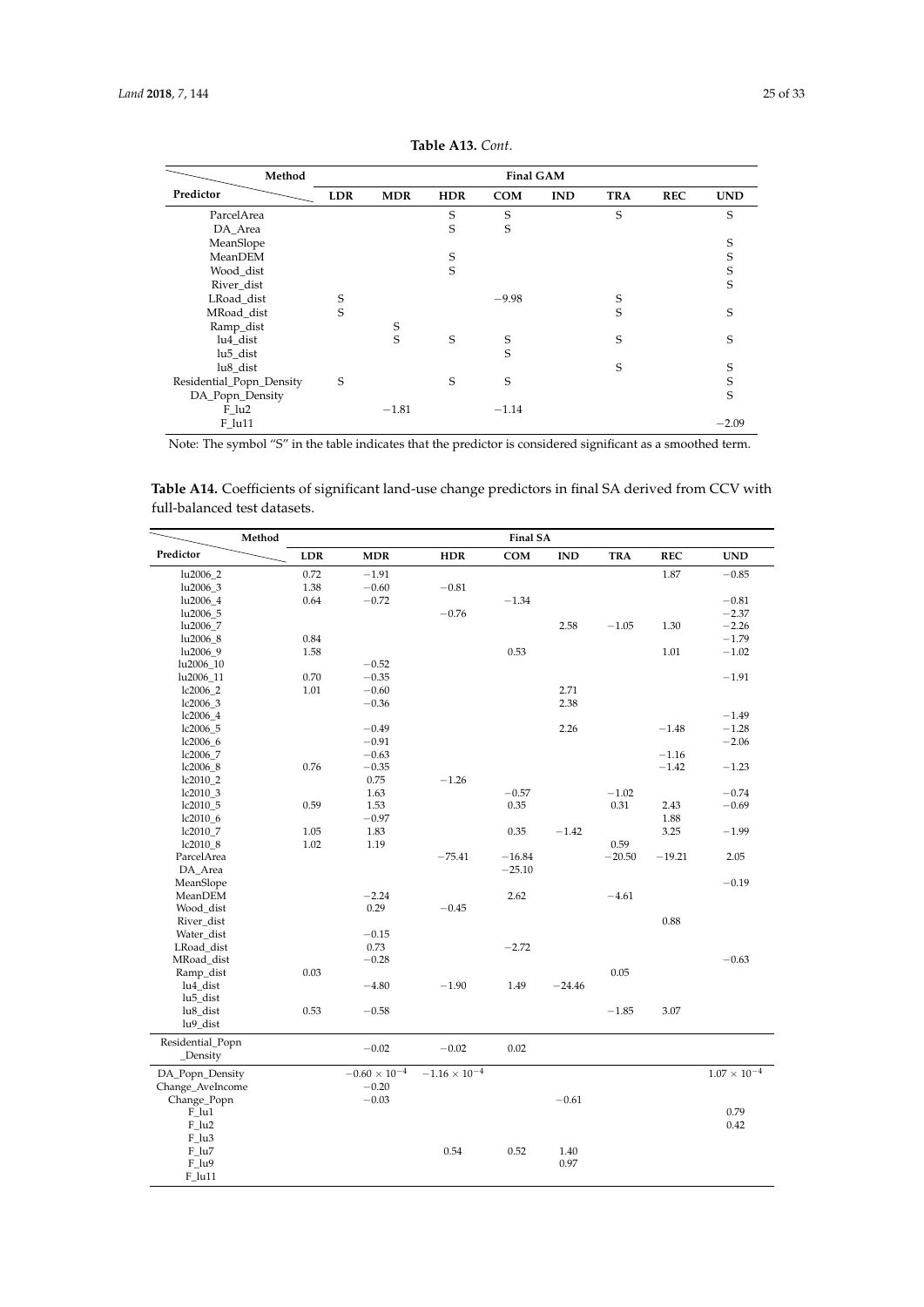| Method           |            |            |            |           | <b>Final SA</b> |            |            |                     |
|------------------|------------|------------|------------|-----------|-----------------|------------|------------|---------------------|
| Predictor        | <b>LDR</b> | <b>MDR</b> | <b>HDR</b> | COM       | $\mathbf{IND}$  | <b>TRA</b> | <b>REC</b> | <b>UND</b>          |
| lu2006_2         | 0.72       | $-2.09$    |            |           |                 | 0.91       | 1.87       | $-0.67$             |
| lu2006_3         | 1.38       |            | $-0.85$    |           |                 |            |            |                     |
| lu2006 4         | 0.64       | $-1.04$    |            | $-1.16$   |                 |            |            |                     |
| lu2006_5         |            |            | $-1.08$    |           |                 |            |            | $-2.58$             |
| lu2006_7         |            |            | 0.88       |           | 2.58            | $-0.99$    | 1.30       |                     |
| lu2006_8         | 0.84       |            | 0.92       |           |                 |            |            | $-0.66$             |
| lu2006_9         | 1.59       |            |            |           |                 |            | 1.01       | $-2.11$             |
| lu2006_11        | 0.70       |            |            |           |                 |            |            | $-1.96$             |
| lc2006_2         | 1.01       |            |            |           | 2.71            |            |            |                     |
| lc2006_3         |            |            |            |           | 2.38            |            |            |                     |
| lc2006 5         |            |            |            |           | 2.26            |            | $-1.48$    |                     |
| lc2006_6         |            |            |            |           |                 |            |            | $-1.63$             |
| lc2006_7         |            |            |            |           |                 |            | $-1.16$    |                     |
| lc2006_8         | 0.76       |            |            |           |                 |            | $-1.42$    |                     |
| lc2010_2         |            | 1.42       | $-1.19$    |           |                 |            |            |                     |
| lc2010_3         |            | 2.42       |            | $-0.71$   |                 | $-0.76$    |            | $-0.62$             |
| lc2010 4         |            |            |            |           |                 |            |            |                     |
| lc2010_5         | 0.59       | 1.86       |            |           |                 | 0.62       | 2.43       |                     |
| lc2010 6         |            |            |            |           |                 |            | 1.88       |                     |
| lc2010_7         | 1.06       | 2.12       |            |           | $-1.42$         |            | 3.25       | $-0.91$             |
| lc2010_8         | 1.02       | 0.96       | $-1.00$    |           |                 | 0.57       |            |                     |
| ParcelArea       |            |            | $-49.28$   | $-105.50$ |                 |            | $-19.21$   |                     |
| MeanSlope        |            |            | $-0.13$    |           |                 |            |            |                     |
| MeanDEM          |            |            |            |           |                 | $-3.85$    |            |                     |
| Wood_dist        |            |            | $-0.35$    |           |                 |            |            |                     |
| River dist       |            | $-0.42$    |            |           |                 |            | 0.88       |                     |
| MRoad dist       |            |            |            |           |                 |            |            | $-1.16$             |
| Ramp_dist        | 0.03       |            |            |           |                 |            |            |                     |
| lu4_dist         |            | $-3.13$    | $-1.22$    | 2.00      | $-24.46$        | $-1.10$    |            | 0.47                |
| lu5_dist         |            |            |            | 0.81      |                 |            |            |                     |
| lu8_dist         | 0.53       |            |            |           |                 | $-1.36$    | 3.07       |                     |
| lu9_dist         |            |            | $-0.27$    |           |                 |            |            |                     |
| Residential_Popn |            |            |            |           |                 |            |            |                     |
| Density          |            |            | $-0.02$    |           |                 |            |            |                     |
|                  |            |            |            |           |                 |            |            |                     |
| DA_Popn_Density  |            |            |            |           |                 |            |            | $1.21\times10^{-4}$ |
| Change_Popn      |            |            |            |           | $-0.61$         |            |            |                     |
| Change_AveIncome |            |            |            | $-0.46$   |                 |            |            |                     |
| F_lu7            |            |            |            |           | 1.40            |            |            | 0.81                |
| $F_{ll}$         |            |            |            |           | 0.97            |            |            |                     |

**Table A15.** Coefficients of significant land-use change predictors in final SA derived from CCV with reduced-balanced test datasets.

**Table A16.** Coefficients of significant land-use change predictors in final LR derived from SCV with full-balanced test datasets.

|            | Method |            |            |            | Final LR   |            |            |            |            |
|------------|--------|------------|------------|------------|------------|------------|------------|------------|------------|
| Predictor  |        | <b>LDR</b> | <b>MDR</b> | <b>HDR</b> | <b>COM</b> | <b>IND</b> | <b>TRA</b> | <b>REC</b> | <b>UND</b> |
| lu2006_2   |        | 1.49       | $-4.36$    | $-1.54$    |            |            | 2.89       | 3.51       |            |
| lu2006_3   |        | 3.87       | $-2.43$    | $-0.62$    |            |            | 1.90       |            |            |
| lu2006 4   |        | 1.74       | $-2.80$    | $-1.14$    | $-2.43$    |            |            |            |            |
| lu2006 5   |        |            |            |            |            |            |            |            | $-4.07$    |
| lu2006 7   |        |            | $-1.55$    |            |            |            | $-1.27$    |            | $-3.75$    |
| lu2006 8   |        | 1.57       |            |            |            |            |            |            | $-3.08$    |
| lu2006_9   |        |            |            |            | 2.23       |            |            |            | $-1.81$    |
| lu2006_11  |        | 1.49       | $-2.00$    | $-1.17$    |            |            |            | 1.66       | $-3.68$    |
| $lc2006$ 2 |        |            | $-1.65$    | 1.41       |            |            |            |            |            |
| $lc2006_3$ |        |            | $-1.42$    |            |            |            |            |            |            |
| $lc2006$ 4 |        |            | $-1.11$    |            |            |            |            |            |            |
| lc2006_5   |        |            | $-1.50$    |            |            |            |            |            |            |
| lc20066    |        |            |            |            |            |            |            | 4.35       |            |
| lc2006 7   |        |            | $-1.82$    |            |            |            |            | 4.37       |            |
| lc20068    |        | 1.06       | $-1.38$    |            |            |            |            | 6.39       |            |
| lc2010 2   |        |            | 0.81       |            |            |            |            |            | 2.00       |
| lc2010_3   |        |            | 2.48       |            | $-0.98$    |            | $-1.84$    | $-3.88$    | $-0.90$    |
| lc2010 5   |        | 0.77       | 2.04       |            | 0.54       |            | 0.53       |            | $-1.47$    |
| lc2010 6   |        | 0.59       | $-1.00$    |            | 1.90       |            |            |            |            |
| lc2010 7   |        | 1.08       | 3.88       |            | 0.61       |            |            |            | $-2.69$    |
| lc2010 8   |        | 1.67       | 1.33       |            |            |            | 2.16       | 2.30       | 1.12       |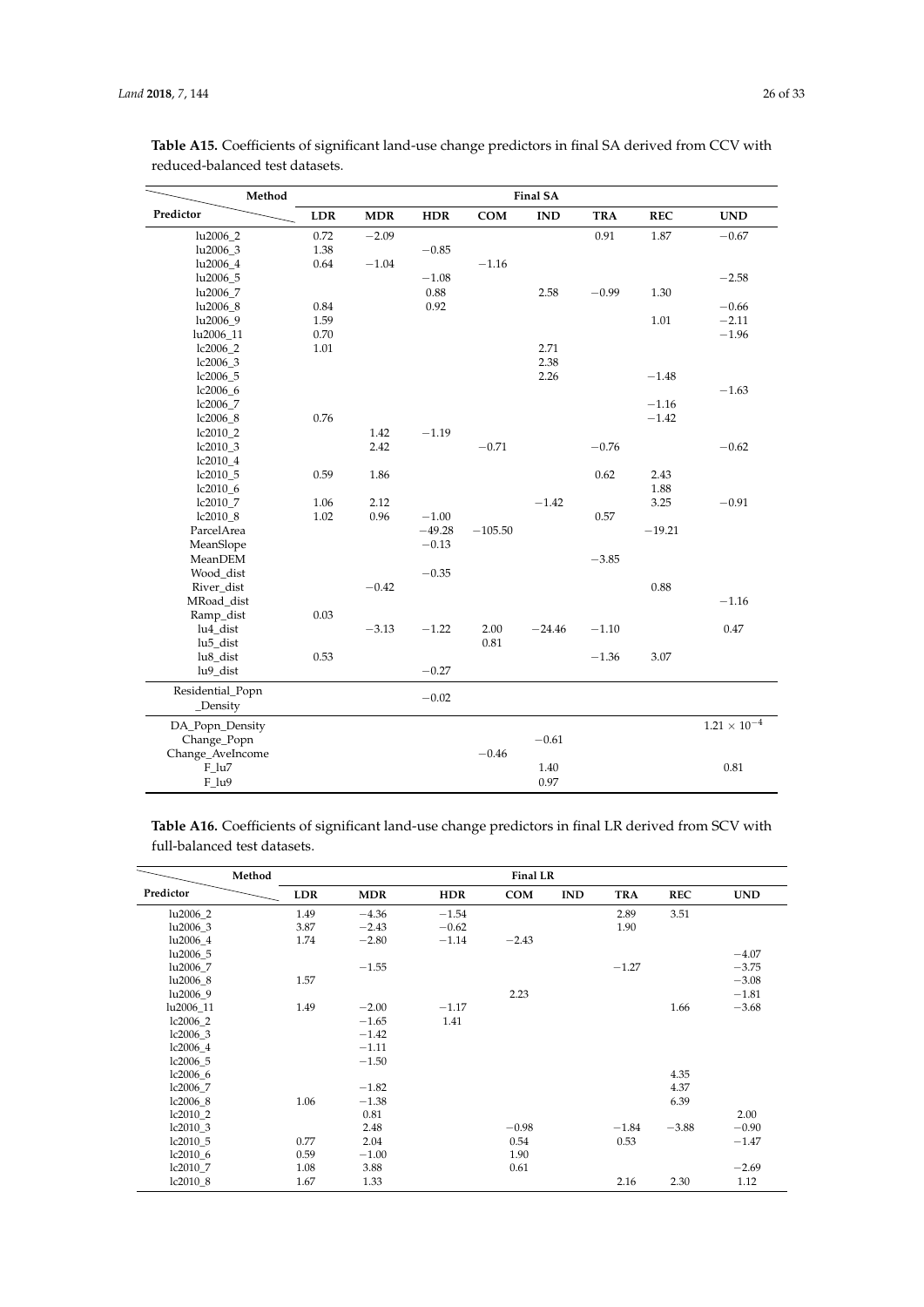|              | Method |            |                        |                        | Final LR   |            |            |            |                       |
|--------------|--------|------------|------------------------|------------------------|------------|------------|------------|------------|-----------------------|
| Predictor    |        | <b>LDR</b> | <b>MDR</b>             | <b>HDR</b>             | <b>COM</b> | <b>IND</b> | <b>TRA</b> | <b>REC</b> | <b>UND</b>            |
| ParcelArea   |        |            |                        | $-110.10$              | $-60.91$   |            | $-43.29$   |            | 5.03                  |
| DA_Area      |        | 24.30      |                        |                        | $-30.89$   |            | 30.50      |            |                       |
| MeanSlope    |        | $-0.21$    |                        |                        |            |            |            |            | $-0.34$               |
| MeanDEM      |        |            |                        |                        |            |            | $-9.38$    |            | $-10.43$              |
| Wood_dist    |        |            | 0.37                   | $-0.86$                |            |            |            | 15.36      | $-1.12$               |
| Water_dist   |        |            | $-0.42$                |                        |            |            |            |            | 0.72                  |
| LRoad_dist   |        |            | 6.21                   |                        | $-1.00$    |            | 2.67       |            |                       |
| MRoad_dist   |        | 0.76       |                        |                        | 1.38       |            |            |            |                       |
| Ramp_dist    |        |            |                        |                        |            |            | 0.07       |            |                       |
| lu4_dist     |        | $-0.42$    | $-10.28$               | $-3.07$                | 10.34      | $-38.12$   | $-1.14$    |            |                       |
| lu5_dist     |        |            | 0.45                   |                        |            | 24.05      |            |            |                       |
| lu8_dist     |        |            | $-1.79$                | 1.46                   |            |            | $-3.90$    |            |                       |
| lu9_dist     |        |            |                        |                        | 0.26       |            |            |            | 0.54                  |
| Residential_ |        |            | $-0.03$                | $-0.03$                | 0.03       |            |            |            |                       |
| Popn_Density |        |            |                        |                        |            |            |            |            |                       |
| DA_Popn_     |        |            | $-1.32 \times 10^{-4}$ | $-1.62 \times 10^{-4}$ |            |            |            |            | $2.40 \times 10^{-4}$ |
| Density      |        |            |                        |                        |            |            |            |            |                       |
| Change_Popn  |        |            | $-0.18$                |                        |            |            |            |            |                       |
| $F_l$ lu1    |        |            | $-0.77$                |                        |            |            |            |            | 1.77                  |
| $F_l$ lu2    |        |            |                        |                        |            |            |            |            | 1.24                  |
| F_lu7        |        |            | 0.78                   |                        |            |            |            |            |                       |
| F_lu8        |        |            |                        | $-4.02$                |            |            | 2.79       |            |                       |
| $F_l$ lu11   |        |            |                        |                        |            |            | 0.94       |            |                       |

**Table A16.** *Cont*.

**Table A17.** Coefficients of significant land-use change predictors in final LR derived from SCV with reduced-balanced test datasets.

| Predictor<br><b>MDR</b><br><b>COM</b><br>IND<br><b>UND</b><br><b>LDR</b><br><b>HDR</b><br><b>TRA</b><br><b>REC</b><br>1.49<br>lu2006_2<br>$-3.45$<br>3.51<br>lu2006_3<br>3.87<br>$-1.30$<br>$-2.73$<br>lu2006_4<br>1.74<br>$-1.11$<br>$-3.21$<br>lu2006_5<br>$-2.50$<br>lu2006_7<br>$-1.89$<br>lu2006_8<br>1.57<br>lu2006_9<br>$-2.00$<br>$-2.89$<br>lu2006_11<br>1.49<br>1.66<br>lc2006 6<br>$-4.75$<br>1.06<br>lc2006 8<br>1.10<br>1.39<br>lc2010_2<br>1.34<br>$-1.49$<br>3.49<br>lc2010_3<br>$-1.16$<br>lc2010_5<br>0.77<br>1.89<br>4.35<br>lc2010_6<br>0.59<br>4.37<br>3.56<br>0.93<br>$-2.72$<br>lc2010 7<br>1.08<br>6.39<br>1.39<br>2.41<br>lc2010 8<br>1.67 |
|--------------------------------------------------------------------------------------------------------------------------------------------------------------------------------------------------------------------------------------------------------------------------------------------------------------------------------------------------------------------------------------------------------------------------------------------------------------------------------------------------------------------------------------------------------------------------------------------------------------------------------------------------------------------|
|                                                                                                                                                                                                                                                                                                                                                                                                                                                                                                                                                                                                                                                                    |
|                                                                                                                                                                                                                                                                                                                                                                                                                                                                                                                                                                                                                                                                    |
|                                                                                                                                                                                                                                                                                                                                                                                                                                                                                                                                                                                                                                                                    |
|                                                                                                                                                                                                                                                                                                                                                                                                                                                                                                                                                                                                                                                                    |
|                                                                                                                                                                                                                                                                                                                                                                                                                                                                                                                                                                                                                                                                    |
|                                                                                                                                                                                                                                                                                                                                                                                                                                                                                                                                                                                                                                                                    |
|                                                                                                                                                                                                                                                                                                                                                                                                                                                                                                                                                                                                                                                                    |
|                                                                                                                                                                                                                                                                                                                                                                                                                                                                                                                                                                                                                                                                    |
|                                                                                                                                                                                                                                                                                                                                                                                                                                                                                                                                                                                                                                                                    |
|                                                                                                                                                                                                                                                                                                                                                                                                                                                                                                                                                                                                                                                                    |
|                                                                                                                                                                                                                                                                                                                                                                                                                                                                                                                                                                                                                                                                    |
|                                                                                                                                                                                                                                                                                                                                                                                                                                                                                                                                                                                                                                                                    |
|                                                                                                                                                                                                                                                                                                                                                                                                                                                                                                                                                                                                                                                                    |
|                                                                                                                                                                                                                                                                                                                                                                                                                                                                                                                                                                                                                                                                    |
|                                                                                                                                                                                                                                                                                                                                                                                                                                                                                                                                                                                                                                                                    |
|                                                                                                                                                                                                                                                                                                                                                                                                                                                                                                                                                                                                                                                                    |
|                                                                                                                                                                                                                                                                                                                                                                                                                                                                                                                                                                                                                                                                    |
| ParcelArea<br>$-46.73$<br>$-45.64$<br>12.38<br>24.30<br>$-3.88$                                                                                                                                                                                                                                                                                                                                                                                                                                                                                                                                                                                                    |
| 0.41<br>MeanSlope<br>$-0.21$<br>$-0.63$                                                                                                                                                                                                                                                                                                                                                                                                                                                                                                                                                                                                                            |
| MeanDEM<br>9.70                                                                                                                                                                                                                                                                                                                                                                                                                                                                                                                                                                                                                                                    |
| Wood_dist<br>$-0.92$                                                                                                                                                                                                                                                                                                                                                                                                                                                                                                                                                                                                                                               |
| River_dist<br>2.30                                                                                                                                                                                                                                                                                                                                                                                                                                                                                                                                                                                                                                                 |
| LRoad_dist<br>$-7.23$                                                                                                                                                                                                                                                                                                                                                                                                                                                                                                                                                                                                                                              |
| 0.76<br>MRoad dist                                                                                                                                                                                                                                                                                                                                                                                                                                                                                                                                                                                                                                                 |
| $-3.02$<br>lu4_dist<br>$-0.42$<br>$-4.87$<br>13.83<br>$-38.12$<br>$-2.05$<br>$-3.27$                                                                                                                                                                                                                                                                                                                                                                                                                                                                                                                                                                               |
| lu5_dist<br>24.05                                                                                                                                                                                                                                                                                                                                                                                                                                                                                                                                                                                                                                                  |
| 15.36<br>lu8_dist<br>$-3.06$                                                                                                                                                                                                                                                                                                                                                                                                                                                                                                                                                                                                                                       |
| lu9_dist<br>0.33                                                                                                                                                                                                                                                                                                                                                                                                                                                                                                                                                                                                                                                   |
| Residential_                                                                                                                                                                                                                                                                                                                                                                                                                                                                                                                                                                                                                                                       |
| $-0.04$                                                                                                                                                                                                                                                                                                                                                                                                                                                                                                                                                                                                                                                            |
| Popn_Density                                                                                                                                                                                                                                                                                                                                                                                                                                                                                                                                                                                                                                                       |
| DA_Popn_<br>$-1.64 \times 10^{-4}$<br>$2.44 \times 10^{-4}$                                                                                                                                                                                                                                                                                                                                                                                                                                                                                                                                                                                                        |
| Density                                                                                                                                                                                                                                                                                                                                                                                                                                                                                                                                                                                                                                                            |
| Change_                                                                                                                                                                                                                                                                                                                                                                                                                                                                                                                                                                                                                                                            |
| $-1.19$<br>AveIncome                                                                                                                                                                                                                                                                                                                                                                                                                                                                                                                                                                                                                                               |
| F_lu1<br>3.91                                                                                                                                                                                                                                                                                                                                                                                                                                                                                                                                                                                                                                                      |
| F_lu2<br>$-1.52$                                                                                                                                                                                                                                                                                                                                                                                                                                                                                                                                                                                                                                                   |
| F_lu8<br>$-3.91$                                                                                                                                                                                                                                                                                                                                                                                                                                                                                                                                                                                                                                                   |
| $F_l$ lu11<br>$-1.85$                                                                                                                                                                                                                                                                                                                                                                                                                                                                                                                                                                                                                                              |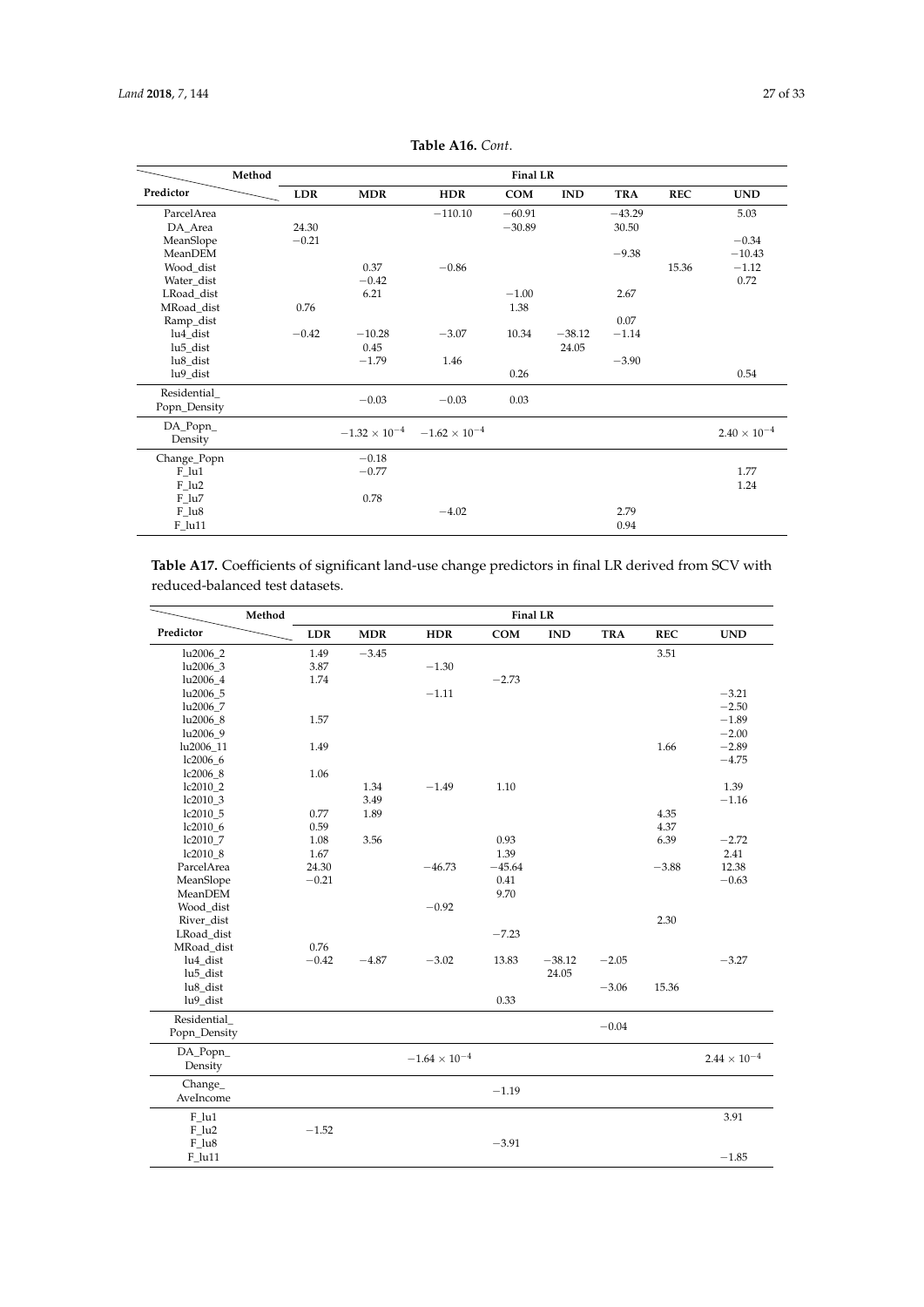| Method                   |             | <b>Final GAM</b>        |               |                         |     |                         |            |                         |  |
|--------------------------|-------------|-------------------------|---------------|-------------------------|-----|-------------------------|------------|-------------------------|--|
| Predictor                | <b>LDR</b>  | <b>MDR</b>              | <b>HDR</b>    | <b>COM</b>              | IND | <b>TRA</b>              | <b>REC</b> | <b>UND</b>              |  |
| lu2006_2                 |             | $-3.96$                 | $-1.87$       | $-1.54$                 |     |                         |            |                         |  |
| lu2006_3                 | 2.90        | $-3.13$                 | $-1.19$       |                         |     |                         |            |                         |  |
| lu2006_4                 | 1.00        | $-2.91$                 | $-1.98$       | $-4.79$                 |     |                         |            |                         |  |
| lu2006_5                 |             |                         |               |                         |     |                         |            | $-2.87$                 |  |
| lu2006_7                 |             |                         |               |                         |     | $-2.77$                 |            | $-3.32$                 |  |
| lu2006_8                 | 1.74        |                         |               |                         |     |                         |            | $-2.28$                 |  |
| lu2006_9                 |             |                         | $-3.52$       |                         |     |                         |            | $-2.42$                 |  |
| lu2006_11                | 1.41        |                         | $-2.06$       | $-2.32$                 |     |                         |            | $-3.03$                 |  |
| lc2006_2                 | 1.50        | $-1.86$                 |               |                         |     |                         |            |                         |  |
| lc2006_3                 | 1.46        | $-1.58$                 |               |                         |     |                         |            |                         |  |
| $lc2006_4$               | 0.91        | $-1.55$                 |               |                         |     |                         |            |                         |  |
| lc2006_5                 |             | $-1.64$                 |               |                         |     |                         |            |                         |  |
| lc2006_7                 |             | $-1.70$                 |               |                         |     |                         |            |                         |  |
| lc2006_8                 | 1.28        | $-1.60$                 |               |                         |     |                         |            |                         |  |
| lc2010 2                 |             | $-0.69$                 |               | 2.43                    |     |                         |            |                         |  |
| $lc2010_3$               |             | 0.90                    |               | 1.11                    |     | $-1.02$                 |            | $-2.31$                 |  |
| lc2010_5                 | 0.92        | 1.80                    |               | 1.17                    |     | 0.78                    |            | $-2.38$                 |  |
| lc2010_7                 | 0.58        | 4.11                    |               | 2.59                    |     | 0.78                    |            | $-3.98$                 |  |
| lc2010_8                 | 1.11        | $-0.63$                 | $-1.22$       | 2.75                    |     | 1.58                    |            |                         |  |
| ParcelArea               |             |                         | $-73.74$      | S                       |     | S                       |            |                         |  |
| DA_Area                  | 35.23       | $\mathbf S$             |               |                         |     |                         |            |                         |  |
| MeanSlope                |             | $\mathbf S$             |               |                         |     |                         |            |                         |  |
| MeanDEM                  |             |                         |               |                         |     | S                       |            |                         |  |
| Wood_dist                |             | $\frac{S}{S}$           | S             | S                       |     |                         |            | $\mathbf S$             |  |
| Water_dist               |             |                         |               |                         |     |                         |            |                         |  |
| LRoad_dist               | $\mathbf S$ | $\overline{\mathbf{s}}$ |               | S                       |     | $\mathbf S$             |            | $\mathbf S$             |  |
| MRoad_dist               | $\mathbf S$ |                         |               | $\mathsf{s}$            |     | $\overline{\mathsf{s}}$ |            | $\overline{\mathbf{s}}$ |  |
| Ramp_dist                |             |                         |               | $\mathsf S$             |     |                         |            |                         |  |
| lu4_dist                 | $-0.39$     | S                       | S             | $\mathsf S$             |     | S                       |            | S                       |  |
| lu5_dist                 |             |                         |               | S                       |     |                         |            |                         |  |
| lu8_dist                 |             | S                       |               |                         |     | S                       |            | $\mathbf S$             |  |
| lu9_dist                 |             |                         |               | S                       |     |                         |            |                         |  |
| Residential_Popn_Density |             | S                       |               |                         |     |                         |            |                         |  |
| DA_Popn_Density          |             |                         | $\frac{S}{S}$ | $\mathbf S$             |     |                         |            |                         |  |
| Change_AveIncome         |             |                         |               | $\mathsf S$             |     |                         |            |                         |  |
| Change_Popn              |             | S                       |               | $\overline{\mathbf{s}}$ |     |                         |            | $\mathbf S$             |  |
| F lu2                    |             |                         |               |                         |     |                         |            | S                       |  |

**Table A18.** Coefficients of significant land-use change predictors in final GAM derived from SCV with full-balanced test datasets.

Note: The symbol "S" in the table indicates that the predictor is considered significant as a smoothed term.

**Table A19.** Coefficients of significant land-use change predictors in final GAM derived from SCV with reduced-balanced test datasets.

|            | Method |            |            |            | <b>Final GAM</b> |            |            |            |            |
|------------|--------|------------|------------|------------|------------------|------------|------------|------------|------------|
| Predictor  |        |            |            |            |                  |            |            |            |            |
|            |        | <b>LDR</b> | <b>MDR</b> | <b>HDR</b> | <b>COM</b>       | <b>IND</b> | <b>TRA</b> | <b>REC</b> | <b>UND</b> |
| lu2006_2   |        |            | $-4.56$    | $-1.45$    |                  |            | 5.00       |            |            |
| lu2006_3   |        | 2.90       |            | $-0.89$    |                  |            |            |            |            |
| lu2006 4   |        | 1.00       | $-4.81$    | $-1.51$    | $-3.95$          |            |            |            |            |
| lu2006_5   |        |            |            |            |                  |            |            |            | $-3.36$    |
| lu2006 7   |        |            |            |            |                  |            |            |            | $-2.44$    |
| lu2006_8   |        | 1.74       |            |            | $-2.50$          |            |            |            |            |
| lu2006 9   |        |            |            |            |                  |            |            |            | $-2.55$    |
| lu2006_11  |        | 1.41       |            |            |                  |            |            |            | $-3.38$    |
| lc2006 2   |        | 1.50       |            |            |                  |            |            |            |            |
| lc2006_3   |        | 1.46       |            |            |                  |            |            |            |            |
| lc2006_4   |        |            |            |            |                  |            |            |            |            |
| lc2006_5   |        | 0.91       |            |            |                  |            |            |            |            |
| $lc2006_6$ |        |            |            |            |                  |            |            |            | $-5.49$    |
| lc2006 7   |        |            |            |            |                  |            |            |            |            |
| $lc2006_8$ |        | 1.28       |            |            |                  |            |            |            |            |
| lc2010 2   |        |            |            | $-2.06$    | 3.08             |            |            |            |            |
| $lc2010_3$ |        |            | 2.68       | $-1.98$    | 1.46             |            |            |            |            |
| lc2010 5   |        | 0.92       | 2.18       | $-0.68$    | 1.63             |            |            |            | $-1.83$    |
| lc2010_6   |        | 0.58       |            |            |                  |            |            |            | $-1.08$    |
| lc2010_7   |        | 1.11       | 4.27       |            | 2.66             |            | 1.96       |            | $-3.49$    |
| lc2010 8   |        |            |            |            | 3.12             |            | 2.89       |            | 2.18       |
| ParcelArea |        |            |            | S          |                  |            | S          |            | S          |
| DA_Area    |        | 35.23      |            | S          |                  |            |            |            |            |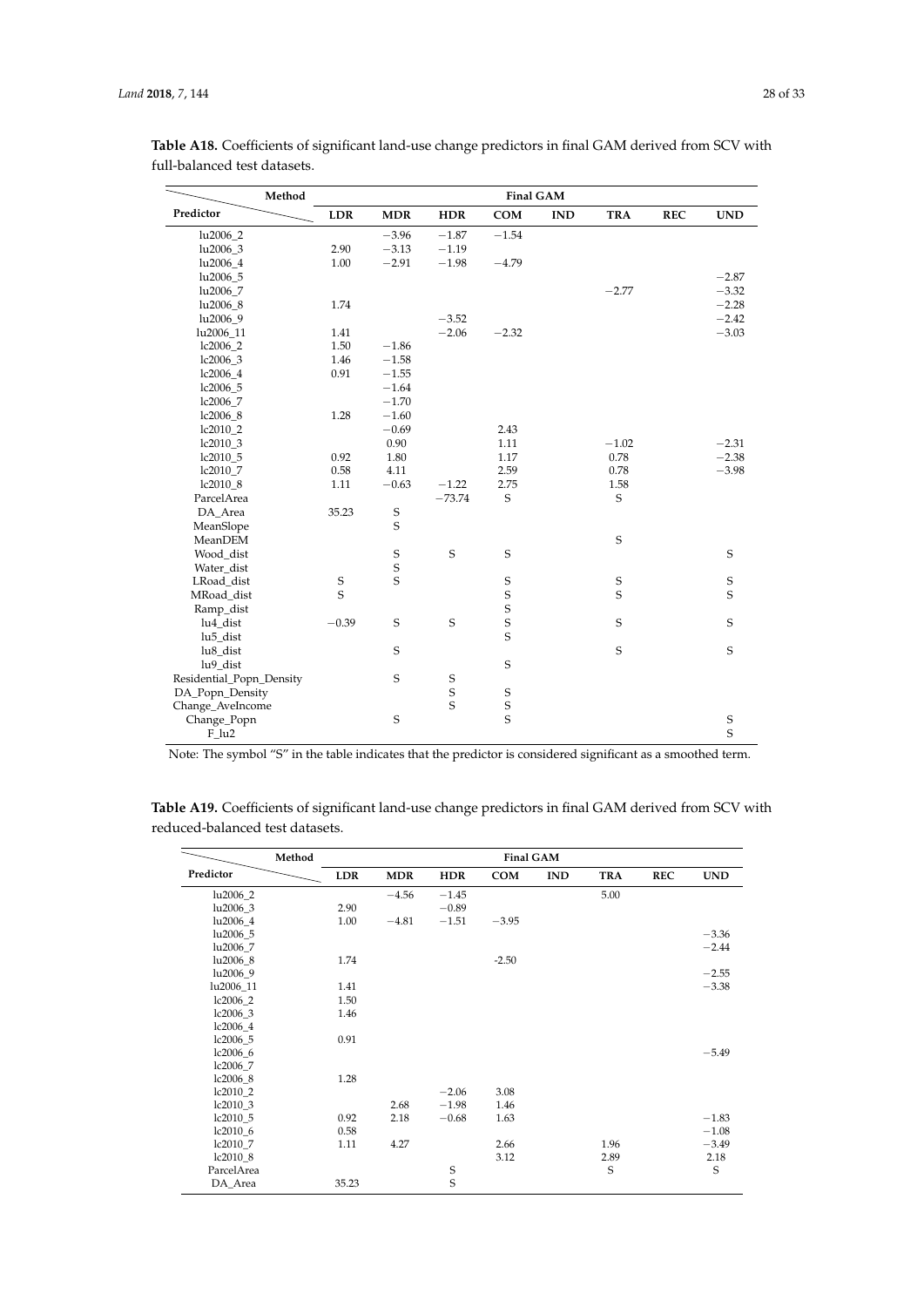|                          | Method |            |            |            | <b>Final GAM</b> |            |            |            |            |
|--------------------------|--------|------------|------------|------------|------------------|------------|------------|------------|------------|
| Predictor                |        | <b>LDR</b> | <b>MDR</b> | <b>HDR</b> | <b>COM</b>       | <b>IND</b> | <b>TRA</b> | <b>REC</b> | <b>UND</b> |
| MeanSlope                |        |            |            |            |                  |            |            |            | $-0.64$    |
| MeanDEM                  |        |            |            | S          |                  |            |            |            |            |
| Wood_dist                |        |            |            | $-2.01$    |                  |            |            |            |            |
| River_dist               |        |            |            |            |                  |            |            |            | S          |
| Water_dist               |        |            | S          |            |                  |            | S          |            |            |
| LRoad_dist               |        | S          |            |            |                  |            | S          |            |            |
| MRoad dist               |        | S          |            |            |                  |            | S          |            |            |
| Ramp_dist                |        |            |            |            |                  |            |            |            |            |
| lu4_dist                 |        | $-0.39$    | S          | S          | S                |            |            |            | S          |
| lu5_dist                 |        |            |            |            |                  |            |            |            |            |
| lu8_dist                 |        |            |            |            | S                |            | S          |            | S          |
| lu9_dist                 |        |            |            |            |                  |            |            |            |            |
| Residential_Popn_Density |        |            |            | S          |                  |            | S          |            | S          |
| DA_Popn_Density          |        |            |            |            |                  |            |            |            | S          |
| Change_AveIncome         |        |            |            |            | S                |            |            |            |            |
| Change_Popn              |        |            |            |            |                  |            |            |            |            |
| F_lu1                    |        |            | S          |            |                  |            |            |            |            |
| $F_{ll}$                 |        |            |            |            |                  |            |            |            |            |
| $F_l$ lu11               |        |            |            |            |                  |            |            |            |            |

| Table A19. Cont. |  |
|------------------|--|
|------------------|--|

Note: The symbol "S" in the table indicates that the predictor is considered significant as a smoothed term.

**Table A20.** Coefficients of significant land-use change predictors in final SA derived from SCV with full-balanced test datasets.

|                                 | $\mathbf{Method}$ |            |                        |                        | Final SA |            |            |            |                            |
|---------------------------------|-------------------|------------|------------------------|------------------------|----------|------------|------------|------------|----------------------------|
| Predictor                       |                   | <b>LDR</b> | MDR                    | <b>HDR</b>             | COM      | <b>IND</b> | <b>TRA</b> | <b>REC</b> | <b>UND</b>                 |
| lu2006_2                        |                   | 0.90       | $-1.92$                | $-0.84$                |          | 2.36       |            | 1.91       | $-1.16$                    |
| lu2006 3                        |                   | 1.33       | $-0.60$                | $-0.25$                |          |            |            |            | $-1.15$                    |
| lu2006_4                        |                   | 0.55       | $-0.73$                | $-0.76$                | $-1.37$  |            |            |            | $-2.56$                    |
| lu2006_5                        |                   | 1.30       |                        |                        |          |            |            |            | $-2.62$                    |
| lu2006_6                        |                   |            |                        |                        |          | 7.33       |            |            | $-1.96$                    |
| lu2006 7                        |                   |            |                        |                        |          | 2.99       | $-1.17$    | 1.36       | $-0.99$                    |
| lu2006_8                        |                   | 0.63       |                        |                        |          |            |            |            | $-2.08$                    |
| lu2006_9                        |                   | 1.56       |                        |                        | 0.51     | 1.66       |            | 1.07       |                            |
| lu2006_10                       |                   |            | $-0.46$                |                        |          |            |            |            |                            |
| lu2006_11                       |                   | 0.48       | $-0.34$                |                        |          |            |            | 0.80       |                            |
| lc2006_2                        |                   | 1.28       | $-0.64$                |                        |          | 2.83       |            | $-1.72$    |                            |
| lc2006_3                        |                   | 0.96       | $-0.40$                |                        |          | 2.44       |            | $-1.35$    |                            |
| lc2006_5                        |                   |            | $-0.52$                |                        |          | 2.23       |            | $-1.58$    |                            |
| lc2006 6                        |                   |            | $-0.92$                |                        |          |            |            |            | $-1.90$                    |
| lc2006_7                        |                   | 0.45       | $-0.68$                |                        |          |            |            | $-1.25$    |                            |
| lc2006_8                        |                   | 0.87       | $-0.38$                |                        |          | 2.03       |            | $-1.57$    |                            |
| lc2010_2                        |                   |            | $0.80\,$               | $-1.42$                |          |            |            |            |                            |
| lc2010 3                        |                   |            | 1.66                   |                        | $-0.68$  |            | $-1.01$    | 3.75       | $-0.71$                    |
| lc2010_5                        |                   | 0.67       | 1.56                   |                        |          |            | 0.34       | 2.37       | $-0.66$                    |
| lc2010_6                        |                   | $-0.50$    | $-1.07$                |                        |          |            |            | 1.83       |                            |
| lc2010_7                        |                   | 1.24       | 1.85                   | $-0.31$                | 0.24     | $-1.10$    |            | 3.22       | $-1.88$                    |
| lc2010 8                        |                   | 1.18       | 1.22                   | $-0.75$                |          |            | 0.63       |            |                            |
| ParcelArea                      |                   | 8.13       |                        | $-6.77$                | $-20.99$ | 6.73       | $-24.66$   | $-20.11$   |                            |
| DA_Area                         |                   | 1.56       |                        |                        | $-21.53$ |            |            |            |                            |
| MeanSlope                       |                   |            |                        |                        |          |            |            |            | $-0.18$                    |
| MeanDEM                         |                   |            | $-2.13$                |                        |          |            |            |            |                            |
| Wood_dist                       |                   |            | 0.28                   | $-0.51$                |          | 0.92       |            |            |                            |
| River_dist                      |                   |            |                        |                        |          |            |            | 0.91       |                            |
| Water dist                      |                   |            | $-0.15$                |                        |          |            |            |            |                            |
| LRoad_dist                      |                   |            | 0.58                   |                        | $-3.73$  |            | 1.45       |            |                            |
| MRoad_dist                      |                   | 0.23       | $-0.26$                |                        | 0.43     |            |            |            | $-0.62$                    |
| Ramp_dist                       |                   |            |                        |                        |          |            | 0.04       |            |                            |
| lu4 dist                        |                   | $-0.35$    | $-4.65$                | $-2.35$                | 2.53     | $-25.33$   | $-0.52$    |            |                            |
| lu5_dist                        |                   |            |                        |                        |          | 0.48       |            |            |                            |
| lu8_dist                        |                   | 0.77       | $-0.59$                |                        | $-0.85$  | $-1.69$    | $-1.96$    | 2.68       | 0.81                       |
| lu9_dist                        |                   |            |                        |                        | 0.14     |            |            |            |                            |
|                                 |                   |            |                        |                        |          |            |            |            |                            |
| Residential_Popn<br>$_D$ ensity |                   |            | $-0.02$                | $-0.02$                | 0.02     |            |            |            |                            |
|                                 |                   |            |                        |                        |          |            |            |            |                            |
| DA_Popn_Density                 |                   |            | $-0.65 \times 10^{-4}$ | $-1.05 \times 10^{-4}$ |          |            |            |            | $9.30$ $\times$ 10 $^{-5}$ |
| Change_AveIncome                |                   |            | 0.20                   |                        |          |            |            |            |                            |
| Change_Popn                     |                   |            | $-0.03$                |                        |          |            |            |            |                            |
| F_lu2                           |                   |            |                        |                        |          | $-0.39$    |            |            | 0.31                       |
| F_lu3                           |                   |            |                        |                        |          |            | 1.07       |            |                            |
| F_lu7                           |                   | 1.00       |                        |                        |          |            |            |            |                            |
| $F_l$ lu11                      |                   |            |                        | $-0.82$                |          |            | 0.37       |            |                            |
|                                 |                   |            |                        |                        |          |            |            |            |                            |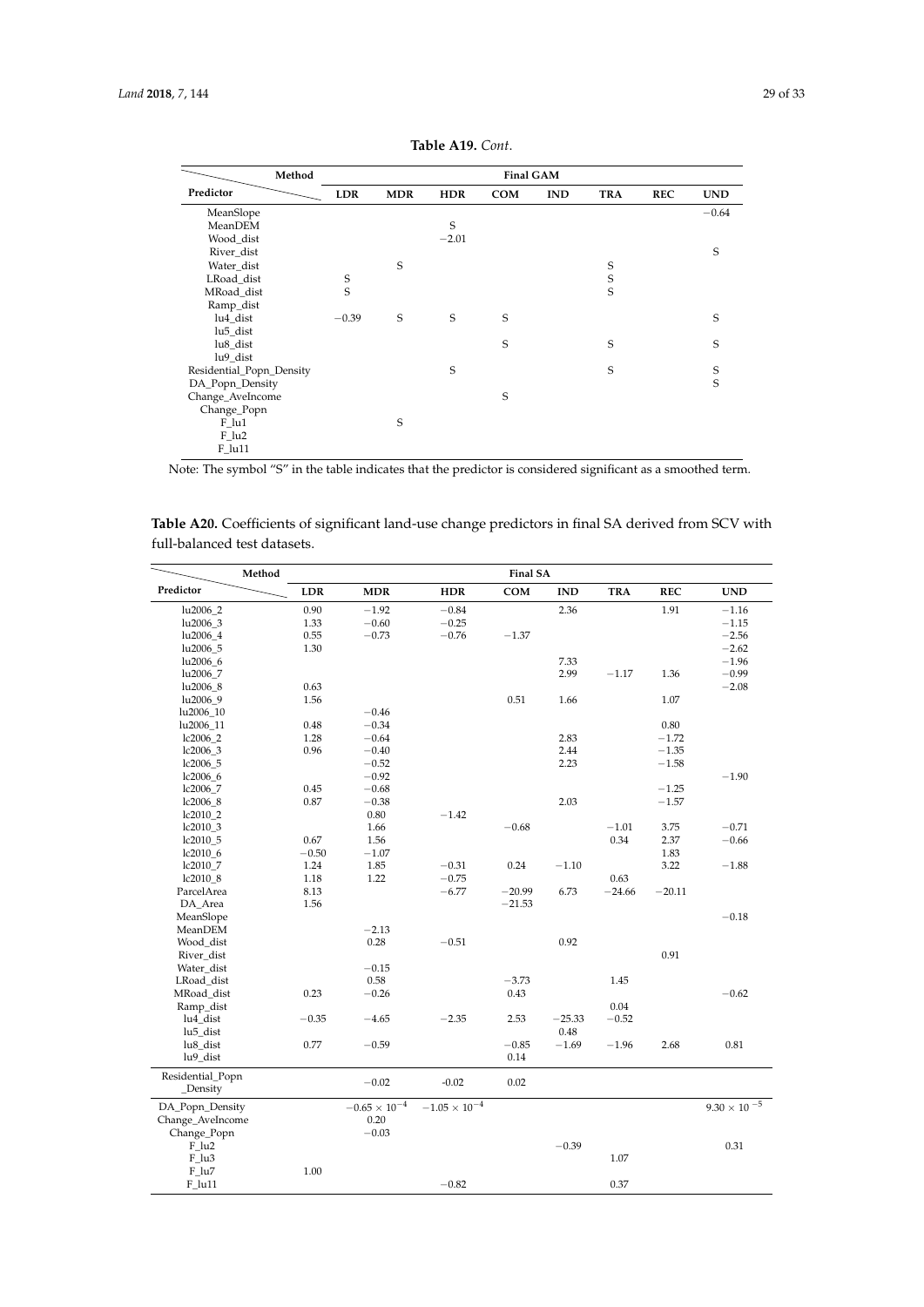| Method          |            | <b>Final SA</b> |                        |            |            |            |            |            |
|-----------------|------------|-----------------|------------------------|------------|------------|------------|------------|------------|
| Predictor       | <b>LDR</b> | <b>MDR</b>      | <b>HDR</b>             | <b>COM</b> | <b>IND</b> | <b>TRA</b> | <b>REC</b> | <b>UND</b> |
| lu2006 2        | 0.90       | $-2.09$         |                        |            | 2.36       | 1.05       | 1.91       |            |
| lu2006 3        | 1.33       |                 | $-0.75$                |            |            |            |            |            |
| lu2006 4        | 0.55       | $-1.04$         |                        | $-1.29$    |            |            |            |            |
| lu2006 5        | 1.30       |                 |                        |            |            |            |            | $-1.88$    |
| lu2006 6        |            |                 |                        |            | 7.33       |            |            |            |
| lu2006_7        |            |                 | 1.10                   |            | 2.99       | $-0.88$    | 1.36       | $-1.47$    |
| lu2006 8        | 0.63       |                 | 1.78                   |            |            |            |            | $-1.00$    |
| lu2006 9        | 1.56       |                 | 3.04                   |            | 1.66       |            | 1.07       | $-1.13$    |
| lu2006 11       | 0.48       |                 |                        |            |            |            | 0.80       | $-1.47$    |
| lc2006_2        | 1.28       |                 |                        |            | 2.83       |            | $-1.72$    |            |
| lc2006_3        | 0.96       |                 |                        |            | 2.44       |            | $-1.35$    |            |
| lc2006_5        |            |                 |                        |            | 2.23       |            | $-1.58$    |            |
| lc2006_7        | 0.45       |                 |                        |            |            |            | $-1.25$    |            |
| lc2006 8        | 0.87       |                 |                        |            | 2.03       |            | $-1.57$    |            |
| lc2010 2        |            | 1.42            | $-1.04$                |            |            |            |            |            |
| lc2010_3        |            | 2.42            |                        | $-0.77$    |            | $-0.73$    | 3.75       | $-0.49$    |
| lc2010_5        | 0.67       | 1.86            |                        |            |            | 0.60       | 2.37       | $-0.39$    |
| lc2010 6        | $-0.50$    |                 |                        |            |            |            | 1.83       |            |
| lc2010 7        | 1.24       | 2.12            |                        |            | $-1.10$    |            | 3.22       | $-1.82$    |
| lc2010_8        | 1.18       | 0.96            |                        |            |            |            |            |            |
| ParcelArea      | 8.13       |                 | $-39.48$               | $-101.00$  | 6.73       |            | $-20.11$   | 6.14       |
| DA_Area         | 1.56       |                 |                        |            |            |            |            |            |
| MeanSlope       |            |                 |                        |            |            |            |            | $-0.20$    |
| Wood_dist       |            |                 | $-0.60$                |            | 0.92       |            |            |            |
| Water_dist      |            |                 | 0.26                   |            |            |            |            |            |
| River_dist      |            | $-0.42$         |                        |            |            |            | 0.91       |            |
| LRoad_dist      |            |                 |                        |            |            |            |            | 0.84       |
| MRoad dist      | 0.23       |                 |                        |            |            |            |            | $-0.79$    |
| lu4 dist        | $-0.35$    | $-3.13$         | $-2.20$                | 2.06       | $-25.33$   | $-1.46$    |            | $-1.29$    |
| lu5_dist        |            |                 |                        | 0.53       | 0.48       |            |            | $-1.18$    |
| lu8_dist        | 0.77       |                 |                        |            | $-1.69$    | $-1.14$    | 2.68       |            |
| DA_Popn_Density |            |                 | $-1.21 \times 10^{-4}$ |            |            |            |            |            |
| F_lu1           |            |                 |                        | $-1.70$    |            |            |            |            |
| F_lu2           |            |                 |                        |            | $-0.39$    |            |            |            |
| F_lu7           | 1.00       |                 |                        |            |            |            |            |            |
| $F_l$ lu11      |            |                 |                        |            |            |            |            | $-2.10$    |

**Table A21.** Coefficients of significant land-use change predictors in final SA derived from SCV with reduced-balanced test datasets.

## **References**

- <span id="page-29-0"></span>1. Verburg, P.; van Berkel, D.; van Doorn, A.; van Eupen, M.; van den Heiligenberg, H. Trajectories of land use change in Europe: A model-based exploration of rural futures. *Landsc. Ecol.* **2010**, *25*, 217–232. [\[CrossRef\]](http://dx.doi.org/10.1007/s10980-009-9347-7)
- <span id="page-29-1"></span>2. Marshall, E.; Randhir, T. Spatial modeling of land cover change and watershed response using Markovian cellular automata and simulation. *Water Resour. Res.* **2008**, *44*, 1–11. [\[CrossRef\]](http://dx.doi.org/10.1029/2006WR005514)
- <span id="page-29-2"></span>3. Robinson, D.; Brown, D. Evaluating the effects of land-use development policies on ex-urban forest cover: An integrated agent-based GIS approach. *Int. J. Geogr. Inf. Sci.* **2009**, *23*, 1211–1232. [\[CrossRef\]](http://dx.doi.org/10.1080/13658810802344101)
- <span id="page-29-3"></span>4. Serneels, S.; Lambin, E.F. Proximate causes of land-use change in Narok District, Kenya: A spatial statistical model. *Agric. Ecosyst. Environ.* **2001**, *85*, 65–81. [\[CrossRef\]](http://dx.doi.org/10.1016/S0167-8809(01)00188-8)
- <span id="page-29-4"></span>5. Rutherford, G.; Bebi, P.; Edwards, P.; Zimmermann, N. Assessing land-use statistics to model land cover change in a mountainous landscape in the European Alps. *Ecol. Model.* **2008**, *212*, 460–471. [\[CrossRef\]](http://dx.doi.org/10.1016/j.ecolmodel.2007.10.050)
- <span id="page-29-5"></span>6. An, L.; Brown, D.G. Survival Analysis in Land Change Science: Integrating with GIScience to Address Temporal Complexities. *Ann. Assoc. Am. Geogr.* **2008**, *98*, 1–22. [\[CrossRef\]](http://dx.doi.org/10.1080/00045600701879045)
- <span id="page-29-6"></span>7. Pontius, R.; Boersma, W.; Castella, J.; Clarke, K.; de Nijs, T.; Dietzel, C.; Duan, Z.; Fotsing, E.; Goldstein, N.; Kok, K.; et al. Comparing the input, output, and validation maps for several models of land change. *Ann. Reg. Sci.* **2008**, *42*, 11–37. [\[CrossRef\]](http://dx.doi.org/10.1007/s00168-007-0138-2)
- <span id="page-29-7"></span>8. Aspinall, R. Modelling land use change with generalized linear models—A multi-model analysis of change between 1860 and 2000 in Gallatin Valley, Montana. *J. Environ. Manag.* **2004**, *72*, 91–103. [\[CrossRef\]](http://dx.doi.org/10.1016/j.jenvman.2004.02.009) [\[PubMed\]](http://www.ncbi.nlm.nih.gov/pubmed/15246576)
- <span id="page-29-8"></span>9. Arsanjani, J.J.; Helbich, M.; Kainz, W.; Boloorani, A.D. Integration of logistic regression, Markov chain and cellular automata models to simulate urban expansion. *Int. J. Appl. Earth Obs. Geoinf.* **2013**, *21*, 265–275. [\[CrossRef\]](http://dx.doi.org/10.1016/j.jag.2011.12.014)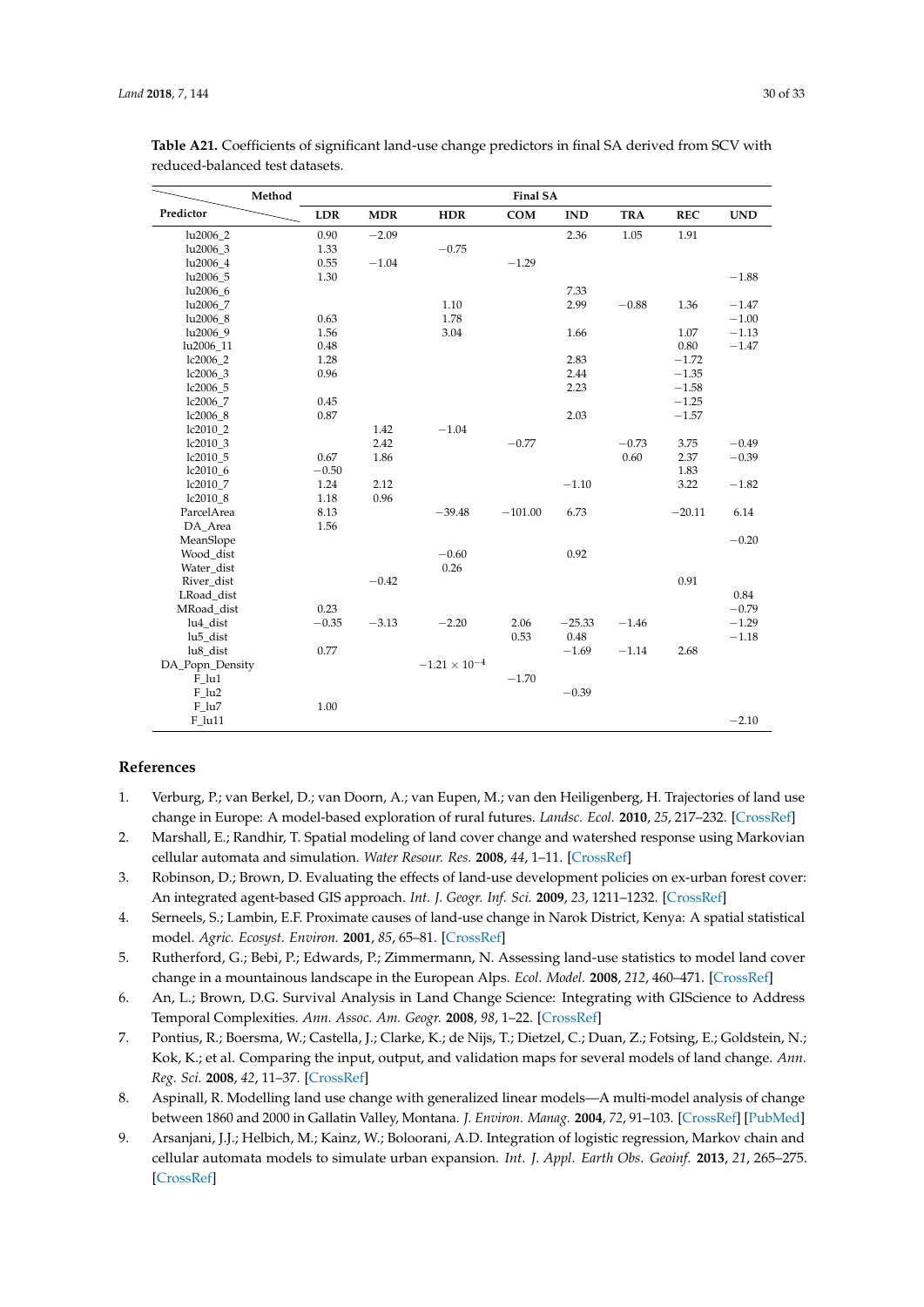- <span id="page-30-0"></span>10. Huang, J.; Wu, Y.; Gao, T.; Zhan, Y.; Cui, W. An Integrated Approach based on Markov Chain and Cellular Automata to Simulation of Urban Land Use Changes. *Appl. Math. Inf. Sci.* **2015**, *775*, 769–775.
- <span id="page-30-1"></span>11. Ebrahimipour, A.; Saadat, M.; Farshchin, A. Prediction of urban growth through cellular automata-Markov chain. *Bull. Soc. R. Sci. Liège* **2016**, *85*, 824–839.
- <span id="page-30-2"></span>12. Tang, J.; Wang, L.; Yao, Z. Spatio-temporal urban landscape change analysis using the Markov chain model and a modified genetic algorithm. *Int. J. Remote Sens.* **2007**, *28*, 3255–3271. [\[CrossRef\]](http://dx.doi.org/10.1080/01431160600962749)
- <span id="page-30-3"></span>13. Bell, A.; Robinson, D.; Malik, A.; Dewal, S. Modular ABM development for improved dissemination and training. *Environ. Model. Softw.* **2015**, *73*, 189–200. [\[CrossRef\]](http://dx.doi.org/10.1016/j.envsoft.2015.07.016)
- <span id="page-30-4"></span>14. Rounsevell, M.; Robinson, D.; Murray-Rust, D. From actors to agents in socio-ecological systems models. *Philos. Trans. R. Soc. B* **2012**, *367*, 259–269. [\[CrossRef\]](http://dx.doi.org/10.1098/rstb.2011.0187) [\[PubMed\]](http://www.ncbi.nlm.nih.gov/pubmed/22144388)
- <span id="page-30-5"></span>15. Wang, N.; Brown, D.G.; An, L.; Yang, S.; Ligmann-Zielinska, A. Comparative performance of logistic regression and survival analysis for detecting spatial predictors of land-use change. *Int. J. Geogr. Inf. Sci.* **2013**, *27*, 1960–1982. [\[CrossRef\]](http://dx.doi.org/10.1080/13658816.2013.779377)
- <span id="page-30-6"></span>16. Guisan, A.; Zimmermann, N.E. Predictive habitat distribution models in ecology. *Ecol. Model.* **2000**, *135*, 147–186. [\[CrossRef\]](http://dx.doi.org/10.1016/S0304-3800(00)00354-9)
- <span id="page-30-7"></span>17. Muñoz, J.; Felicísimo, A.M. Comparison of statistical methods commonly used in predictive modelling. *J. Veg. Sci.* **2004**, *15*, 285–292. [\[CrossRef\]](http://dx.doi.org/10.1111/j.1654-1103.2004.tb02263.x)
- <span id="page-30-8"></span>18. Brenning, A. Spatial prediction models for landslide hazards: Review, comparison and evaluation. *Nat. Hazards Earth Syst. Sci.* **2005**, *5*, 853–862. [\[CrossRef\]](http://dx.doi.org/10.5194/nhess-5-853-2005)
- <span id="page-30-9"></span>19. Maier, H. Chapter 2: Pavement Selection Strategies in Long-life Concrete Pavements in Europe and Canada. Available online: [https://international.fhwa.dot.gov/pubs/pl07027/llcp\\_07\\_02.cfm](https://international.fhwa.dot.gov/pubs/pl07027/llcp_07_02.cfm) (accessed on 30 January 2018).
- <span id="page-30-10"></span>20. Yeandle, M. The Global Financial Centres Index 22. Long Finance. 2017. Available online: [http:](http://www.luxembourgforfinance.com/sites/luxembourgforfinance/files/files/GFCI22_Report.pdf) [//www.luxembourgforfinance.com/sites/luxembourgforfinance/files/files/GFCI22\\_Report.pdf](http://www.luxembourgforfinance.com/sites/luxembourgforfinance/files/files/GFCI22_Report.pdf) (accessed on 13 January 2018).
- <span id="page-30-11"></span>21. Census Bulletin 2016: Population, Age and Sex. Region of Waterloo. 2016. Available online: [https://www.regionofwaterloo.ca/en/resources/Census/Census-Bulletin-1-Population-Age-and-](https://www.regionofwaterloo.ca/en/resources/Census/Census-Bulletin-1-Population-Age-and-Sex-access.pdf)[Sex-access.pdf](https://www.regionofwaterloo.ca/en/resources/Census/Census-Bulletin-1-Population-Age-and-Sex-access.pdf) (accessed on 7 September 2018).
- <span id="page-30-12"></span>22. Smith, A.K. An Evaluation of High-Resolution Land Cover and Land Use Classification Accuracy by Thematic, Spatial, and Algorithm Parameters. Master's Thesis, University of Waterloo, Waterloo, ON, Canada, 2017.
- <span id="page-30-13"></span>23. Lambin, E.F.; Turner, B.L.; Geist, H.J.; Agbola, S.B.; Angelsen, A.; Bruce, J.W.; Coomes, O.T.; Dirzo, R.; Fischer, G.; Folke, C.; et al. The causes of land-use and land-cover change: Moving beyond the myths. *Glob. Environ. Chang.* **2001**, *11*, 261–269. [\[CrossRef\]](http://dx.doi.org/10.1016/S0959-3780(01)00007-3)
- <span id="page-30-14"></span>24. Hettig, E.; Lay, J.; Sipangule, K. Drivers of Households' Land-Use Decisions: A Critical Review of Micro-Level Studies in Tropical Regions. *Land* **2016**, *5*, 32. [\[CrossRef\]](http://dx.doi.org/10.3390/land5040032)
- <span id="page-30-15"></span>25. Schneider, L.C.; Pontius, R.G., Jr. Modeling land-use change in the Ipswich watershed, Massachusetts, USA. *Agric. Ecosyst. Environ.* **2001**, *85*, 83–94. [\[CrossRef\]](http://dx.doi.org/10.1016/S0167-8809(01)00189-X)
- <span id="page-30-16"></span>26. Lo, C.P.; Yang, X. Drivers of Land-Use/Land-Cover Changes and Dynamic Modeling for the Atlanta, Georgia Metropolitan Area. *Photogramm. Eng. Remote Sens.* **2002**, *68*, 1073–1082.
- <span id="page-30-17"></span>27. Wood, E.C.; Tappan, G.G.; Hadj, A. Understanding the drivers of agricultural land use change in south-central Senegal. *J. Arid Environ.* **2004**, *59*, 565–582. [\[CrossRef\]](http://dx.doi.org/10.1016/j.jaridenv.2004.03.022)
- <span id="page-30-18"></span>28. Verburg, P.H.; Veldkamp, T.A.; Bouma, J. Land use change under conditions of high population pressure: The case of Java. *Glob. Environ. Chang.* **1999**, *9*, 303–312. [\[CrossRef\]](http://dx.doi.org/10.1016/S0959-3780(99)00175-2)
- <span id="page-30-19"></span>29. Census Profile. Statistics Canada, 2011. Available online: [https://www12.statcan.gc.ca/census](https://www12.statcan.gc.ca/census-recensement/2011/dp-pd/prof/index.cfm?Lang=E)[recensement/2011/dp-pd/prof/index.cfm?Lang=E](https://www12.statcan.gc.ca/census-recensement/2011/dp-pd/prof/index.cfm?Lang=E) (accessed on 13 January 2018).
- <span id="page-30-20"></span>30. Maser, S.; Riker, W.; Rosett, R. The effects of zoning and externalities on the price of land: An empirical analysis of Monroe County, New York. *J. Law Econ.* **1977**, *20*, 111–132. [\[CrossRef\]](http://dx.doi.org/10.1086/466894)
- <span id="page-30-21"></span>31. Cohen, J. A Constitutional Safety Valve: The Variance in Zoning and Land-Use Based Environmental Controls. *Boston Coll. Environ. Aff. Law Rev.* **1994**, *22*, 307–364.
- <span id="page-30-22"></span>32. Stokey, E.; Zeckhauser, R. *A Primer for Policy Analysis*; W. W. Norton: New York, NY, USA, 1978; ISBN 0-393-05688-0.
- <span id="page-30-23"></span>33. Trexler, J.C.; Travis, J. Nontraditional regression analyses. *Ecology* **1993**, *74*, 1629–1637. [\[CrossRef\]](http://dx.doi.org/10.2307/1939921)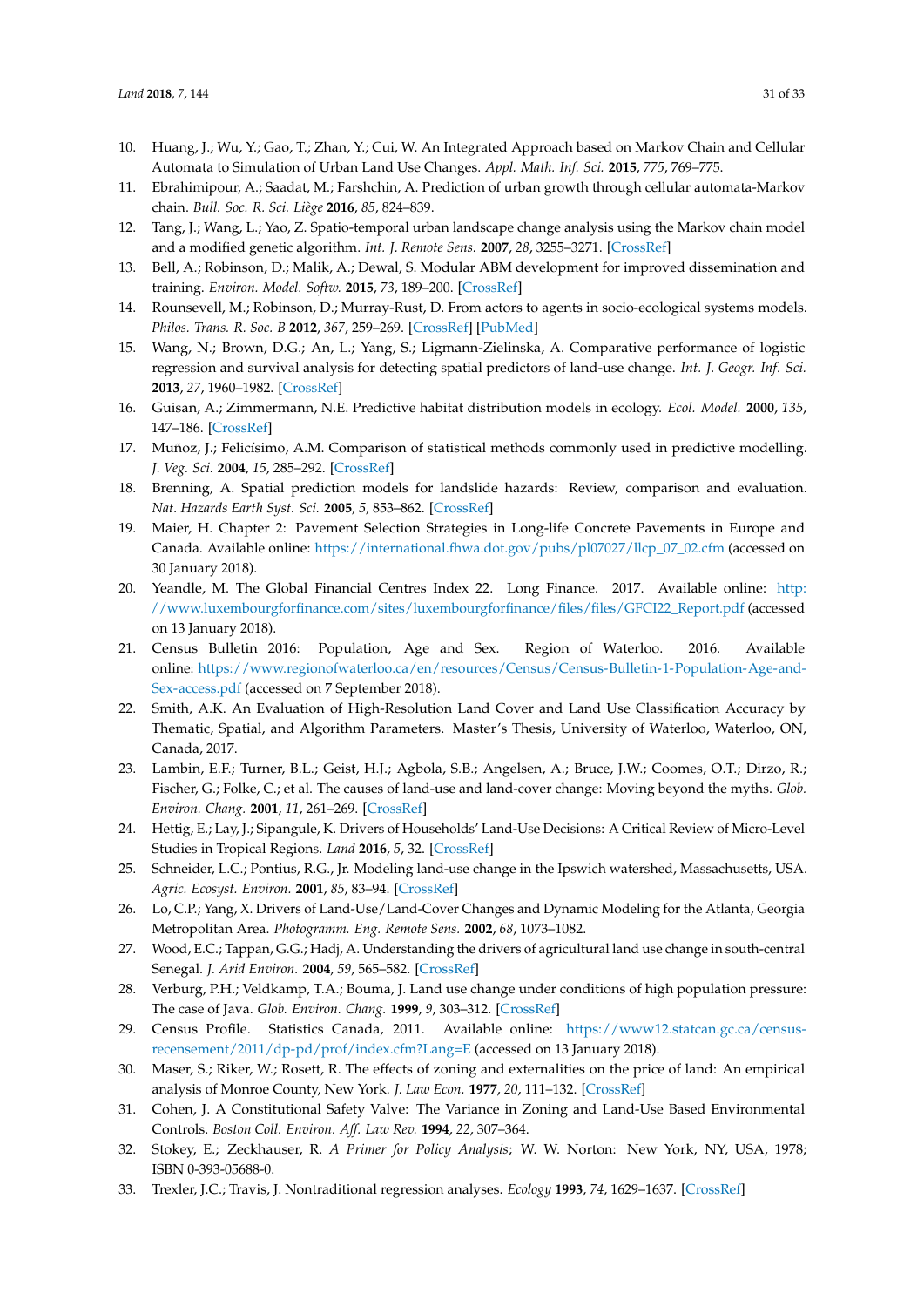- <span id="page-31-0"></span>34. Müller, D.; Zeller, M. Land use dynamics in the central highlands of Vietnam: A spatial model combining village survey data with satellite imagery interpretation. *Agric. Econ.* **2002**, *27*, 33–354. [\[CrossRef\]](http://dx.doi.org/10.1111/j.1574-0862.2002.tb00124.x)
- <span id="page-31-1"></span>35. Hastie, T.J.; Tibshirani, R.J. *Generalized Additive Models*; Routledge: Abingdon-on-Thames, UK, 1990; ISBN 0412343908.
- <span id="page-31-2"></span>36. Brown, D.G. Predicting vegetation types at treeline using topography and biophysical disturbance variables. *J. Veg. Sci.* **1994**, *5*, 641–656. [\[CrossRef\]](http://dx.doi.org/10.2307/3235880)
- <span id="page-31-3"></span>37. Cox, D.R. Regression models and life-tables. *J. R. Stat. Soc. Ser. B Methodol.* **1972**, *34*, 187–220.
- <span id="page-31-4"></span>38. Batista, G.; Prati, R.; Monard, M. A study of the behavior of several methods for balancing machine learning training data. *ACM SIGKDD Explor. Newsl.* **2004**, *6*, 20–29. [\[CrossRef\]](http://dx.doi.org/10.1145/1007730.1007735)
- <span id="page-31-5"></span>39. Kohavi, R. A study of cross-validation and bootstrap for accuracy estimation and model selection. *Int. Jt. Conf. Artif. Intell.* **1995**, *14*, 1137–1145.
- <span id="page-31-6"></span>40. Brenning, A. Spatial cross-validation and bootstrap for the assessment of prediction rules in remote sensing: The R package sperrorest. In Proceedings of the 2012 IEEE International Geoscience and Remote Sensing Symposium, Munich, Germany, 22–27 July 2012; pp. 5372–5375. [\[CrossRef\]](http://dx.doi.org/10.1109/IGARSS.2012.6352393)
- <span id="page-31-7"></span>41. Hartigan, J.A. *Clustering Algorithms*; Wiley: New York, NY, USA, 1975; ISBN 0-471-35645-X.
- <span id="page-31-8"></span>42. R: A Language and Environment for Statistical Computing. Available online: <https://www.R-project.org/> (accessed on 12 August 2016).
- <span id="page-31-9"></span>43. Kuhn, M. Caret: Classification and Regression Training. Available online: [https://CRAN.R-project.org/](https://CRAN.R-project.org/package=caret) [package=caret](https://CRAN.R-project.org/package=caret) (accessed on 17 December 2016).
- <span id="page-31-10"></span>44. Wood, S.N. Thin-plate regression splines. *J. R. Stat. Soc. Ser. B* **2003**, *65*, 95–114. [\[CrossRef\]](http://dx.doi.org/10.1111/1467-9868.00374)
- 45. Wood, S.N. Stable and efficient multiple smoothing parameter estimation for generalized additive models. *J. Am. Stat. Assoc.* **2004**, *99*, 673–686. [\[CrossRef\]](http://dx.doi.org/10.1198/016214504000000980)
- 46. Wood, S.N. Fast stable restricted maximum likelihood and marginal likelihood estimation of semiparametric generalized linear models. *J. R. Stat. Soc. Ser. B* **2011**, *73*, 3–36. [\[CrossRef\]](http://dx.doi.org/10.1111/j.1467-9868.2010.00749.x)
- 47. Wood, S.N. *Generalized Additive Models: An Introduction with R*, 2nd ed.; CRC Press, Taylor & Francis Group: Boca Raton, FL, USA, 2017; ISBN 978-1-4987-2834-8.
- <span id="page-31-11"></span>48. Wood, S.N.; Pya, N.; Säfken, B. Smoothing parameter and model selection for general smooth models. *J. Am. Stat. Assoc.* **2016**, *111*, 1548–1563. [\[CrossRef\]](http://dx.doi.org/10.1080/01621459.2016.1180986)
- <span id="page-31-12"></span>49. Therneau, T. Survival Analysis. 2018. Available online: [https://cran.r-project.org/web/packages/survival/](https://cran.r-project.org/web/packages/survival/survival.pdf) [survival.pdf](https://cran.r-project.org/web/packages/survival/survival.pdf) (accessed on 31 October 2018).
- <span id="page-31-13"></span>50. Pontius, R.G., Jr.; Spencer, J. Uncertainty in extrapolations of predictive land-change models. *Environ. Plan. B Plan. Des.* **2005**, *32*, 211–230. [\[CrossRef\]](http://dx.doi.org/10.1068/b31152)
- <span id="page-31-14"></span>51. Clark, W. Markov chain analysis in geography: An application to the movement of rental housing areas. *Ann. Assoc. Am. Geogr.* **1965**, *55*, 351–359. [\[CrossRef\]](http://dx.doi.org/10.1111/j.1467-8306.1965.tb00523.x)
- <span id="page-31-15"></span>52. Iacono, M.; Levinson, D.; El-Geneidy, A.; Wasfi, R. A Markov chain model of land use change. *Tema J. Land Use Mobil. Environ.* **2015**, *8*, 263–276. [\[CrossRef\]](http://dx.doi.org/10.6092/1970-9870/2985)
- <span id="page-31-16"></span>53. Braimoh, A.K.; Onishi, T. Spatial determinants of urban land use change in Lagos, Nigeria. *Land Use Policy* **2007**, *24*, 502–515. [\[CrossRef\]](http://dx.doi.org/10.1016/j.landusepol.2006.09.001)
- <span id="page-31-17"></span>54. Brown, D.G.; Groovaerts, P.; Burnicki, A.; Meng-Ying, L. Stochastic Simulation of Land-Cover Change Using Geostatistics and Generalized Additive Models. *Photogramm. Eng. Remote Sens.* **2002**, *68*, 1051–1061.
- <span id="page-31-18"></span>55. Verburg, P.; Overmars, K. Dynamic simulation of land-use change trajectories with the CLUE-s model. In *Modelling Land-Use Chang*; The GeoJournal Library; Springer: Dordrecht, The Netherlands, 2007; Volume 90, pp. 321–337.
- <span id="page-31-19"></span>56. Meiyappan, P.; Dalton, M.; O'neill, B.C.; Jain, A.K. Spatial modeling of agricultural land use change at global scale. *Ecol. Model.* **2014**, *291*, 152–174. [\[CrossRef\]](http://dx.doi.org/10.1016/j.ecolmodel.2014.07.027)
- <span id="page-31-20"></span>57. Evans, T.; Robinson, D.T.; Schmitt-Harsh, M. Limitations, challenges, and solutions to integrating carbon dynamics with land-use models. In *Land Use and the Carbon Cycle: Advances in Integrated Science, Management, and Policy*; Cambridge University Press: Cambridge, UK, 2013; pp. 178–208. ISBN 978-0-511-89482-4.
- <span id="page-31-21"></span>58. Pinheiro, J.C.; Bates, D.M. *Mixed-Effects Models in S and S-PLUS*; Springer: New York, NY, USA, 2000; ISBN 0-387-98957-9.
- <span id="page-31-22"></span>59. Liaw, A.; Matthew, W. Classification and regression by randomForest. *R News* **2002**, *2*, 18–22.
- <span id="page-31-23"></span>60. Suykens, J.A.K.; Vandewalle, J. Least squares support vector machine classifiers. *Neural Process. Lett.* **1999**, *9*, 293–300. [\[CrossRef\]](http://dx.doi.org/10.1023/A:1018628609742)